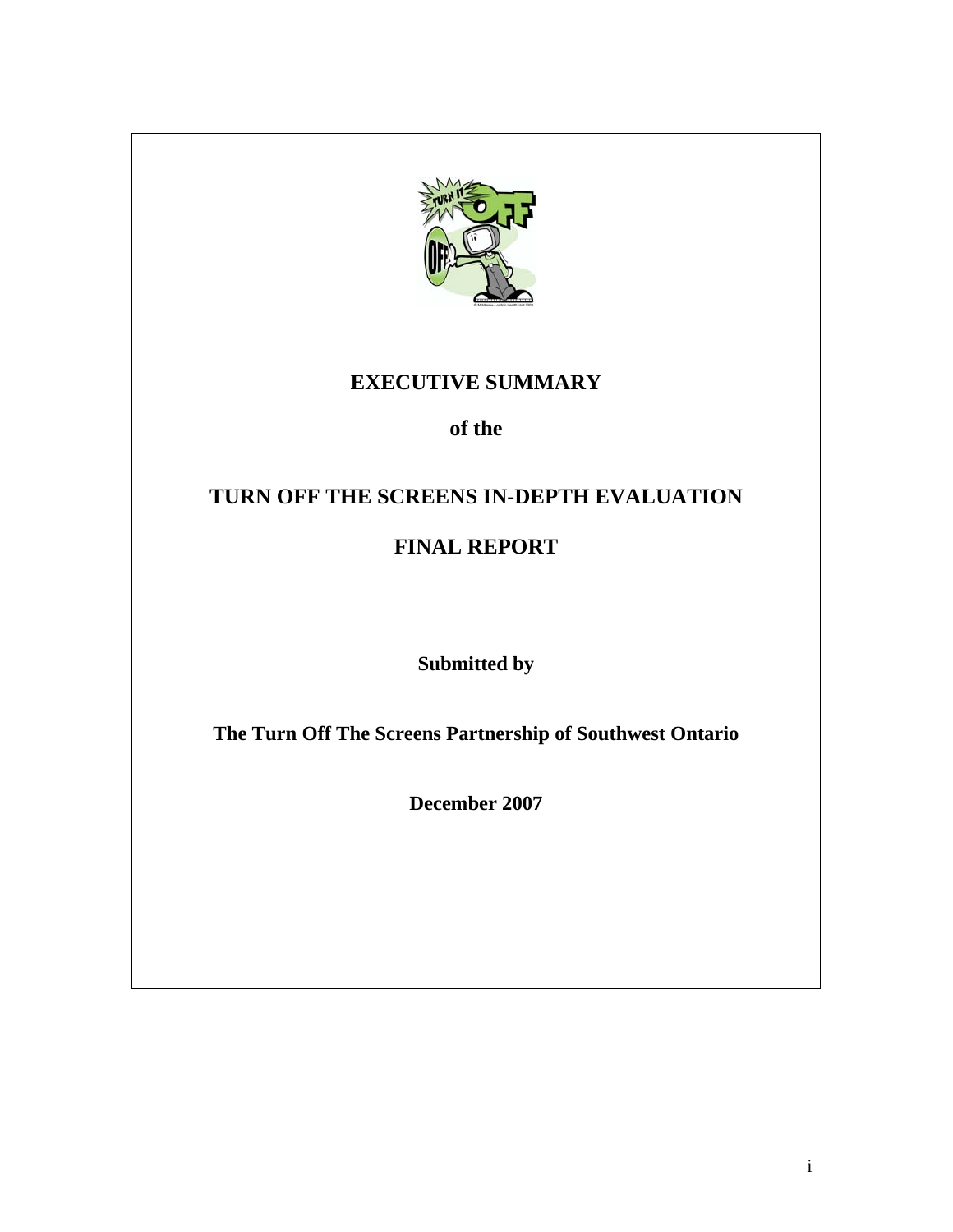# **TABLE OF CONTENTS**

| TABLE 1: HISTORICAL DEVELOPMENT OF TOTS AND TOTS                        |  |
|-------------------------------------------------------------------------|--|
|                                                                         |  |
|                                                                         |  |
|                                                                         |  |
|                                                                         |  |
|                                                                         |  |
|                                                                         |  |
|                                                                         |  |
|                                                                         |  |
|                                                                         |  |
|                                                                         |  |
|                                                                         |  |
|                                                                         |  |
|                                                                         |  |
| TABLE 3: COMPONENTS OF TURN OFF THE SCREENS IN-DEPTH                    |  |
|                                                                         |  |
|                                                                         |  |
|                                                                         |  |
| TABLE 4: ACTUAL NUMBER OF PROGRAM STAFF INTERVIEWS AND                  |  |
|                                                                         |  |
|                                                                         |  |
| TABLE 5: SCHOOL-BASED PARTICIPANTS BY GROUP 11                          |  |
|                                                                         |  |
|                                                                         |  |
|                                                                         |  |
|                                                                         |  |
|                                                                         |  |
| TABLE 9: TRENDS DEMONSTRATED IN COMBINED LOG SHEET DATA                 |  |
| <b>ACROSS SITES / YEARS OF TOTS IMPLEMENTATION  16</b>                  |  |
|                                                                         |  |
| TABLE 10: TRENDS EMERGENT FROM COMBINED SURVEY DATA  18                 |  |
| Findings from Historical Documents, Artifacts, and Literature Review 18 |  |
|                                                                         |  |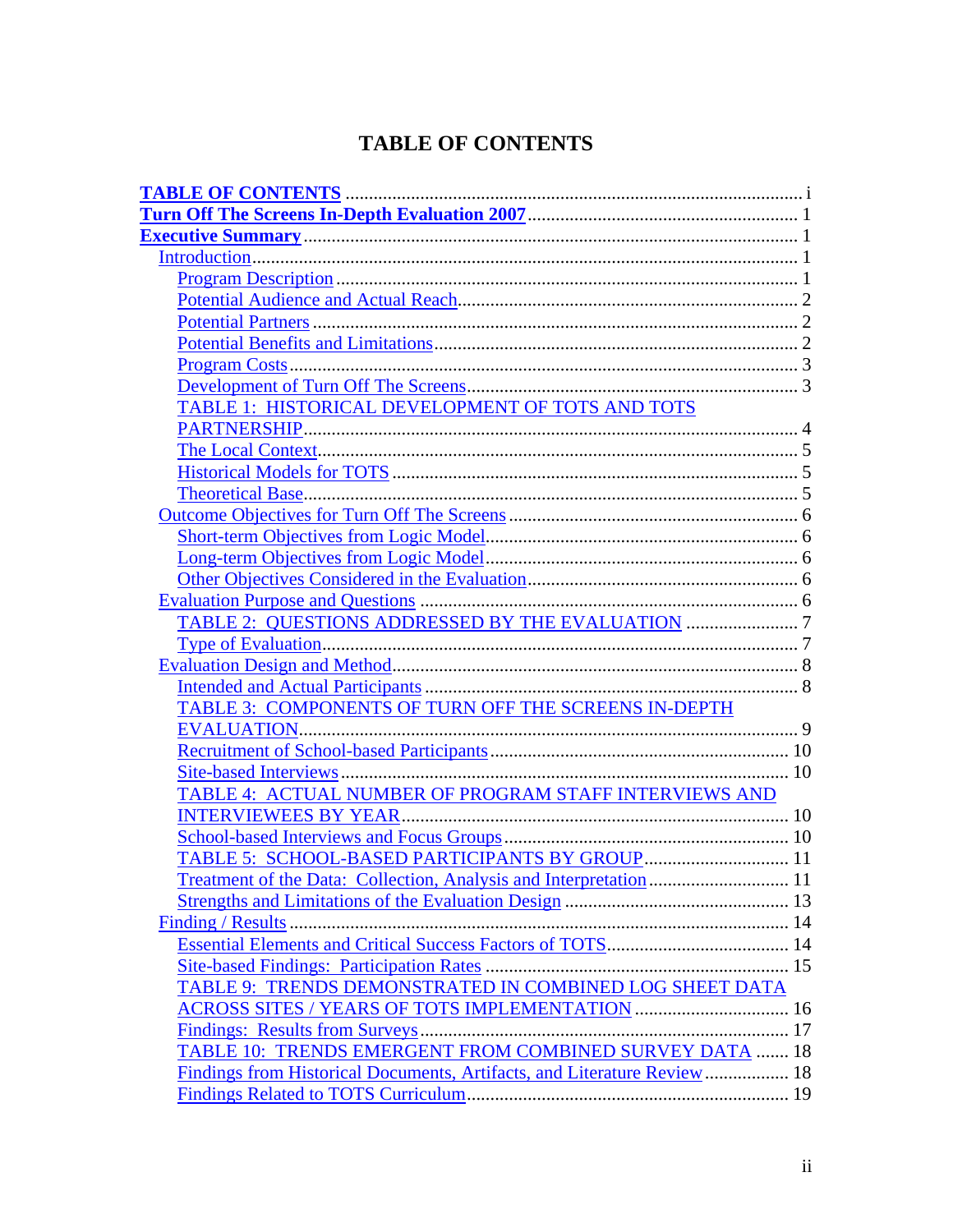|                                                                                | 19 |
|--------------------------------------------------------------------------------|----|
|                                                                                |    |
|                                                                                |    |
|                                                                                |    |
|                                                                                |    |
|                                                                                |    |
|                                                                                |    |
|                                                                                |    |
|                                                                                |    |
|                                                                                |    |
|                                                                                |    |
|                                                                                |    |
|                                                                                |    |
|                                                                                |    |
| Recommendations Related to Data Collection, Treatment and Reporting Across the |    |
|                                                                                | 32 |
|                                                                                |    |
| TURN OFF THE SCREENS IN-DEPTH EVALUATION REPORT:                               |    |
|                                                                                | 34 |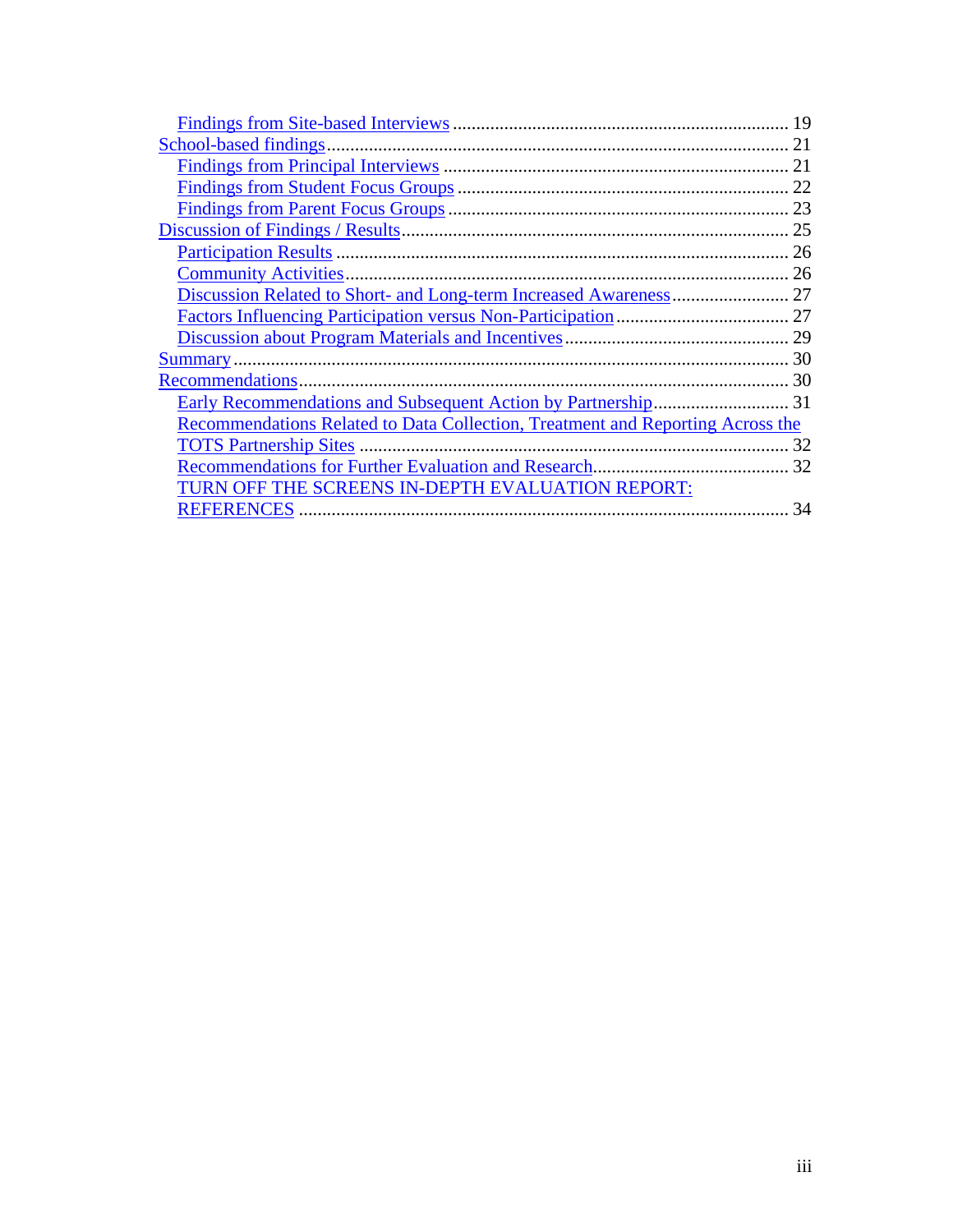## **Turn Off The Screens In-Depth Evaluation 2007**

## **Executive Summary**

## *Introduction*

The report examines the results of an outcome / impact-focused, in-depth evaluation of an Ontario Heart Health Program, Taking Action for Healthy Living (TAFHL)**Turn Off The Screens (or TOTS)**, project undertaken by a multi-site collaboration composed of the following six Ontario Heart Health / Community Coalitions and their respective Health Units:

- **Healthy at Heart Elgin / Elgin St. Thomas Health Unit,**
- **Grey Bruce Partners in Health / Grey Bruce Health Unit,**
- **Take Heart Huron / Huron County Health Unit,**
- **Healthy Living Partnership Middlesex-London / Middlesex-London Health Unit,**
- **Whole Hearted Living / Oxford County Public Health, and**
- **Healthy Living Perth / Perth District Health Unit**

To facilitate the multi-site, in-depth evaluation, the six sites formalized their collaboration, thereby forming the Turn Off The Screens Partnership in August 2006, and the group is referred to as "the Partners" or "the Partnership" throughout this report.

The report was prepared and written by Dr. Mary Carnahan, a consultant contracted through The Health Communication Unit at the Centre for Health Promotion to the Turn Off The Screens Partnership to conduct the locally-focused, in-depth evaluation. Both the evaluation and the report were produced by consultation and collaboration of the TOTS Partners**.**

## **Program Description**

Turn Off The Screens is an incentive program to increase physical activity and reduce screen time among elementary school-aged children and youth. The program entails a five-day challenge and utilizes elementary schools as the primary channel for program delivery. Turn Off The Screens annually challenges children and youth to substitute physical activity for screen time during one week (five days, Monday to Friday, including Friday evening) in April. Screen time in this context means using any electronic device with a screen for entertainment or other non-essential purposes. In the TOTS program screen time is TVviewing and playing video or computer games, except for homework.

The Turn Off The Screens program aims to decrease screen time in the hope of increasing physical activity levels of elementary school-aged children, thereby decreasing overweight and obesity which are risk factors for developing chronic diseases such as cardiovascular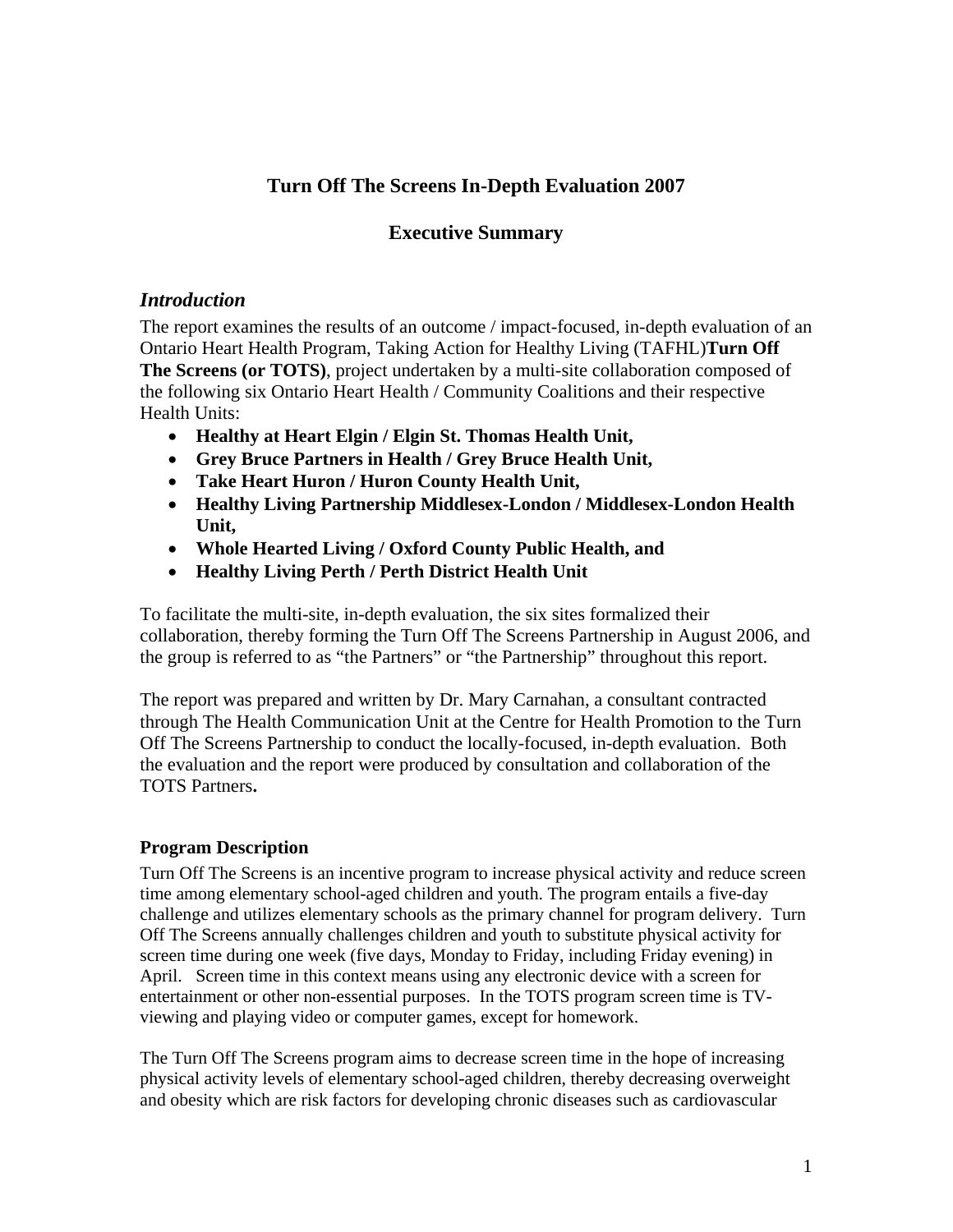disease, stroke, and some forms of cancer. Physical inactivity and overweight / obesity have been identified as health risk factors which are evident in a significant percentage of the population of the six counties comprising the respective districts of the TOTS Partnership.

The challenge is supported throughout local communities during Turn Off The Screens week by community partners who offer a variety of activities free or at low cost to children and families. Incentive draw prizes are provided for program participants who complete a log sheet for the week, and return log sheets verified by a parent to the school. Log sheets or log sheets totals are then returned by the school to their respective Health Units. Prizes and incentives consist of such items as gift certificates, athletic facility memberships, or products related to physical activity (e.g., sports equipment, etc.). Each site provides at least one grand prize, such as a bicycle, inline skates, or a one-year membership at the YM/YWCA.

Children who participate independently can return their log sheets to the library or recreation centre, or directly to the local health unit. Participation rates are calculated annually based on the number of log sheets returned to each school, and a percentage is calculated based on the school's enrolment.

#### **Potential Audience and Actual Reach**

Turn Off The Screens is aimed at elementary school-aged children and uses elementary schools as the primary channel for delivery. All elementary schools, including public, Catholic, private, independent and home schools, are eligible to participate in the program. School participation is voluntary, and therefore, participation is the principal's decision. The six sites of the TOTS Partnership encompass three public and three Catholic school boards, as well as a variety of private, independent, French language, and home schools and school associations / boards. TOTS materials have been translated into French to accommodate French Immersion and French Language schools in Middlesex-London

In some sites, Turn Off The Screens is offered independently through libraries and recreation centres, so that children can participate even if their school does not register for the program. Children from non-participating schools can obtain registration materials on the internet or directly from their local health unit. A local media campaign precedes the program annually, and through repetition over a period of years, children and their families have come to expect the program in April each year.

#### **Potential Partners**

The following list of partners / stakeholders includes ideal champions to support Turn Off The Screens. These include school boards, schools, School Councils, Home School Associations, Ontario Early Years Centres, pre-schools and day care facilities, parks and recreation staff and facilities, local teams, YM/YWCAs, libraries, churches, local businesses, hospitals, fire departments, news media, local municipal government, etc.

#### **Potential Benefits and Limitations**

The potential benefits of increased physical activity include the reduced risk of chronic disease in later life. Increased physical activity is an effective factor in controlling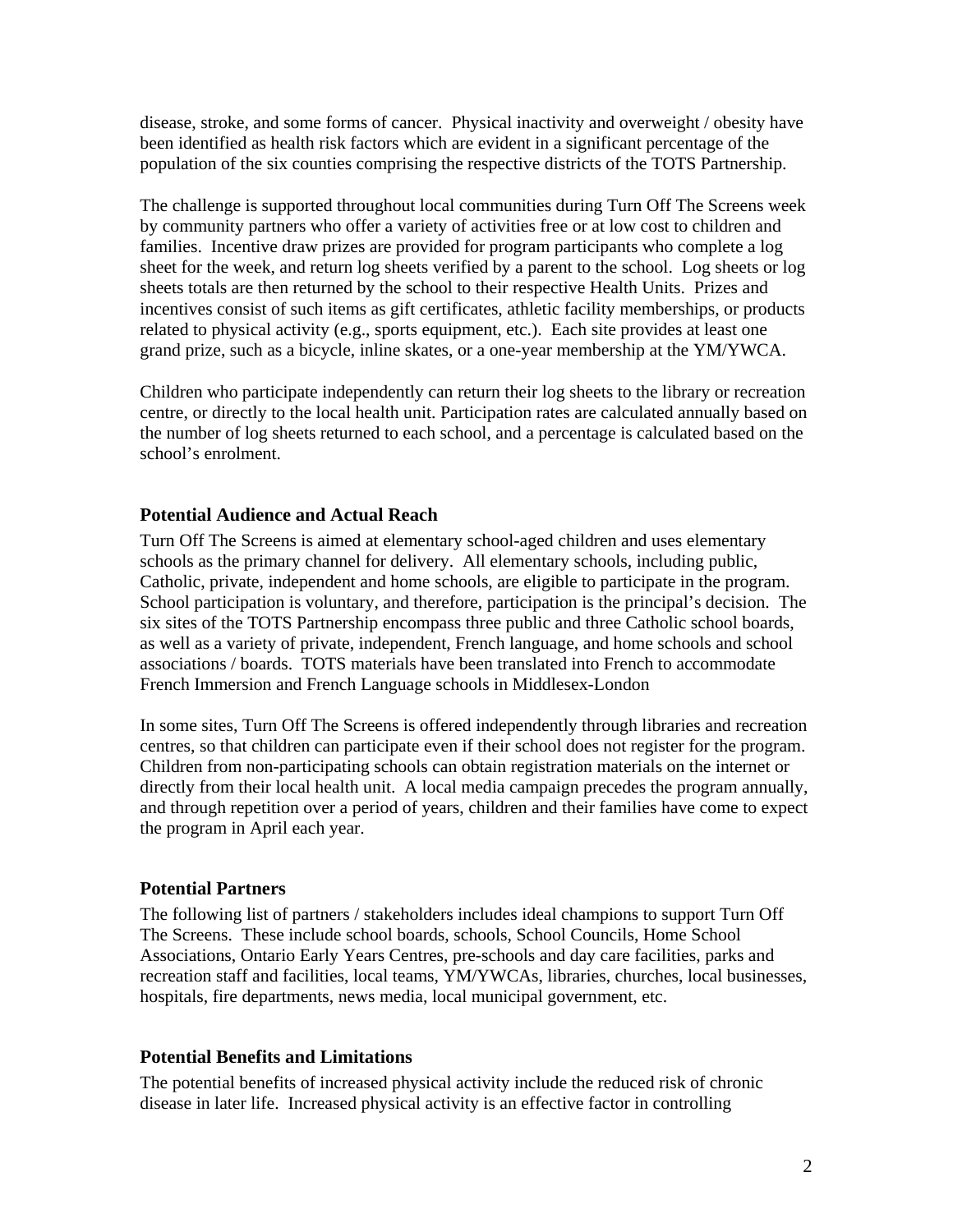overweight and obesity. Participation in Turn Off The Screens holds the possibility of building lifelong habits to substitute activity for screen time. Furthermore, there is a positive social and developmental benefit for children engaging in play time with family members.

Turn Off The Screens has some limitations. Although the program is provided through schools, monitoring of the week's activities by teaching staff is not a requirement. Instead, parents have the responsibility of ensuring their children are screen free, and of helping their children take advantage of community activities that are offered throughout that week. School staffs may decide to provide additional support to encourage students to participate in TOTS. Program organizers and principals from high participation schools tend to agree, that the program is more likely to be successful in schools that have a program champion, someone to spearhead the campaign, promote the program, encourage staff and students, ensure that all aspects of the program are implemented and that students are reminded of due dates, etc.

Rural communities tend to be limited in the number and variety of community activities that can be offered since recreational facilities are often lacking in small, rural communities.

Finally, Turn Off The Screens is limited to five days per year. Unless the Turn of the Screens message is reiterated throughout the year in other heart health /Health Unit programs, its long-term impact could be minimal. Turn Off The Screens demonstrates that there are alternatives to watching TV and playing computer or video games.

## **Program Costs**

The up-front costs of this program, the heaviest of these being program staff time, are often underestimated. Beyond that, however, program costs will be incurred in the production of log sheets, promotional materials, program and administration materials, and obtaining prizes, incentives, and arranging community activities. Of these costs, log sheets and prizes / incentives usually account for the largest expenditures. Historically, community activities have been provided by the community partners. In a successful implementation year, the community activities are provided free or at low cost to participants and constitute a large proportion of in-kind funding. However, in some localities, depending on the number of potential partners and the relative wealth of the local facilities, there may be a cost to the program organizers, or the cost of the activities may have to be borne by the participants and their families.

## **Development of Turn Off The Screens**

A factor that shaped Turn Off The Screens is its multi-site development and delivery. Even in its initial form, the program was delivered by a tri-county coalition consisting of Elgin, Middlesex-London and Oxford; later joined by Grey Bruce, Huron and Perth, the Southwest version of TOTS has always been a collaborative effort involving multiple sites. Table 1 provides details of the development of Turn Off The Screens in southwestern Ontario.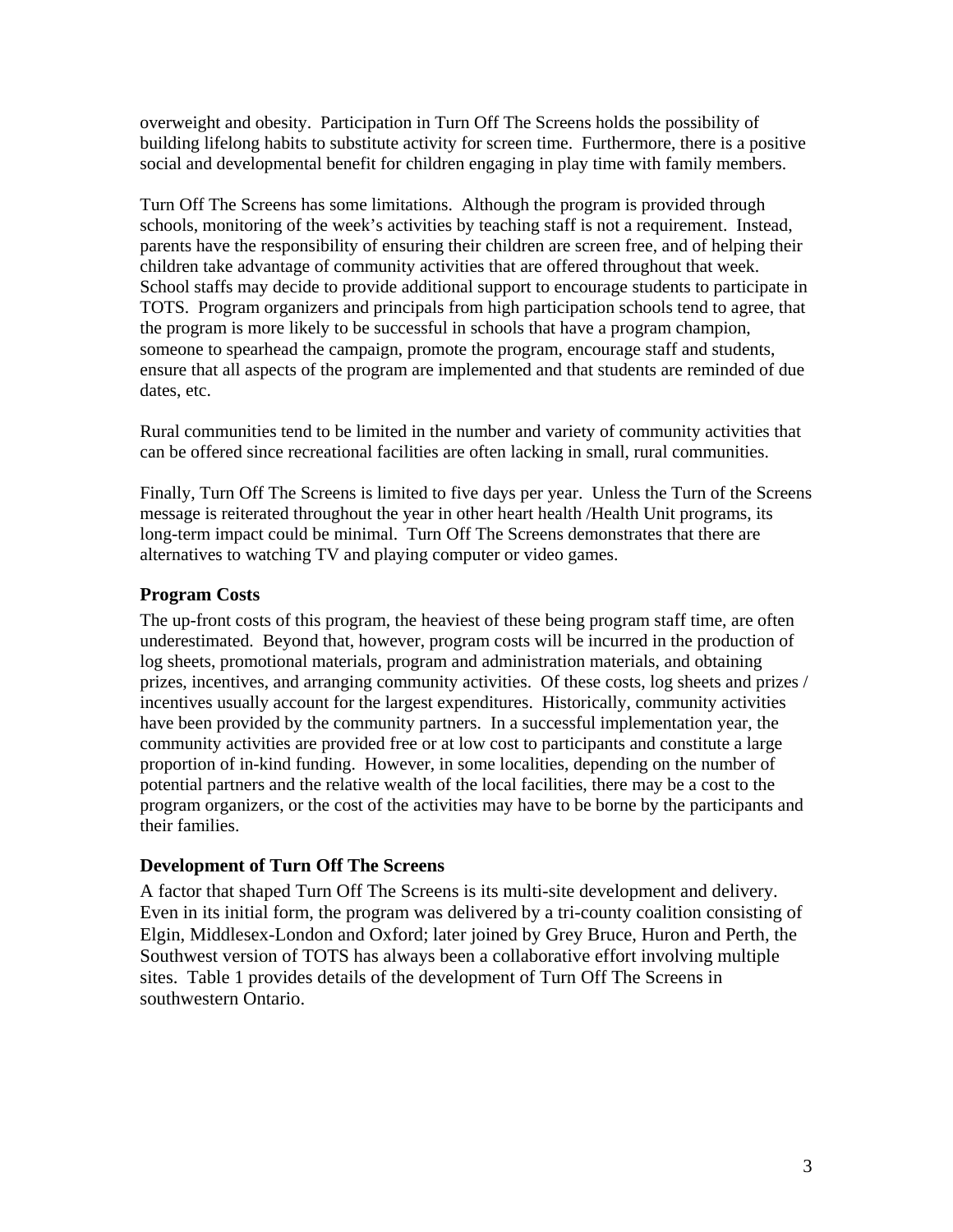| <b>TABLE 1: HISTORICAL DEVELOPMENT OF TOTS AND TOTS</b><br><b>PARTNERSHIP</b> |                                                                                                                                                                                                                                                                                                                                                                                                                                                                                                                                                                      |  |
|-------------------------------------------------------------------------------|----------------------------------------------------------------------------------------------------------------------------------------------------------------------------------------------------------------------------------------------------------------------------------------------------------------------------------------------------------------------------------------------------------------------------------------------------------------------------------------------------------------------------------------------------------------------|--|
| 1999                                                                          | Research indicating that 2/3 of Canadian children and youth were<br>٠<br>not sufficiently active to lay a solid foundation for future health and<br>well being<br>This level of inactivity contributes to increased risk of obesity, heart<br>$\bullet$<br>disease and type II diabetes<br>Belief that these trends could be reversed.<br>٠                                                                                                                                                                                                                          |  |
| 2001                                                                          | Tri-county group meets to develop plans for 2002 campaign of Turn<br>$\bullet$<br>Off The Screens Week<br>Involved Elgin St. Thomas, Middlesex London and Oxford<br>٠<br>Program is a week-long challenge encouraging elementary school<br>children to turn off their computers (except for homework), TVs and<br>refrain from playing video games for five days in April, and to<br>participate in a range of activities provided throughout the week by<br>various community partners                                                                              |  |
| 2002                                                                          | TOTS offered in Elgin St. Thomas<br>٠<br>Middlesex-London and Oxford; MLHU copyrights logo / TOTS<br>$\bullet$<br>character<br>TOTS program was first offered in Huron County; statistics<br>$\bullet$<br>indicated that over 60% of Huron County adults were overweight or<br>obese                                                                                                                                                                                                                                                                                 |  |
| 2003                                                                          | Program was first offered in Perth County; Perth and Huron have<br>$\bullet$<br>previously collaborated on Ontario Heart Health projects<br>Elgin St. Thomas, Middlesex-London, Oxford, Huron and Perth<br>٠<br>collaborated to hold TOTS during the same week in April<br>Grey Bruce, responding to information that children spend on<br>$\bullet$<br>average 3 to 5 hours / day watching TV and using materials<br>produced / copyrighted by MLHU, first implemented TOTS week                                                                                    |  |
| 2004                                                                          | Sites continue to present TOTS during same week; some site-based<br>$\bullet$<br>differences in philosophy and approach<br>TOTS selected as program to submit for in-depth evaluation; six<br>sites decided to collaborate as a multi-site to conduct the in-depth<br>evaluation, thus marking the first time the sites had made a decision<br>to move forward on the TOTS program as a collaborative group,<br>attempted to streamline the materials and processes, while still<br>adhering to site-based needs / requirements / organizational<br>structures, etc. |  |
| 2005                                                                          | Sites meet to collaborate on filling out their Program Assessment<br>$\bullet$<br>Surveys, some sections required individual, site-based information<br>as well<br>Met with in-depth Evaluation Coordinator to develop a plan<br>٠<br>Met again in late fall of 2005 with Evaluation Coordinator<br>$\bullet$<br>continuing to try to come to grips with the plan for in-depth<br>evaluation.                                                                                                                                                                        |  |

 $\Gamma$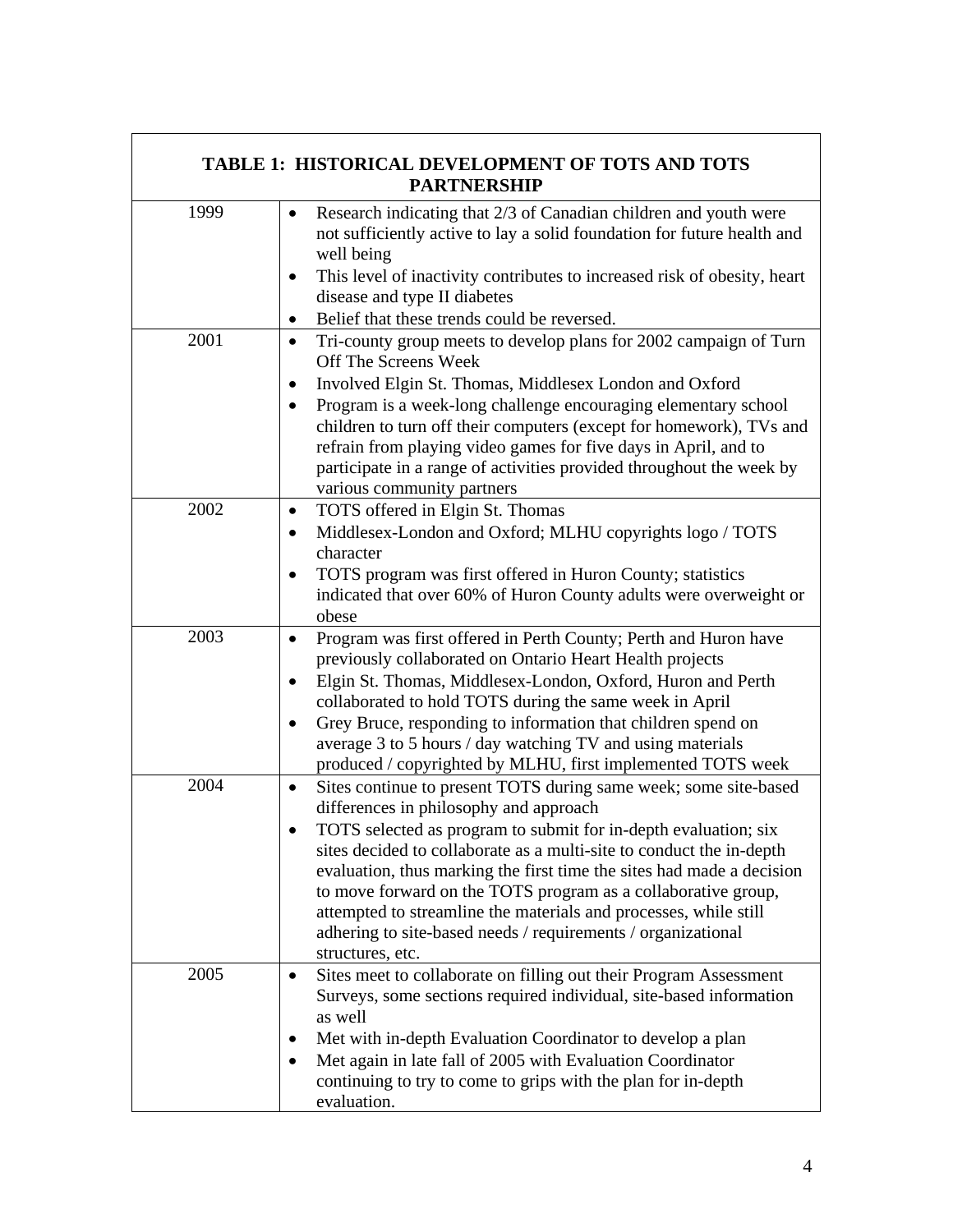## **The Local Context**

Two sources were consulted for socio-economic / demographic data, including TOTS program staff and the Statistics Canada website (http://www.statscan.ca). While the sites vary in area, location, geography, and population, all six regions are faced with similar public health risks, including overweight and obesity, physical inactivity, and the need for smoking cessation. Sites vary slightly in the reported numbers of each health risk; nevertheless, these health risks are common across Southwestern Ontario, and in most sites, are slightly higher than the provincial averages.

The sites range from large, densely populated urban centres such as Middlesex-London, to mid-sized towns dotted throughout the Southwest region. In contrast are rural areas such as northern Grey and Bruce Counties, and parts of Huron and Perth.

## **Historical Models for TOTS**

Like most programs, Turn Off The Screens was derived from previously designed and implemented programs, of which two will be examined here. The TOTS "character", the official logo, was copyrighted in 2002 by Middlesex-London, who presented the program in collaboration with Oxford and Elgin St. Thomas.

A model for Turn Off The Screens with widespread popularity was an American program, TV Turnoff, and its website offers ideas, program details and materials. In addition, the website provides a vast array of "research" and facts sheets which emphasize the displacement time for activity by passive consumption of screens. The concept of TV Turnoff has been operational since the early 1990s. TV Turnoff was not only a significant (web) source of information for this evaluation, but also for the developers of Turn Off The Screens.

A second influential model, derived from TV Turnoff was "The TV Turnoff Challenge", developed and presented by the Kingston, Frontenac, Lennox and Addington (KLF&A) Health Unit and Hearts at Work. Using a package supplied by KLF&A, the planning team from the Middlesex-London, Elgin and Oxford applied for funding for a program named "TV and Computer Reduction Challenge" to take place in the spring of 2002.

## **Theoretical Base**

At the time of the first TOTS planning meetings in 2002, no specific tool had been administered for the purpose of environmental scanning / needs assessment. However, pairing demographic and health data from Statistics Canada with alarming information from public health monitoring services such as CFLRI and the Office of the Surgeon General of the USA, gave organizers a clear indication that a program to increase physical activity and decrease screen time was appropriate, relevant and timely. By 2006 / 2007, however, theoretical information needed to be updated; thus, a comprehensive literature review was undertaken as part of this evaluation. Although the fundamental message of TOTS (increase physical activity / decrease screen time) was still in line with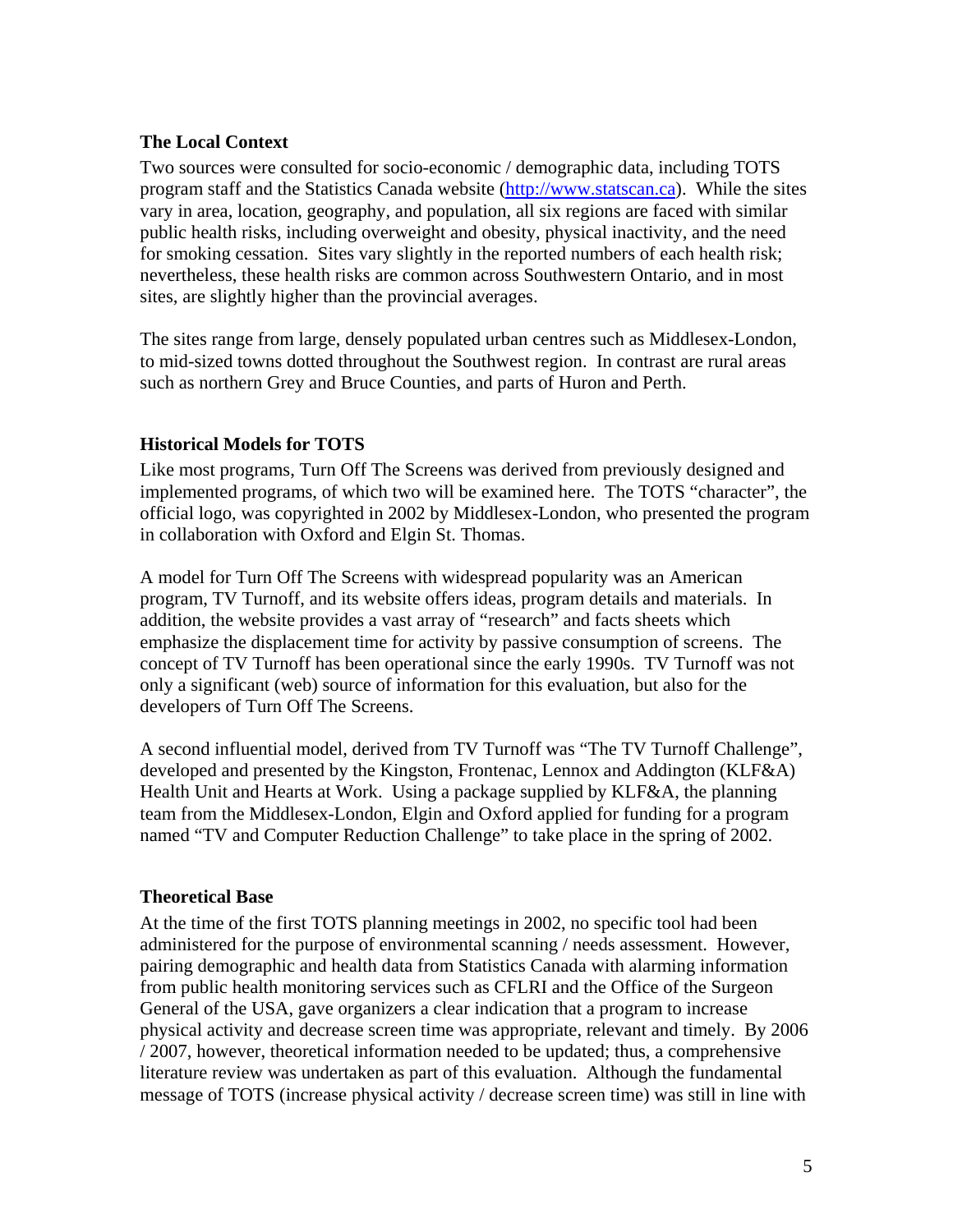current theory and trends, the literature reviewed provided insight into some significant changes in children's use of electronic media with screens. In addition, ample evidence was available to indicate that a wide variety of different types of screened, electronic media were now available to adults and children alike. As a result of these two factors, the concept of "screen time" has taken on new dimensions which could complicate people's understanding and acceptance of Turn Off The Screens.

## *Outcome Objectives for Turn Off The Screens*

By early spring of 2006, the TOTS Partnership had developed a logic model, consisting of both short-term and long-term goals, for Turn Off The Screens. All objectives are ultimately related to the following overarching goal:

• Children and youth are physically active enough for optimal health and development.

## **Short-term Objectives from Logic Model**

- To increase the number of schools who participate in the TOTS challenge.
- To increase the number of children who participate in the challenge /to increase the number of children who are screen-free for all five days,
- To increase the number of community activities offered during the five-day challenge.
- To increase families' awareness of the benefits of physical activity, and
- To increase families' awareness of usual screen hours.

## **Long-term Objectives from Logic Model**

- To increase the number of children and youth who engage in vigorous to moderate daily physical activity, and
- To decrease the amount of time children and youth spend daily on screen-related activities.

## **Other Objectives Considered in the Evaluation**

Other objectives which were considered in this evaluation included the following longterm objectives which, to a degree, are implicit in the logic model:

- To increase families' awareness of the benefits of physical activity in the longer term, and
- To increase families' awareness of usual screen hours in the longer term.

## *Evaluation Purpose and Questions*

The purpose of the in-depth evaluation was to assess whether or not Turn Off The Screens is effective in meeting its objectives, and if so, to what degree, under what circumstances and at what cost. In addition, the evaluation was to identify the essential elements and critical success factors of Turn Off The Screens. Specific evaluation questions were derived from the logic model objectives and as shown in Table 2.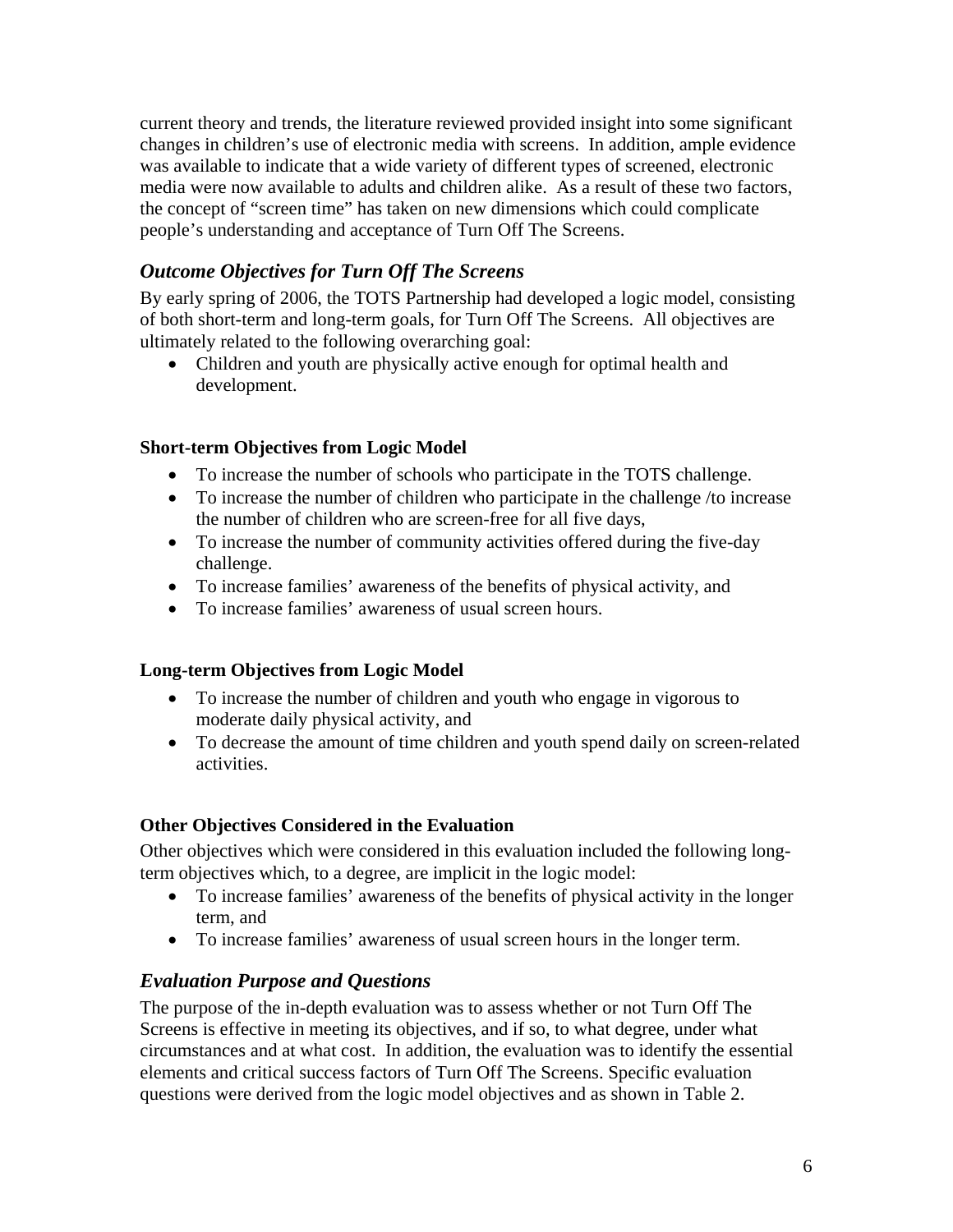| <b>TABLE 2: QUESTIONS ADDRESSED BY THE EVALUATION</b>                                                    |                                                                                                                                                                                                                                                                                                                                                                                                                      |  |
|----------------------------------------------------------------------------------------------------------|----------------------------------------------------------------------------------------------------------------------------------------------------------------------------------------------------------------------------------------------------------------------------------------------------------------------------------------------------------------------------------------------------------------------|--|
| <b>Participation in TOTS:</b><br><b>Short-term Objectives)</b>                                           | Has the number of schools that participate increased<br>annually?<br>Has the number of children and families that<br>$\bullet$<br>participate for the full five days increased annually?<br>Has the number of community activities offered free<br>$\bullet$<br>or at low cost increased annually?                                                                                                                   |  |
| <b>Community Activities</b><br><b>Short-Term</b><br><b>Objectives</b>                                    | As a result of participation in community activities,<br>$\bullet$<br>what changes have happened (e.g., how many schools<br>have opened gyms, made gyms more accessible, how<br>many recreation partners offered more programs, or<br>changed program delivery)?<br>What else happened in the community during the week<br>٠<br>(spin-off activities)?                                                               |  |
| <b>Awareness of TOTS</b><br><b>Message: Short-term</b><br><b>Objectives (During</b><br><b>TOTS Week)</b> | Can participating children and families articulate the<br>$\bullet$<br>purpose of the program during TOTS Week?<br>Can principals articulate the purpose of the program<br>during TOTS Week?<br>Why do children and families participate or not<br>participate?<br>Why do schools participate or not participate?<br>How effective are the prizes / incentives in<br>$\bullet$<br>encouraging people to participate? |  |
| <b>Long Term Objectives</b>                                                                              | Has participants' physical activity increased since the<br>$\bullet$<br>TOTS challenge?<br>Has participants' screen-time decreased since the<br>$\bullet$<br>TOTS challenge?<br>Has families' awareness levels been sustained since the<br>TOTS challenge?<br>Can principals, students and parents articulate the<br>TOTS message after the TOTS challenge?                                                          |  |

## **Type of Evaluation**

This evaluation was an impact / outcome focused evaluation which was qualitative and utilized multiple methods to access multiple sources of data, including previous years' reports and documentation. Previous years' reports were largely based on data yielded by log sheets which included both quantitative and qualitative types of data. Nevertheless, the overall design for this in-depth evaluation was qualitative, and incorporated a broad range of types of data from a variety of data sources. These included documents, artifacts, interviews and focus groups.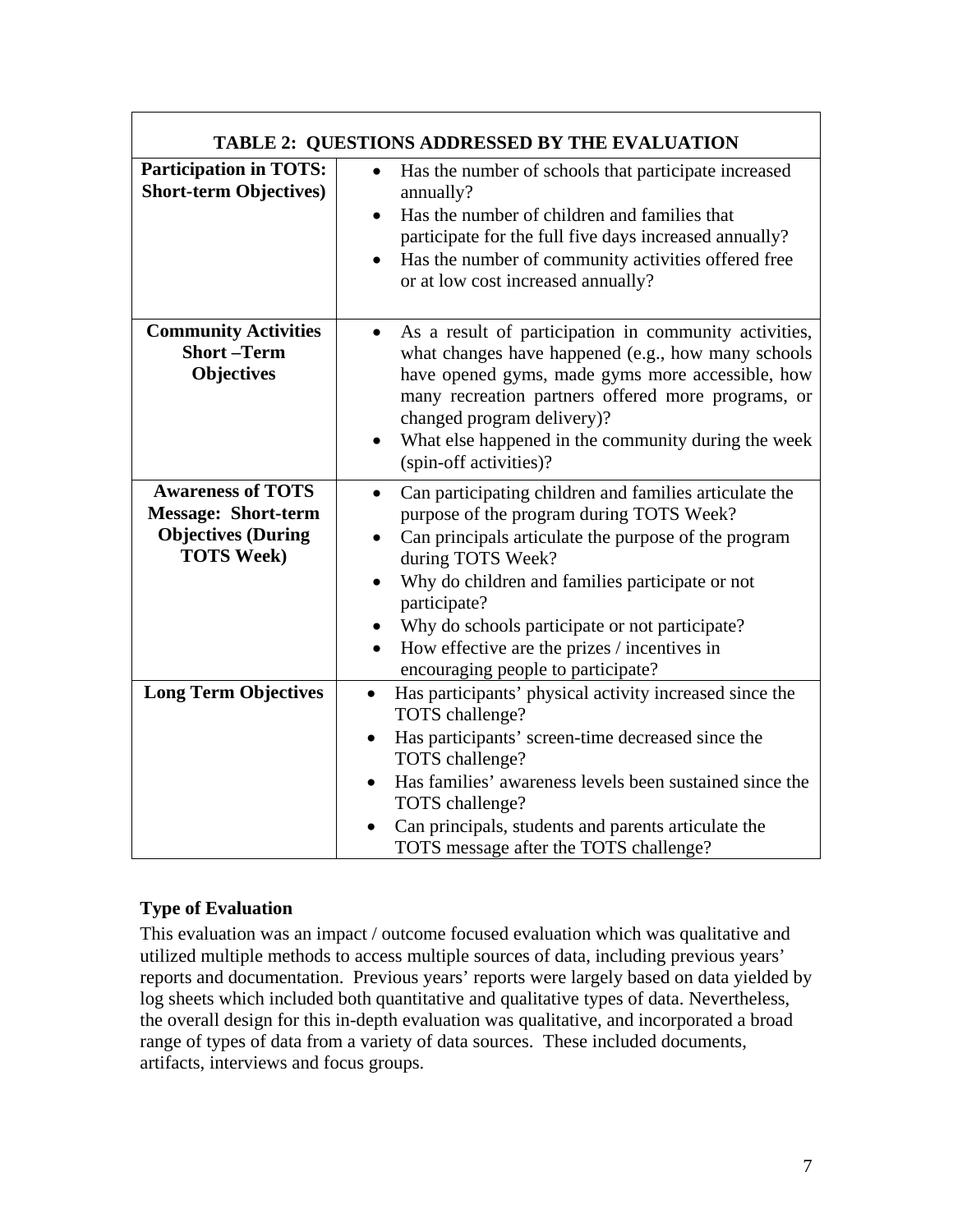## *Evaluation Design and Method*

A qualitative design to access multiple data sources over a two-year period was developed for the evaluation. Data were to include previous years' tracking reports, artifacts, program materials, etc. as well as similar materials used in the implementation of TOTS throughout the evaluation. Both site-based and school-based data were collected specifically for this evaluation, which consisted of multiple components categorized as shown in Table 3. Data types and sources are categorized as either sitebased or school-based. Note that data from documents are considered site-based even though the original source of information contained in the documents was school-based. Therefore, log sheets and reports, as well as children's stories, parents' notes and written comments submitted to TOTS organizers, whether current or from previous years are categorized as site-based.

This design is grounded in participant collaboration; that is, participants, to varying degrees, depending on their roles in the evaluation, also collaborated in the evaluation. Thus, principals, parents and children also participated in the evaluation, while the TOTS evaluation team, including the evaluator to a degree, also participated in the program. While this type of research is grounded in subjectivity rather than objectivity, the integration of data from different sources produces an image enriched by a variety of perspectives. Multiple data sources enable the use of triangulation as a method of verifying and authenticating the analysis / interpretation.

## **Intended and Actual Participants**

Participant collaboration involved four different groups. Site-based interviews were conducted with program staff responsible for the administering and implementing TOTS. Schools were selected from across the six sites. Only public and Catholic school boards were included. Because children were included, an ethics review was submitted to and approved by the University of Western Ontario Research Ethics Board. Two schools from each of six school boards were selected based on TOTS participation data from TOTS 2006. The plan was to select from each school board one school with high participation in TOTS 2006 and one with no participation in 2006. TOTS 2006 results revealed that two school boards were already participating at 100% of schools. Therefore, in those two counties two schools that had shown low participation in 2006 were selected.

Furthermore, since two school boards were considerably larger than the other four, two additional schools were invited to participate in an effort to balance their representation with that of the smaller schools in the evaluation. One of those two schools agreed to participate. As a result, the total number of schools participating was 13, of which 7 were categorized as TOTS schools and 6 were categorized as Non / Low TOTS schools.

School-based data were intended to include interviews with principals of selected schools, focus groups of grade 6 to 8 students and parent focus groups.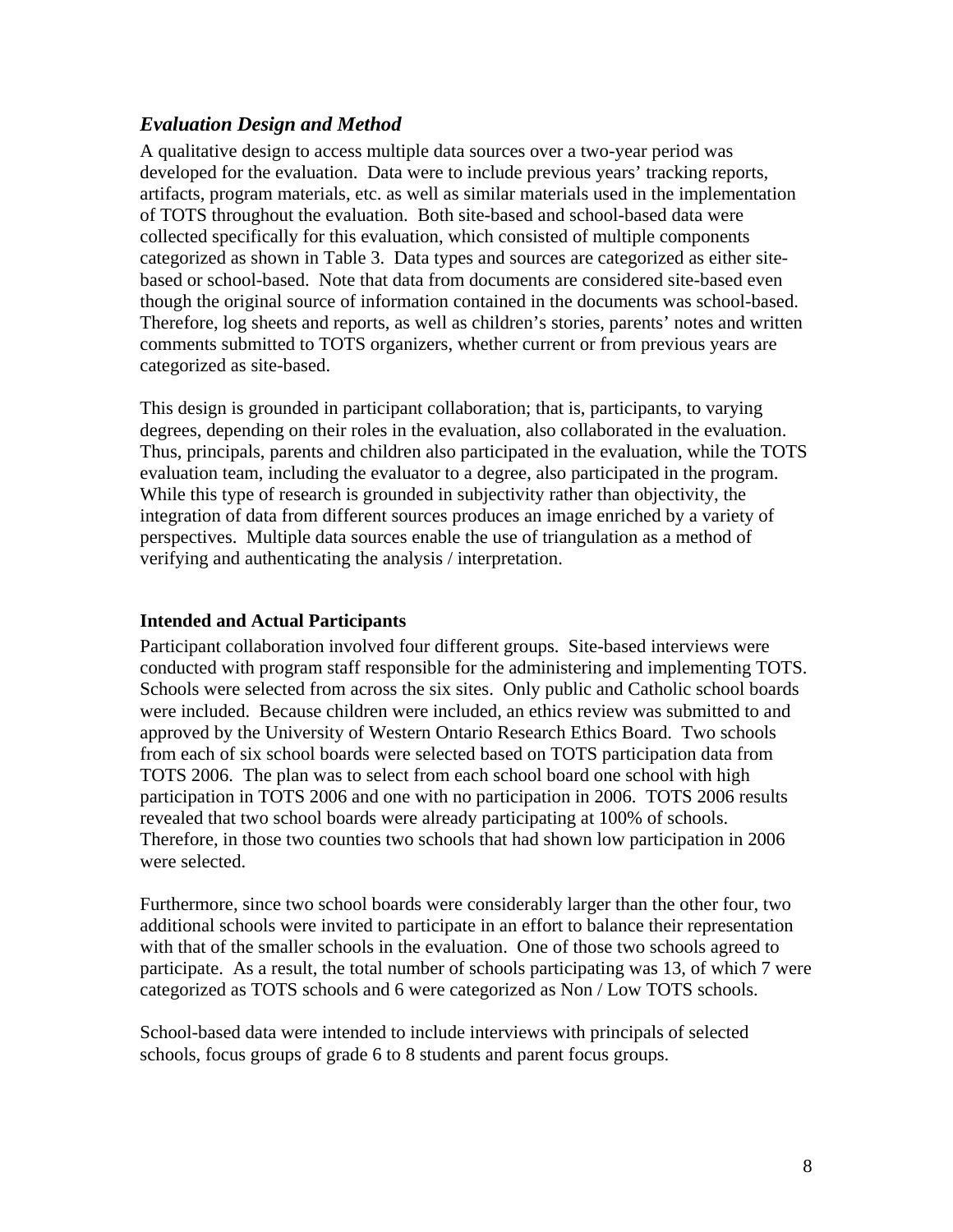| TABLE 3: COMPONENTS OF TURN OFF THE SCREENS IN-DEPTH<br><b>EVALUATION</b>                                                                                                                                                                                                                                                             |                                                                                                                                                                                                                      |  |
|---------------------------------------------------------------------------------------------------------------------------------------------------------------------------------------------------------------------------------------------------------------------------------------------------------------------------------------|----------------------------------------------------------------------------------------------------------------------------------------------------------------------------------------------------------------------|--|
| 2006                                                                                                                                                                                                                                                                                                                                  | 2007                                                                                                                                                                                                                 |  |
| <b>Documents</b>                                                                                                                                                                                                                                                                                                                      | <b>Documents</b>                                                                                                                                                                                                     |  |
| Program materials<br>Curriculum materials (Perth,<br>Huron)<br>Previous years' data reports<br>Current year's data reports<br>Logic models<br><b>Artifacts</b><br>Noteworthy comments excerpted<br>by program staff from log sheets                                                                                                   | As in 2006, and<br>Additional curriculum materials<br>(Grey Bruce) and reports not utilized<br>in 2006<br>Current year's data reports<br><b>Artifacts</b><br>As in 2006, and<br>Artifacts yielded by similar sources |  |
| Copies of press releases, photos<br>٠<br>from news reports, etc.<br>Unsolicited materials sent by<br>$\bullet$<br>teachers (e.g., children's journals,<br>posters, etc.)<br>Radio advertisement (Grey Bruce<br>and Huron)<br>Site-based promotional artifacts<br>(e.g., TOTS bracelets, bookmarks,<br>stickers, fridge magnets, etc.) | in the 2007 Turn Off The Screens<br>Challenge                                                                                                                                                                        |  |
| <b>Site-Based Participant Collaboration</b>                                                                                                                                                                                                                                                                                           | <b>Site-Based Participant Collaboration</b>                                                                                                                                                                          |  |
| Site-based program staff<br>interviews                                                                                                                                                                                                                                                                                                | Second round of site-based program<br>staff interviews                                                                                                                                                               |  |
| Meeting agendas and minutes from<br>$\bullet$<br>regular meetings throughout the<br>first year of the evaluation (2006)<br>Agendae and minutes of regular<br>$\bullet$                                                                                                                                                                | Meeting agendae and minutes from<br>٠<br>regular meetings throughout two<br>years of the evaluation $(2006 -$<br>2007)                                                                                               |  |
| teleconferences between evaluator<br>and lead for 2006<br>Official documents developed as                                                                                                                                                                                                                                             | Agendae and minutes of regular<br>teleconferences between evaluator<br>and lead for 2006 and 2007                                                                                                                    |  |
| required to facilitate the in-depth<br>evaluation including,<br>Memorandum of Understanding,<br><b>Contract, Data Sharing Agreement</b>                                                                                                                                                                                               | Documentation of meetings and<br>collaboration that took place in the<br>development of the TOTS Program<br>Manual                                                                                                   |  |
| <b>School-Based Participant Collaboration</b>                                                                                                                                                                                                                                                                                         | <b>School-Based Participant Collaboration</b>                                                                                                                                                                        |  |
| Data not available in 2006                                                                                                                                                                                                                                                                                                            | Principal interviews                                                                                                                                                                                                 |  |
|                                                                                                                                                                                                                                                                                                                                       | Student focus groups<br>$\bullet$                                                                                                                                                                                    |  |
|                                                                                                                                                                                                                                                                                                                                       | Parent focus groups<br>٠                                                                                                                                                                                             |  |

# **TABLE 3: COMPONENTS OF TURN OFF THE SCREENS IN-DEPTH**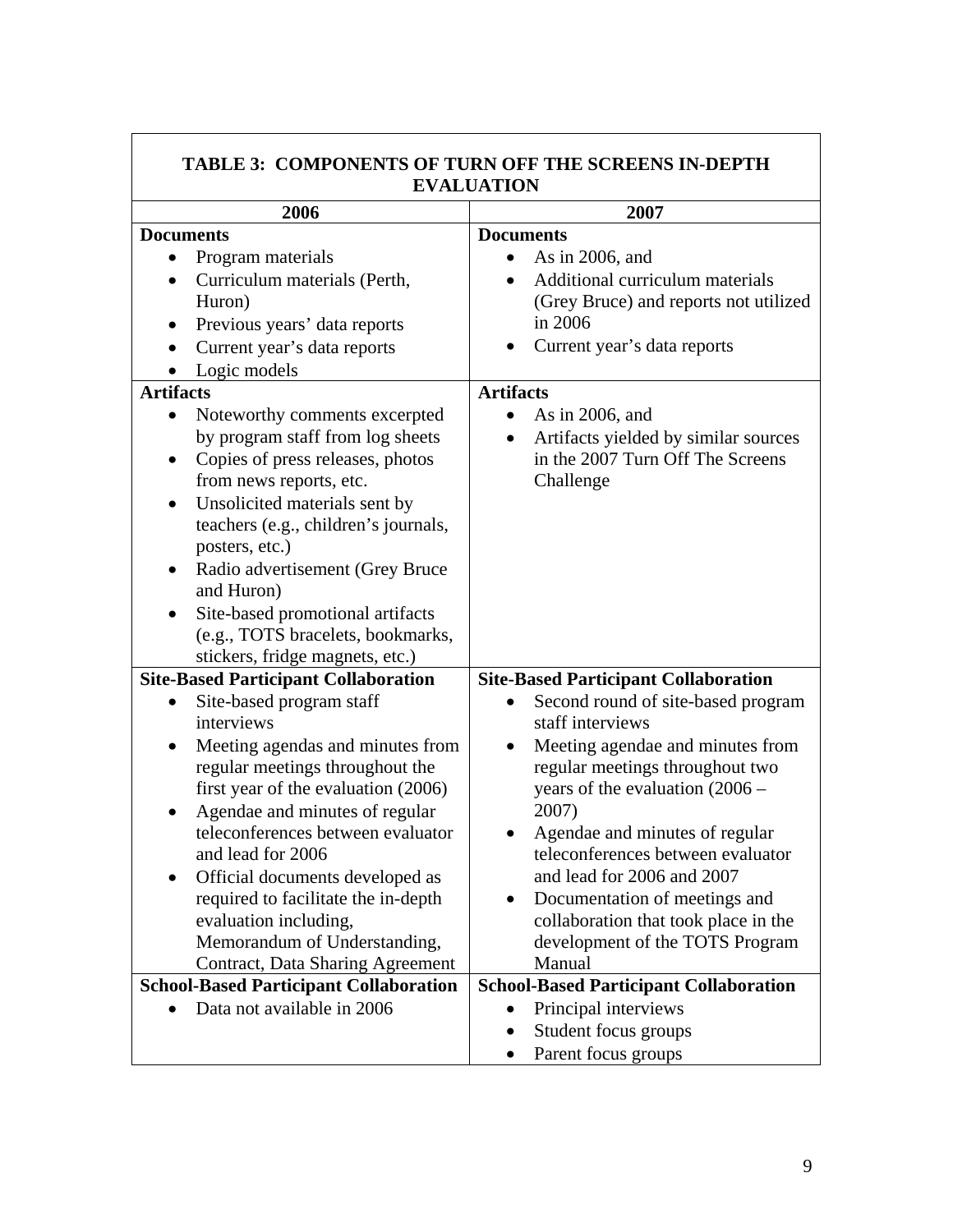## **Recruitment of School-based Participants**

School board Directors of Education or their designate was contacted by the evaluator to request the Board's permission to conduct research in two to three schools in each county. Next, principals in the selected schools were contacted by telephone and by letter to seek permission to conduct an evaluation of Turn Off The Screens in their respective schools. Each principal was also asked to participate in an interview with the evaluator and to insert a prepared announcement in their fall newsletters. The insert announced the in-depth evaluation and asked parents and guardians of children in each school to consider participating in a parent focus group to provide input about Turn Off The Screens. Contact information for the evaluator was supplied in the newsletter announcement. Principals were also asked to select up to 4 students from grades 6 to 8 to participate in student focus groups. Principals were given an information package to distribute to those students and their parents. Permission forms were to be sent directly to the evaluator whose contact information was included in the packages. School boards, schools and participants would not named in any reports resulting from the evaluation.

#### **Site-based Interviews**

Heart health coordinators and program staff directly involved with Turn Off The Screens during the period of the evaluation were asked to provide interviews which were intended to take place both in 2006 and again in 2007. Although it was the intention to interview program staff and Heart Health coordinators from the early days of decision making about taking part in the in-depth evaluation, in all cases, this was not feasible. In total, 19 heart health coordinators and program staff members were involved with the in-depth evaluation at some point. The total number of individuals interviewed, however, was 13. Some were involved in the evaluation for only a short period of time; thus, they were not interviewed. Out of 13 individuals interviewed, only 6 worked on the TOTS team long enough to be interviewed twice (i.e., 2006 and 2007). An analysis of the site-based interviews appears in Table 4.

| <b>TABLE 4: ACTUAL NUMBER OF PROGRAM STAFF INTERVIEWS AND</b><br><b>INTERVIEWEES BY YEAR</b> |                   |                     |              |                     |
|----------------------------------------------------------------------------------------------|-------------------|---------------------|--------------|---------------------|
| Year                                                                                         | Number of         | Number of           | Number of    | Number of           |
|                                                                                              | <b>Interviews</b> | <b>Interviewees</b> | Interviewees | <b>Interviewees</b> |
|                                                                                              |                   | (One year only)     | (Both years) |                     |
| 2006                                                                                         |                   |                     |              |                     |
| 2007                                                                                         |                   |                     | <sub>6</sub> |                     |
| TOTAL.                                                                                       |                   |                     |              |                     |

## **School-based Interviews and Focus Groups**

In total, 13 principals were interviewed, including 7 from schools that had participated in TOTS 2006 and 6 from schools that either had not participated at all in TOTS 2006 or that had low returns on student log sheets, which was recorded as low participation in TOTS 2006. These numbers are summarized in Table 5.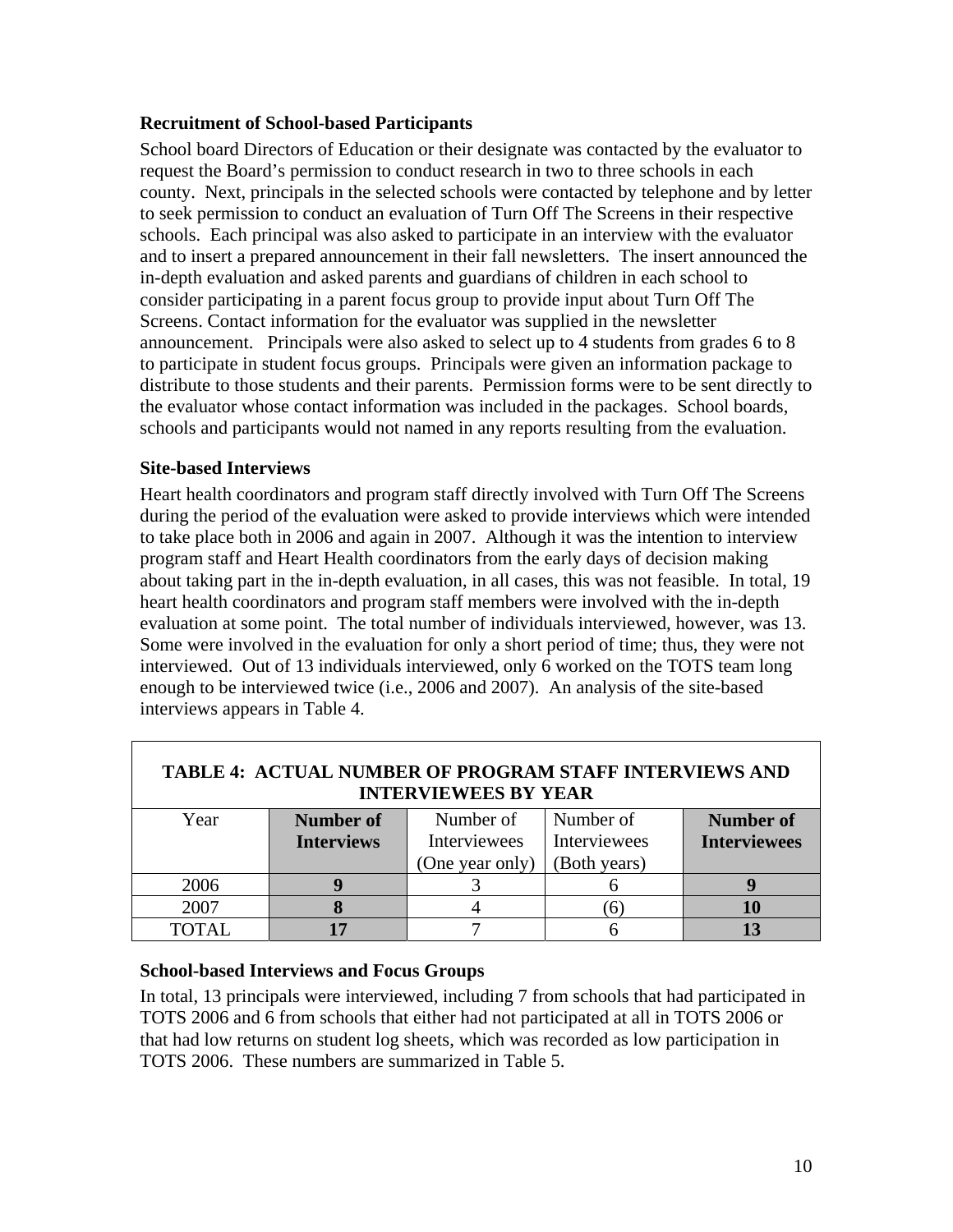Principals had been asked to select up to 4 students from grades 6 to 8 per school. However, some principals selected candidates from grades 5 to 8, and one principal requested that a fifth child be involved in that school's focus group. Because the most important selection criteria were children that were sufficiently mature and felt comfortable enough to take part in a focus group with peers, principals were deferred to on their selection choices.

Ultimately, student focus groups were conducted in all 13 schools, although one school had only one candidate who wished to participate and whose parents also gave permission for their child to participate. The total number of students and student focus groups is summarized in Tables 5 and 6.

Principals were asked to insert a prepared announcement into their fall newsletters. No confirmation was sought on whether or not that had occurred. The announcement was intended to recruit parents for focus groups; however, very few parents responded to the announcements, for a number of possible reasons. If the announcements were placed in the newsletters as requested, parents may not have read them. In addition, the announcements were to be placed in the fall newsletters about focus groups that would take place the following spring. The time lapse between the announcement and the proposed event may have hindered parent responses. Some principals had predicted that their parent populations would be unlikely to volunteer, and felt that parents in their communities would not want to be spokespersons. A number of principals volunteered to select specific parents. Other principals, eventually, were asked to select specific parents. Not all schools produced a parent or parents to participate in parent focus groups. The total number of parent participants was higher in TOTS schools than in Non/Low TOTS schools. The total number of parents and parent focus are summarized in Tables 5 and 6.

| <b>TABLE 5: SCHOOL-BASED PARTICIPANTS BY GROUP</b> |             |                      |  |
|----------------------------------------------------|-------------|----------------------|--|
| <b>GROUP</b>                                       | <b>TOTS</b> | NON-LOW TOTS   TOTAL |  |
| Schools (Principals)                               |             |                      |  |
| <b>Students</b>                                    |             |                      |  |
| <b>Parents</b>                                     |             |                      |  |

| <b>TABLE 6: ACTUAL NUMBER OF STUDENT AND PARENT FOCUS GROUP</b><br><b>PARTICIPANTS</b> |             |                |        |
|----------------------------------------------------------------------------------------|-------------|----------------|--------|
| <b>GROUP</b>                                                                           | <b>TOTS</b> | NON / LOW-TOTS | TOTAL. |
| <b>STUDENTS</b>                                                                        |             | 25             |        |
| <b>PARENTS</b>                                                                         |             |                |        |
| TOTAL NUMBER OF FOCUS GROUP PARTICIPANTS<br>59                                         |             |                |        |

## **Treatment of the Data: Collection, Analysis and Interpretation**

All school-based interview and focus group participants were informed of their rights as a participant, according to the procedures required by the UWOREB. Participants had the right to have all aspects of the evaluation explained to them, and could refuse to answer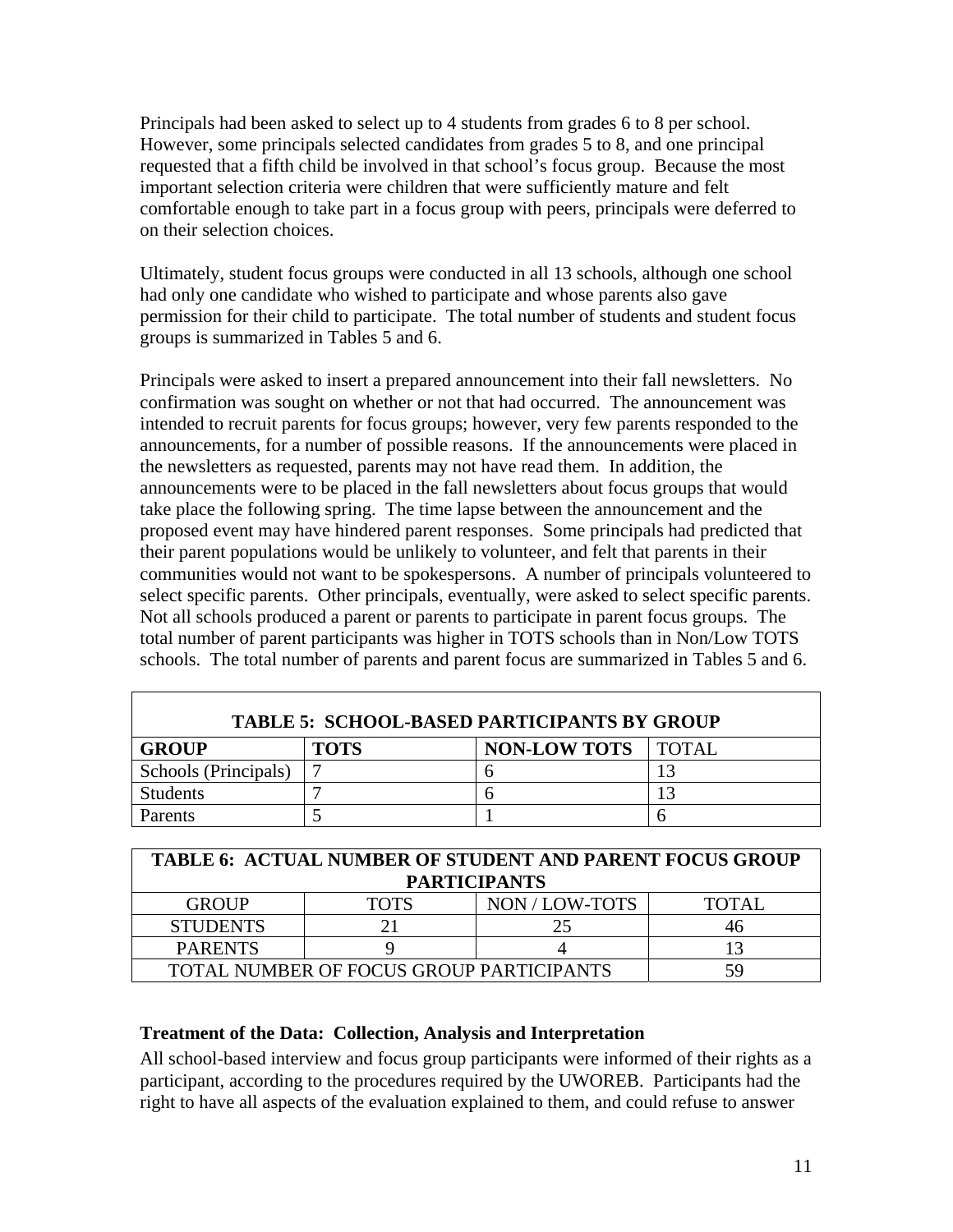any questions they did not wish to answer. As well, participants could withdraw from the evaluation at any time, up to the point where their interview data had been approved or their focus group data had been confirmed by their group as being consensual.

Data were analyzed and culled for themes, which were of two types: pre-designated and emergent. Initially, the various documents and artifacts were culled for themes, which were then compiled as "pre-determined" themes. These were then used in the analysis of any further data that were collected.

A constant comparison method was applied to all types of data; i.e., categories of data were compared and contrasted with other categories of data to determine parallels, contrasts, unique revelations. Some latitude was allowed during interviews and focus groups to enable the interviewer / facilitator to probe for further information or to follow up on interesting revelations.

Procedures for collection and analysis / interpretation of the data are provided in Tables 7 and 8. Details are specified for each component of the evaluation.

| <b>TABLE 7: DATA COLLECTION TOOLS &amp; METHODS</b> |                                                                    |                             |                                                                                                                                           |  |
|-----------------------------------------------------|--------------------------------------------------------------------|-----------------------------|-------------------------------------------------------------------------------------------------------------------------------------------|--|
| Category                                            | <b>Source</b>                                                      | <b>Data Collection Tool</b> | <b>Data Collection Method</b>                                                                                                             |  |
| <b>Site-based</b>                                   | Documents<br>and<br>Artifacts                                      | Not applicable<br>$\bullet$ | Requested from /<br>$\bullet$<br>Provided by sites<br>Gleaned from websites<br>Minutes and other<br>documents used to<br>support meetings |  |
|                                                     | <b>Heart Health</b><br>Coordinators<br>and Program<br><b>Staff</b> | Interviews<br>$\bullet$     | Standardized questions<br>$\bullet$<br>for each year (2006,<br>2007)<br>Additional standardized<br>questions for program<br>leads         |  |
| School-<br><b>based</b>                             | Principals                                                         | Interviews<br>$\bullet$     | Standardized questions<br>$\bullet$<br>for TOTS principals<br>Standardized for Non /<br>$\bullet$<br>Low-TOTS principals                  |  |
|                                                     | <b>Students</b>                                                    | Focus Groups<br>$\bullet$   | Standardized questions<br>$\bullet$<br>for TOTS students<br>Standardized questions<br>$\bullet$<br>for Non / Low-TOTS<br>students         |  |
|                                                     | Parents                                                            | Focus Groups<br>$\bullet$   | Standardized questions<br>$\bullet$<br>TOTS and Non / Low-<br><b>TOTS</b> parents                                                         |  |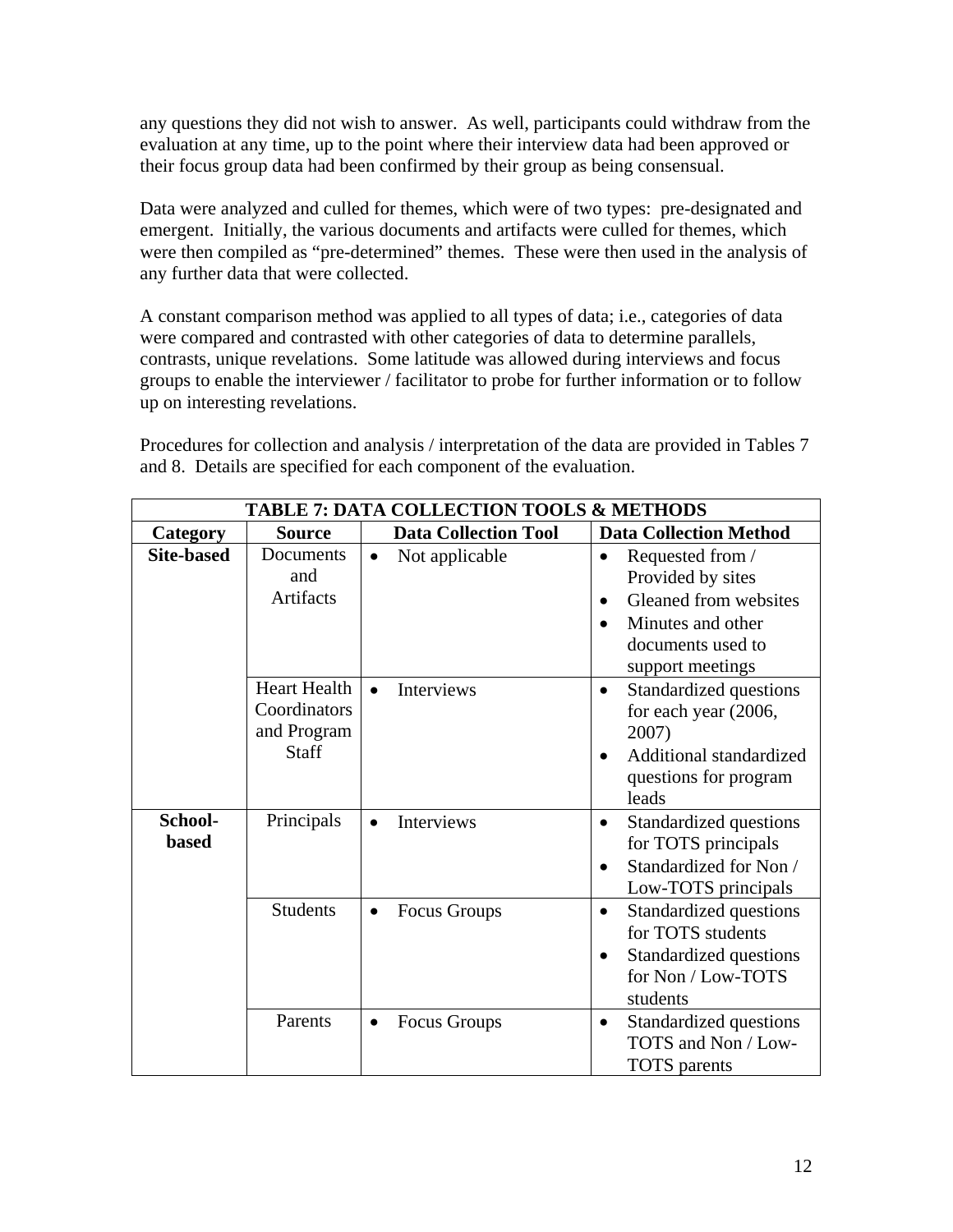| TABLE 8: PROCEDURES FOR DATA ANALYSIS & INTERPRETATION |                                                                     |  |
|--------------------------------------------------------|---------------------------------------------------------------------|--|
| <b>Type of Data</b>                                    | <b>Procedures</b>                                                   |  |
| Documents /                                            | 1. Categorized and subcategorized according to type / purpose /     |  |
| <b>Artifacts</b>                                       | content of document or artifact                                     |  |
|                                                        | 2. Culled for themes                                                |  |
|                                                        | 3. Utilized to establish list of pre-determined themes for use with |  |
|                                                        | other data types and any further documentary data that might        |  |
|                                                        | be collected                                                        |  |
|                                                        | 4. Factual information tabulated / used to develop background,      |  |
|                                                        | timelines, etc.                                                     |  |
|                                                        | 5. Program materials evaluated for common look, accuracy,           |  |
|                                                        | usefulness, etc.                                                    |  |
| Interviews                                             | 1. Face-to-face interviews wherever possible                        |  |
|                                                        | 2. TOTS staff interviews taped                                      |  |
|                                                        | 3. School principals' interviews not taped                          |  |
|                                                        | 4. Responses to questions typed into template at time of            |  |
|                                                        | interview                                                           |  |
|                                                        | 5. Interview emailed to interviewee for editing                     |  |
|                                                        | 6. Categorized and tabulated by interviewee                         |  |
|                                                        | 7. Culled for themes                                                |  |
|                                                        | 8. Compared to list of pre-determined themes                        |  |
|                                                        | 9. Merged and tabulated with other interview data for that group    |  |
|                                                        | (i.e., TOTS principals / Non-TOTS principals / program staff        |  |
|                                                        | / heart health coordinators)                                        |  |
|                                                        | 10. Further tabulated by themes, compared with other data sets      |  |
| Focus Groups                                           | 1. Explanation of procedures, rights as a participant               |  |
|                                                        | 2. Responses to questions typed into template or written on wall    |  |
|                                                        | charts                                                              |  |
|                                                        | 3. All written data shared with the group, reviewed to establish    |  |
|                                                        | consensus                                                           |  |
|                                                        | 4. Each group's data categorized and tabulated by group             |  |
|                                                        | 5. Culled for themes                                                |  |
|                                                        | 6. Compared to list of pre-determined themes                        |  |
|                                                        | 7. Merged and tabulated with other like focus groups (i.e., TOTS    |  |
|                                                        | students / Non-TOTS students / parents)                             |  |
|                                                        | 8. Further tabulated by themes, compared with other data sets       |  |

## **Strengths and Limitations of the Evaluation Design**

This evaluation overall is qualitative and interpretive, although it does encompass data reports from quantitative sources. The evaluation is intended not only to expand on results reported from previous years' tracking tools, such as reports developed from student log sheet data, but also to balance previous (mainly quantitative) tracking reports with an in-depth examination of TOTS from multiple perspectives. This evaluation is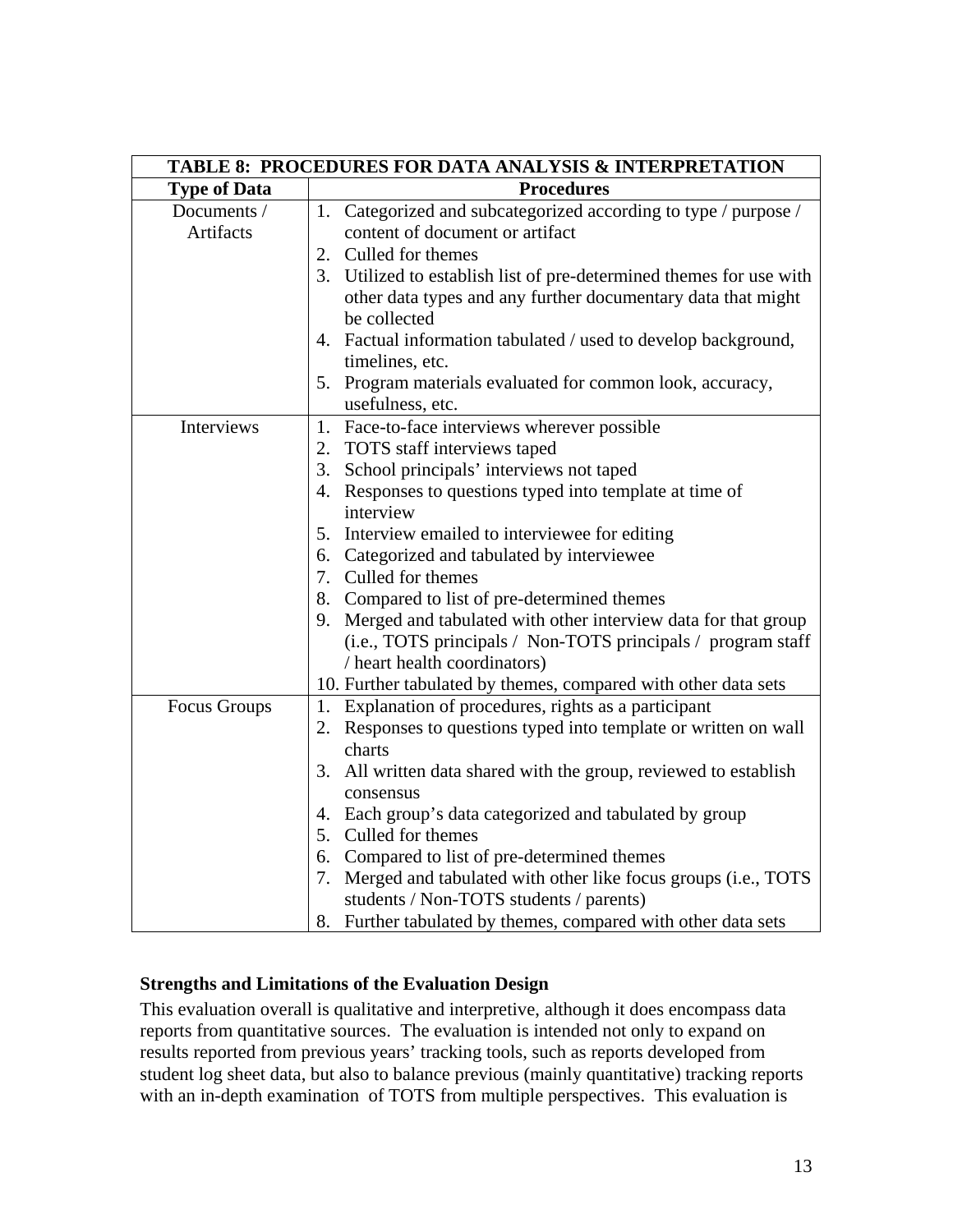multi-faceted encompassing many sources and types of data and, therefore, employs a variety of methods for examining those data.

The fact that this investigation is qualitative, however, does not equate with a lack of rigour. Qualitative research has inherent strengths, including the ability to employ multiple data sources, datasets and methods. This multiplicity, in turn, creates the potential for triangulation, a strategy which tends to strengthen the results, even though those results, obtained using alternative methods and tools, are different, perhaps even contradictory. In other words, a specific point of focus, examined from different perspectives, using different tools, yields multiple images. By comparing, contrasting, and blending different results, perceptions and views, researchers can merge images, enhancing both our perception and understanding of the subject itself. Multiple layering of images produces depth, while comparison provides insight into the differences between and among separate views. Using both techniques in tandem serves to enrich and deepen our eventual understanding of a subject.

On the other hand, qualitative research is commonly criticized for its subjectivity. Quantitative research is supposedly more rigorous because it is objective. Using multiple sources of data gives qualitative research an advantage, since multiple sources facilitate triangulation, a method of authenticating and verifying data. Thus, although subjectivity is a limitation which cannot be eliminated, researchers can attempt to compensate for it by acknowledging the subjective aspect of the work. Qualitative researchers must make every effort to minimize their own subjective biases and strive to achieve authenticity in their work. In this evaluation authenticity was enhanced by sharing the data with the individuals / groups who provided it for the purpose of confirming details and reaching consensus.

A limitation in the evaluation design was that the recruitment methods resulted in poor response by parents (particularly parents in Non-TOTS schools), which reduced the size and number of participants, the number of parent focus groups, and consequently, the amount of data collected from parents. As well, results obtained from the method of using a newsletter announcement were dependent on several factors; e.g., whether or not the principal chose to insert the announcement as requested, whether or not the newsletter was delivered to parents by children, whether or not the parents read the newsletter. Timelines did not allow for revising, and implanting another, recruitment strategy.

## *Finding / Results*

In this section, findings from site-based data, including documents, artifacts and program staff interviews are provided. These are followed by findings from school-based data, including principal interviews, and student and parent focus groups.

## **Essential Elements and Critical Success Factors of TOTS**

The evaluation identified those elements which are essential to the TOTS program and defined the program's critical success factors. Input from and discussion with the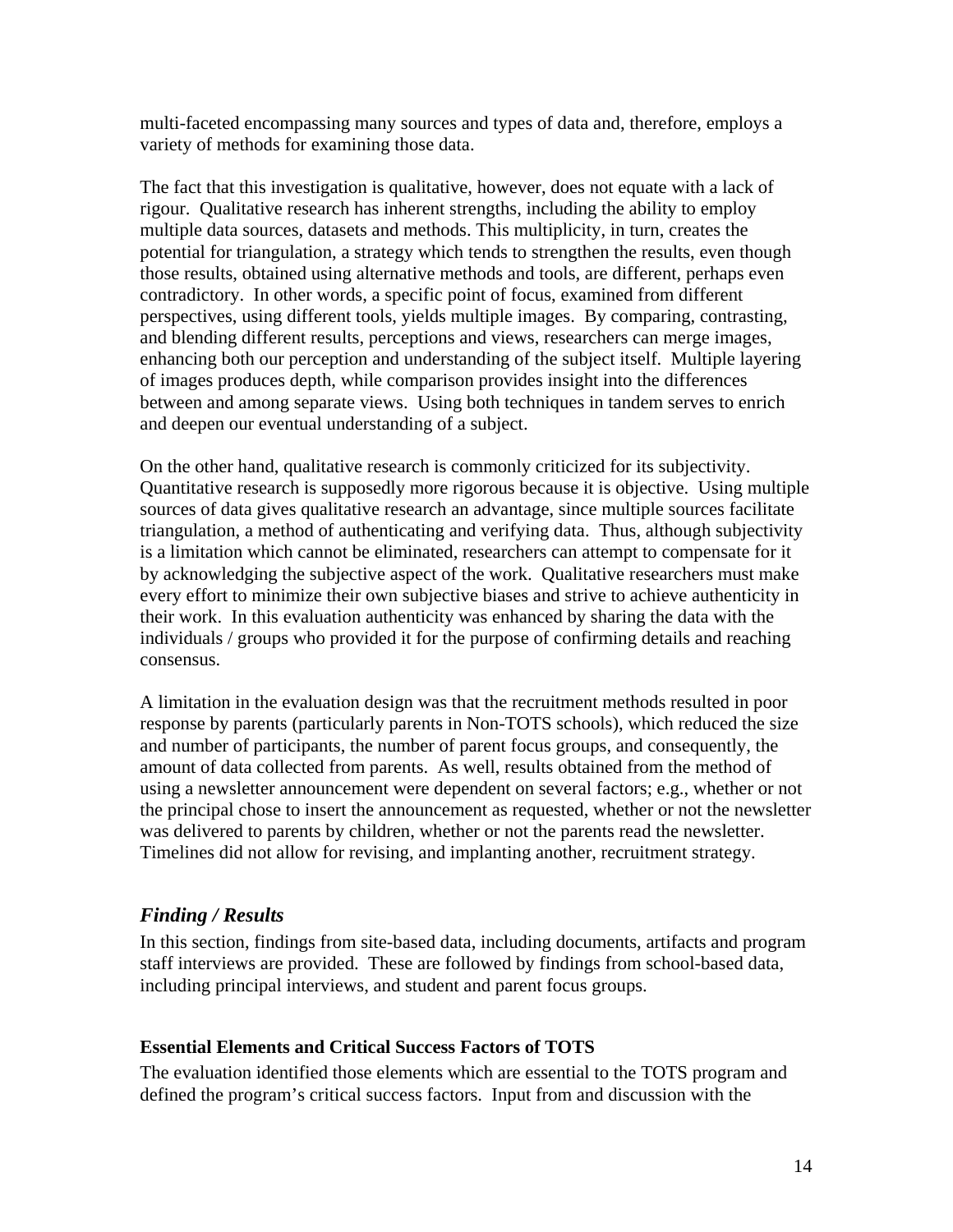individual members of the TOTS team provided insight into both those aspects that essential to the program, and those which are critical, but not essential. Some aspects of TOTS were identified as being both essential to the program and critical to the program's success. Details are provided in Table 9.

|                  | <b>TABLE 8: ESSENTIAL ELEMENTS AND CRITICAL SUCCESS FACTORS</b>                                                       |
|------------------|-----------------------------------------------------------------------------------------------------------------------|
| <b>Essential</b> | <b>Community Partners</b><br>$\bullet$                                                                                |
| <b>Elements</b>  | Log sheets (returned completed and verified by a parent signature)                                                    |
|                  | Program materials                                                                                                     |
|                  | Five-day challenge                                                                                                    |
|                  | Prizes and incentives                                                                                                 |
|                  | Schools as the primary channel for the program<br>$\bullet$                                                           |
|                  | Effective communication to the target audience<br>$\bullet$                                                           |
|                  | Elementary aged school children and their families as participants<br>$\bullet$                                       |
| <b>Critical</b>  | Program relevance to the lives / realities of the target audience                                                     |
| <b>Success</b>   | Increased number of schools participating annually                                                                    |
| <b>Factors</b>   | Increased number of children participating annually                                                                   |
|                  | Program materials in a ready-made package                                                                             |
|                  | Community activities (if possible, free to participants)                                                              |
|                  | In-kind contributions from community partners (e.g., community<br>$\bullet$<br>activities)                            |
|                  | School board and school cooperation and support<br>$\bullet$                                                          |
|                  | Program champions in key positions; e.g., school board administrator,<br>mayor, a principal or teacher in each school |
|                  | Media support                                                                                                         |

## **Site-based Findings: Participation Rates**

Prior to formalizing the TOTS Partnership 2006, the sites had collaborated to give program materials a common look, including use of the TOTS character. Each site has conducted at least on multiple methods process evaluation of the program. All sites use data from log sheets to calculate participation rates in schools, and to award grand prizes to individual participants. However, not all sites obtain the same open-ended data from log sheets. For example, one log sheet asks children to log daily activities they undertook in place of screen time during the five-day challenge, and asks for parent verification by signature for each entry. Other sites ask questions such as how many hours of screen time did they engage in during the week before the challenge, and why they were not able to be screen-free for the full five days. Some sites do not collect log sheets back from schools, but rather, they ask schools to complete a summary form with totals and names for the prize draw.

Furthermore, some sites distribute staff surveys each year, while others do not. Because of these differences in the amount and type of data they collect, some definite patterns could be discerned across the six sites based on their annual reporting about log sheet returns and surveys. Merged results from the log sheets are reported in Table 9, including the results of merged open-ended log-sheet data.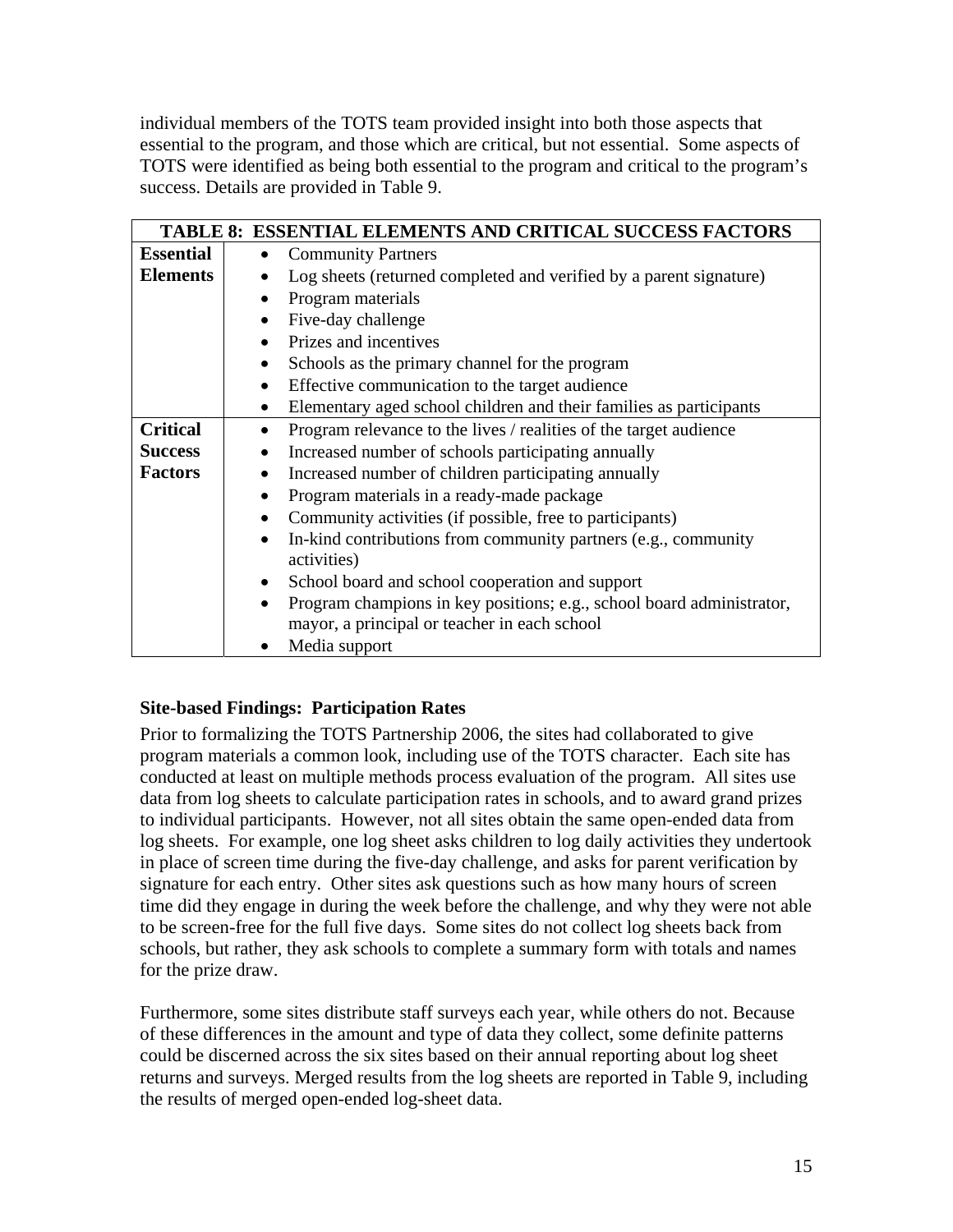|                                                                                  | I NENDS DEMNINSI NA LED IN V<br>I JIVI.<br><b>ACROSS SITES / YEARS OF TOTS IMPLEMENTATION</b>                                                                                                                                                                                                                                                                                                                                                                                                                                                                                                                                                                                                                                                                                                              |
|----------------------------------------------------------------------------------|------------------------------------------------------------------------------------------------------------------------------------------------------------------------------------------------------------------------------------------------------------------------------------------------------------------------------------------------------------------------------------------------------------------------------------------------------------------------------------------------------------------------------------------------------------------------------------------------------------------------------------------------------------------------------------------------------------------------------------------------------------------------------------------------------------|
| <b>Participation Rates</b><br>(Number of Schools &<br><b>Number of Children)</b> | Annual growth occurred across sites generally in the<br>number of individuals participating except in 2007.<br>Annual growth occurred across sites generally in the<br>$\bullet$<br>number of schools participating.<br>In two school boards (geographically spread across<br>three sites) 100% of schools participated in both 2006<br>and 2007.<br>Anomalies in the participation rates from year to year<br>can be explained in view of significant events in the<br>broader social environment. <sup>1</sup> These can be site-based<br>or more general.                                                                                                                                                                                                                                               |
| <b>Participation Rates By</b><br><b>Grade Level</b>                              | Data about participation by grade is not generally<br>$\bullet$<br>collected across sites.<br>In sites where such information is requested,<br>$\bullet$<br>participation rates tend to drop off in the intermediate<br>grades $(7 & 8)$ .<br>Grade 7 & 8 students who do participate fully<br>dramatically reduce their screen time during TOTS<br>Week.<br>Exception was Perth in 2003 and 2004; grade 7s and<br>8s were high participation grades both years.<br>Participation generally is the highest in the primary<br>(except kindergarten) and junior grades (i.e., grades 1<br>- 6), although exceptions to this have occurred in<br>individual schools in some sites, in some years.<br>Kindergarten participation tends to be lower generally<br>than participation rates in grades 1 to $32$ . |
| <b>Screen Time Reduction</b><br>and Physical Activity<br><b>Increase</b>         | In sites where related questions are asked on the log<br>$\bullet$<br>sheet, participants generally indicate that they reduce<br>their screen time and increase their physical activity<br>levels during the TOTS five-day challenge.<br>Participants tend to increase their physical activity<br>(during the challenge) whether or not they are screen-<br>free for five full days.                                                                                                                                                                                                                                                                                                                                                                                                                       |

# **TABLE 9: TRENDS DEMONSTRATED IN COMBINED LOG SHEET DATA**

 $\overline{a}$ 

<sup>&</sup>lt;sup>1</sup>For example some of the participating school boards experienced a period of teacher "work-to-rule" during 2005, which would have impacted on the schools' distribution and collection of log sheets and log sheet report forms.

 $2\text{ Å}$  possible explanation for kindergarten children's participation rates usually being lower than for children in the other primary grades  $(1 – 3)$  is that the preferred model for kindergarten class structure, especially in rural areas where busing is a factor, is full day / alternate day kindergarten; thus in a normal week kindergarten students attend for either two full days or three full days (depending on their rotation that week). Many of these students may spend their home days at babysitters or day care facilities and probably spend some time watching television as a standard day care activity.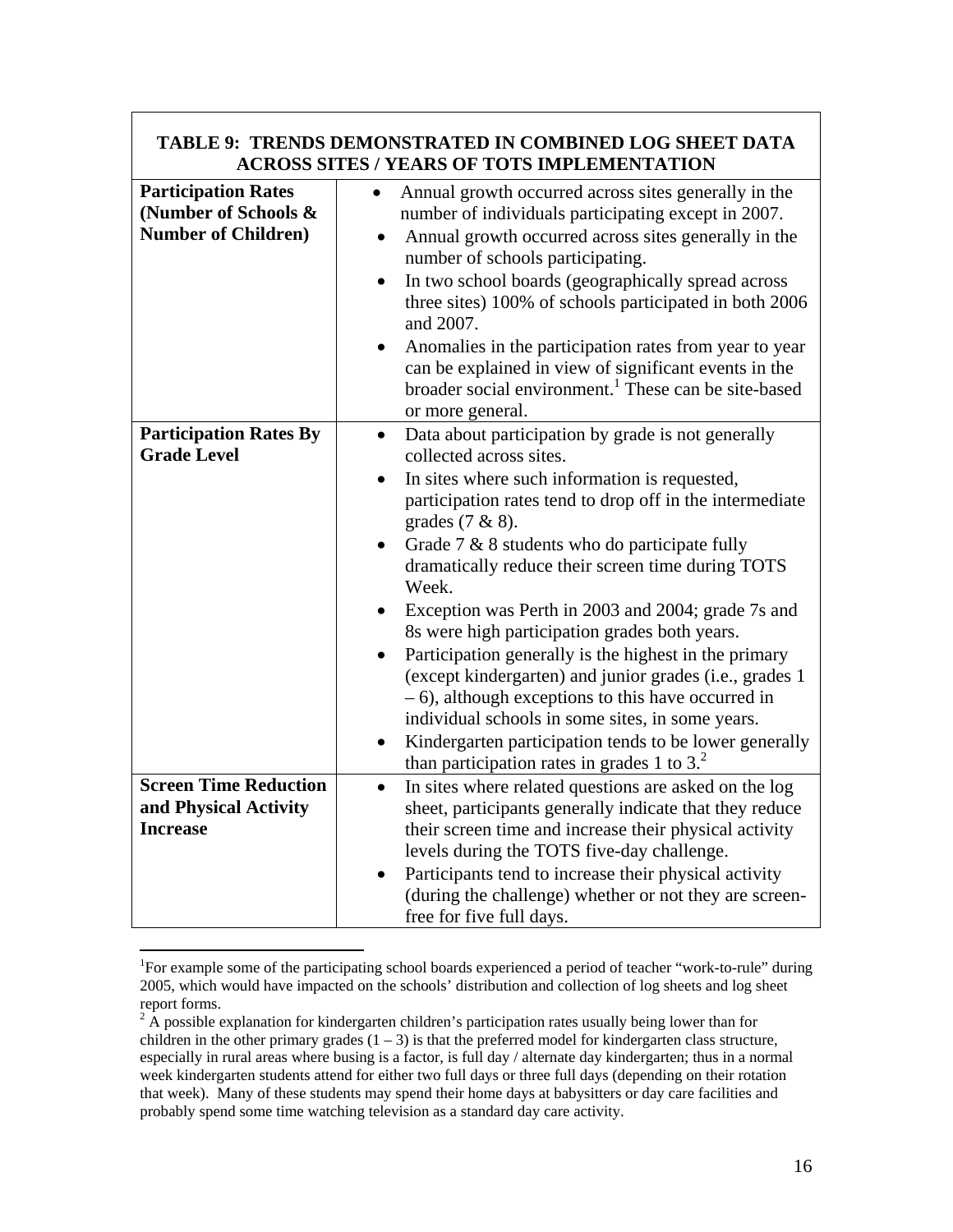| <b>Alternatives Activities</b><br><b>Selected to Replace</b><br><b>Screen Time</b>                                                    | Frequently cited activities selected as alternatives to<br>screen time include playground activities, playing<br>with friends, walking, biking, sports (baseball,<br>basketball), dancing, household chores and / or<br>playing with / babysitting younger siblings. (These<br>data are supplemented by information gleaned from<br>artifacts.)                      |
|---------------------------------------------------------------------------------------------------------------------------------------|----------------------------------------------------------------------------------------------------------------------------------------------------------------------------------------------------------------------------------------------------------------------------------------------------------------------------------------------------------------------|
| <b>Reasons Given to</b><br><b>Explain Why</b><br><b>Participants Were</b><br><b>Unable to be Screen-</b><br><b>Free for Five Days</b> | • Favourite TV show<br>Visiting someone else's house, or at babysitter's, TV<br>was on<br>Family watched TV together or parents got a special<br>video for family, or a special event was televised<br>Was sick – nothing else to do, didn't feel like doing<br>anything else<br>"Educational" show<br>Inclement weather – nothing else to do<br>$\bullet$<br>Forgot |

An objective in the TOTS log sheet similar to increased annual participation as a measure of growth was an increase in the number of community activities. Activities are listed annually on the log sheets each year. Simply tallying the number of community activities per year per site showed an annual increase up to a point to which facilities for activities were available. Thus, that objective had been reached, and further growth would only be possible with growth in the number of community facilities available or growth in the number of spin-off activities (e.g., if school communities chose to provide their own activities).

## **Findings: Results from Surveys**

All sites have conducted surveys (aside from the open-ended information obtained from log sheets) at least once. Some sites annually distribute a survey form to key school staff members. In areas where surveys are usually distributed annually, returns are high, and results are very supportive of the TOTS program. However, since the respondents tend to be school administrators or key teachers who support the program, positive results are not surprising, and suggests that those who support the program support it strenuously. Despite their limitations, these surveys have yielded some clear trends in school administrator / key teacher opinions, as shown in Table 10.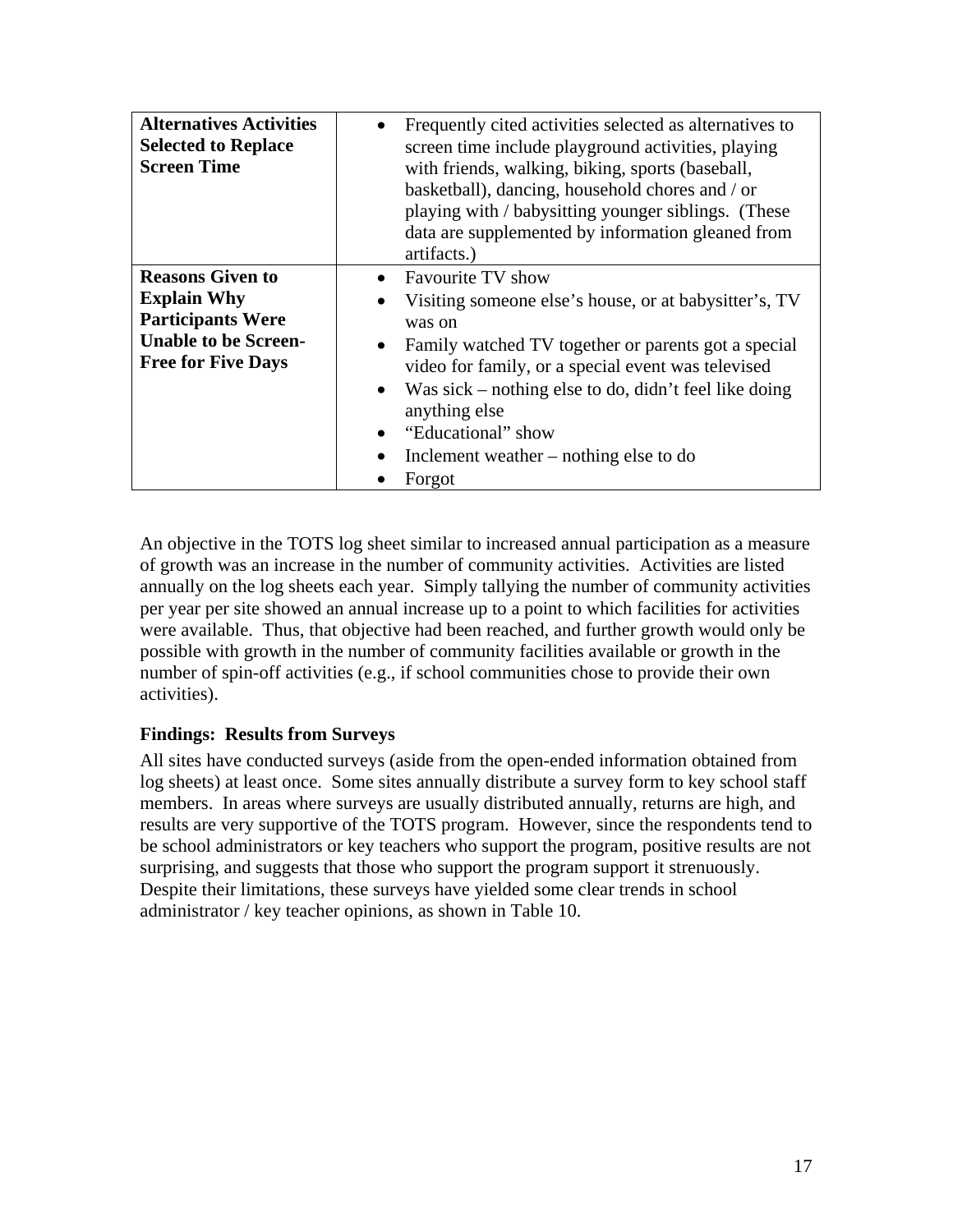| TABLE 10: TRENDS EMERGENT FROM COMBINED SURVEY DATA                        |                                                                                                                                                                                                                                                                                                       |
|----------------------------------------------------------------------------|-------------------------------------------------------------------------------------------------------------------------------------------------------------------------------------------------------------------------------------------------------------------------------------------------------|
| <b>Satisfaction with</b><br>the Program                                    | Program is worthwhile and will encourage the school to<br>$\bullet$<br>participate again another year<br>Promotions are effective – well publicized<br>$\bullet$                                                                                                                                      |
|                                                                            | Supports Daily Physical Activity (DPA) or supports<br>$\bullet$<br>school goals for physical activity                                                                                                                                                                                                 |
|                                                                            | Found it to be a "fun" activity<br>$\bullet$<br>Program gets positive support from School Councils,<br>parents                                                                                                                                                                                        |
| <b>Resource Materials</b>                                                  | Package is ready-to-use, materials are well organized and<br>$\bullet$<br>prepared                                                                                                                                                                                                                    |
|                                                                            | Program is easy to administer at school level and requires<br>$\bullet$<br>little (or no) monitoring from school staff                                                                                                                                                                                |
|                                                                            | Morning announcements and posters were useful (and<br>used)                                                                                                                                                                                                                                           |
| <b>Prizes/Incentives</b>                                                   | Prizes appropriate, good motivators<br>$\bullet$<br>Children should not need prizes and incentives; the<br>$\bullet$<br>motivation should be intrinsic or we should try to<br>encourage the children to be intrinsically motivated                                                                    |
| <b>Benefits of</b><br>Participation                                        | Younger students enjoy the program, enjoy participating<br>$\bullet$<br>Encourages children and families to focus on activities<br>other than screen time; encourages physical activity<br>Focuses on family time together<br>$\bullet$<br>Focuses on getting outside and getting active<br>$\bullet$ |
| <b>Barriers</b> to<br>Participation                                        | Older students not motivated to participate,<br>$\bullet$<br>Younger students require teacher support (reminders to<br>take materials home, return log sheets, etc.)<br>Few or no community activities in certain areas                                                                               |
| <b>Additional</b><br><b>Supports Provided</b><br>by Schools                | Increasingly, schools in many sites are providing school-<br>$\bullet$<br>based after-school activities to support TOTS<br>School Councils involvement is increasing related to<br>organizing TOTS at the school level and providing<br>support for students / after-school activities                |
| <b>Suggestions</b><br><b>Regarding Support</b><br><b>Needed or Changes</b> | Increase the prizes / incentives available for classrooms.<br>$\bullet$<br>Change the date to avoid inclement (late winter) weather<br>and / or hockey playoffs                                                                                                                                       |

## **Findings from Historical Documents, Artifacts, and Literature Review**

Historical data provided background information about the development of Turn Off The Screens and the collaboration among the six sites and were used as the basis for Table 1, The Development of TOTS and SWTOTS Partnership. In combination with the various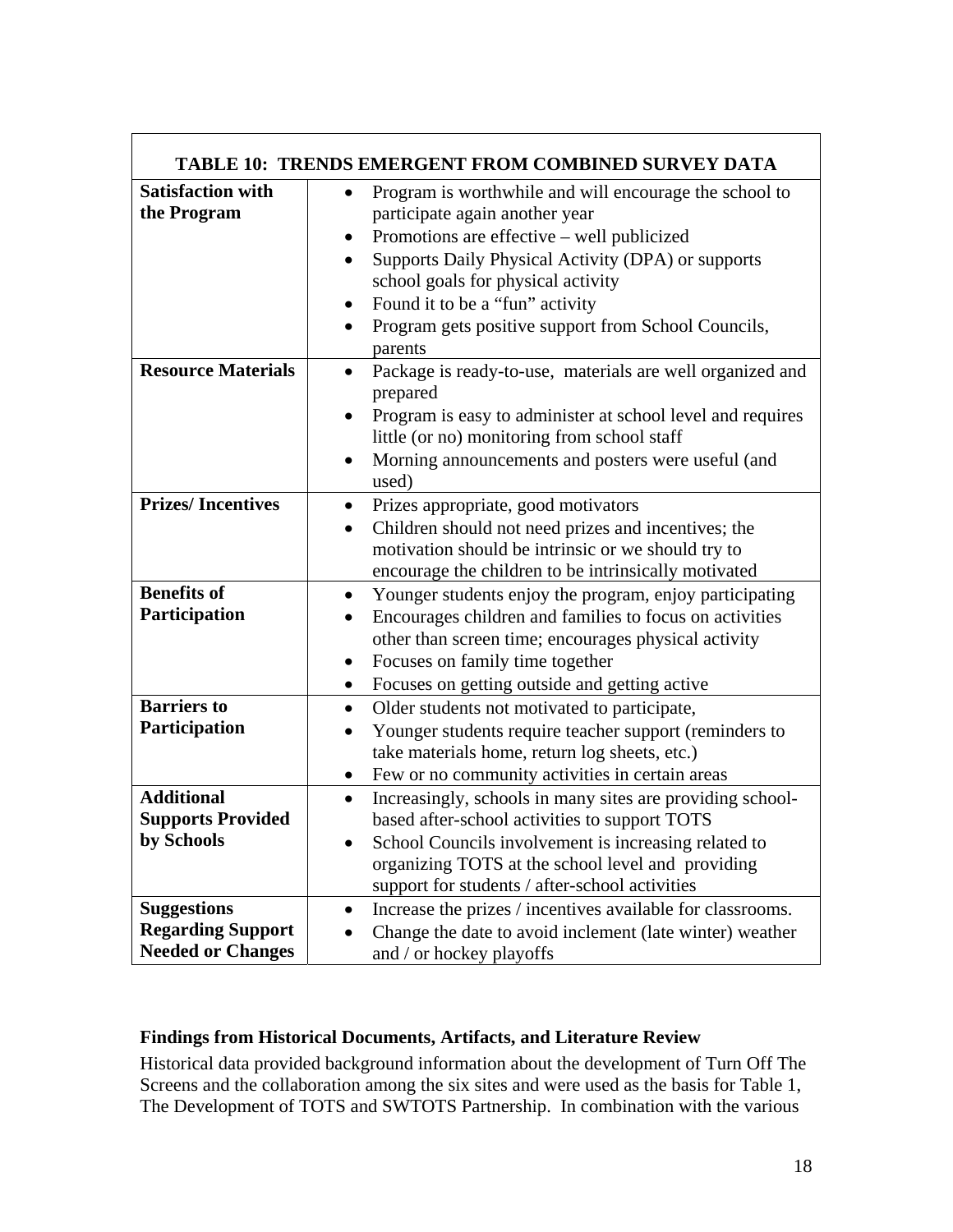artifacts studied in the evaluation, the documents provide not only details but also depth and context. For example, photographs of previous years' grand prize draw winners added a personal dimension to the data; other photographs taken at various community activities demonstrate that TOTS is for families, and it's about having fun being active together as families in communities. Children's stories and drawings were also strongly suggestive of three dimensions; family times, a variety of physical activities and fun.

The literature review which was conducted for the evaluation used as a starting point the references provided as foundational for the development of TOTS. In the course of the literature review, updated information shed new light on the program context, particularly with regards to electronic media use by children. The majority of children in North America now have access to the internet and cable TV. Children tend to be multiple users and some forms of screen time actually may stimulate physical and social activity. As well, many more children have TVs in their bedrooms than even five years earlier. Updated information is continually needed to maintain the relevance of TOTS to its target audience. Information included in TOTS school resource packages also needs to keep pace with recent research.

## **Findings Related to TOTS Curriculum**

Perth, and later Huron and Grey Bruce, have in past years distributed a curriculum resources package to schools which was developed for an earlier version of a program similar to TOTS entitled "Spring Off The Couch" in Durham Region. This package was evaluated as part of the in-depth evaluation using a rubric designed for the purpose. The overall score given was 3 out of a possible 4, with two main recommendation: first, that the package be augmented so that it contained a lesson for each grade from kindergarten to grade 8, and second, that lessons should more explicitly tied to the Ontario curriculum expectations. Rather than augmenting the existing package, the TOTS Partnership opted to have a new package designed specifically for TOTS.

#### **Findings from Site-based Interviews**

High staff turnover made the two-year, multi-site evaluation a challenge. However, group norms implied that experienced members would automatically mentor newer members. In addition, newer members tended to be willing to take on roles with additional responsibilities. An implicit, and at times, explicit assumption was that the indepth evaluation was not optional and once it had been undertaken, it would be completed satisfactorily. Other underlying assumptions included a strong belief in the overarching program goal, and that positive change could be achieved.

Interviews were conducted in 2006 and again in 2007. The first year's interviews provided information about the program, its history and development and local demographics, which have been noted in other sections of this executive summary. The second year's interviews allowed TOTS program staff to reflect on their learnings and understandings about TOTS, about the evaluation process, and to react to some early findings from the school-based data. Data gleaned from the 2006 interviews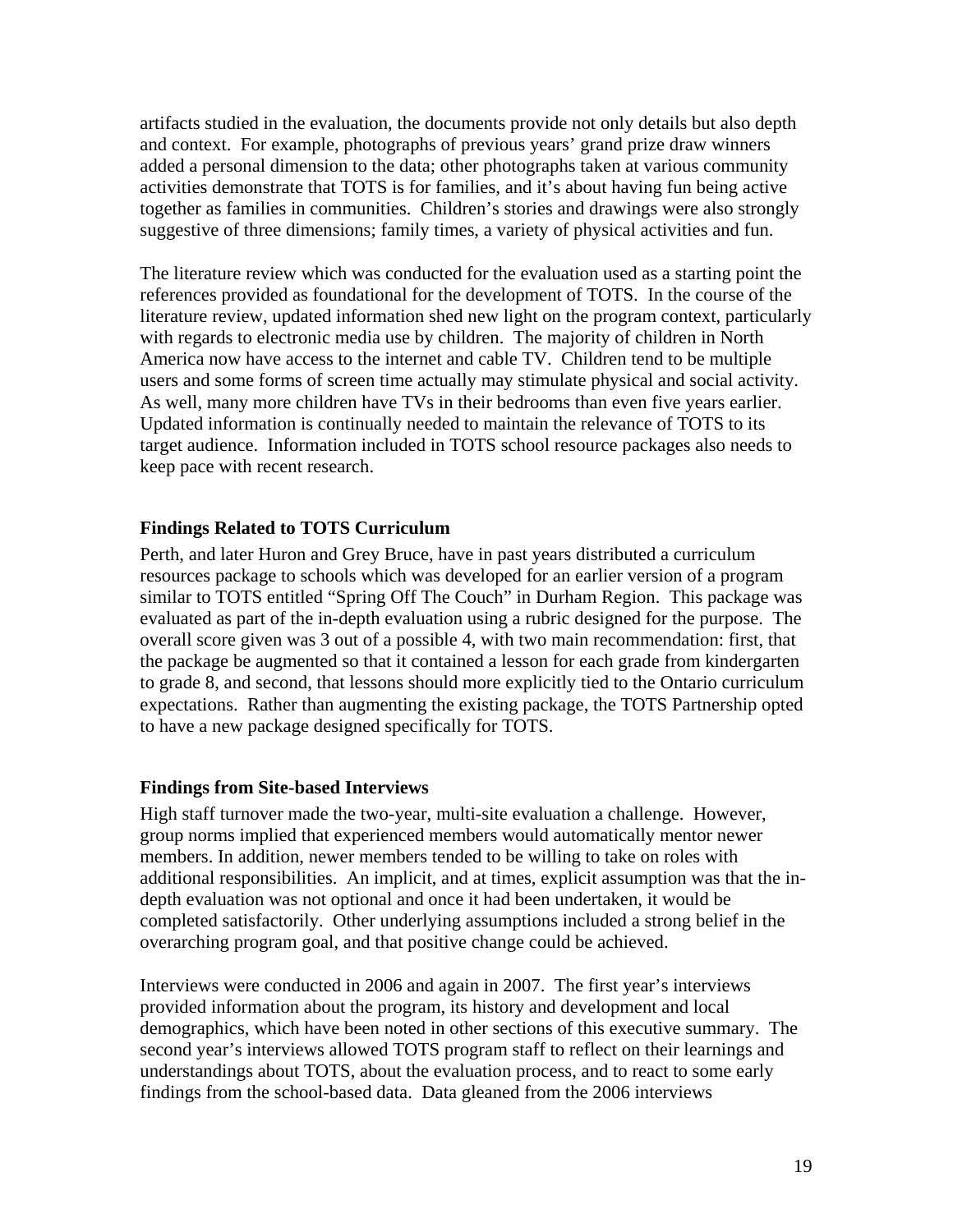supplemented previous and current years' documentary data in portraying TOTS as a successful program. In addition, staff expressed a common desire to find out from the indepth evaluation whether or not the increased awareness and apparent behaviour change observed during TOTS Week were sustained over a longer period of time. Some disappointment was expressed related to the process of the in-depth evaluation and the length of time it had taken to clarify roles, responsibilities, and working relationships and norms in the beginning months. A significant finding of the 2006 interviews was the wealth of artifacts (notes from parents, students, teachers, etc,.) that had been collected by some program staff. This sparked a concerted effort in the second year to collect stories of success and to compile artifacts in the 2007 implementation of TOTS.

Other data from interviews included some reflections on working with community partners and school boards. TOTS program staff recognized the efforts and contribution of their partners, noting that implementing TOTS costs considerably more than the approximately \$4000 site allocation reported by two individual sites. A 2005 budget from Middlesex-London shown in the TOTS Program Manual as a sample budget that includes the site's allocation for TOTS, program staff and admin salaries related to TOTS, and in-kind contributions from community partners; the total cost was over \$40,000.

As well, program staff reported strong support from both schools and school boards; in the 2007 interviews, this information was strengthened, and within the context of identifying essential elements and critical success factors, interviewees differentiated between school support and school board support, noting that one could be present without the other but that the presence of both could be a significant boost for the success of TOTS. In theory, the amount of support required from school staff is minimal, because the TOTS program materials are highly organized and presented in a highly usable package. However, program staff acknowledged that the program is more successful when there is a TOTS champion in the school and / or teachers make an effort to supplement the TOTS package with reminders to students, additional activities, etc. The support of School Councils was acknowledged as being especially helpful in ensuring a successful implementation of TOTS.

At the time of the 2007 interviews, log sheet returns for 2007 had been tallied and program staff was aware that the individual participation rates had dropped across the six  $sites<sup>3</sup>$ . Interviews allowed them to reflect on reasons why the participation rates had changed. Technological change was acknowledged as a probable factor, given the increased availability of electronic devices with screens. As well, program staff acknowledged hearing from many sources that people wanted more flexibility in the TOTS program. Some interviewees speculated on potential program changes to be discussed with their community partners.

The 2007 interviews also provided a forum for program staff to relate stories of success and helpful hints from their years' experience with TOTS; these data were used in

 $\overline{a}$ 

 $3$  Whether the drop in individual participation in 2007 is a one-year anomaly or a trend has yet to be determined.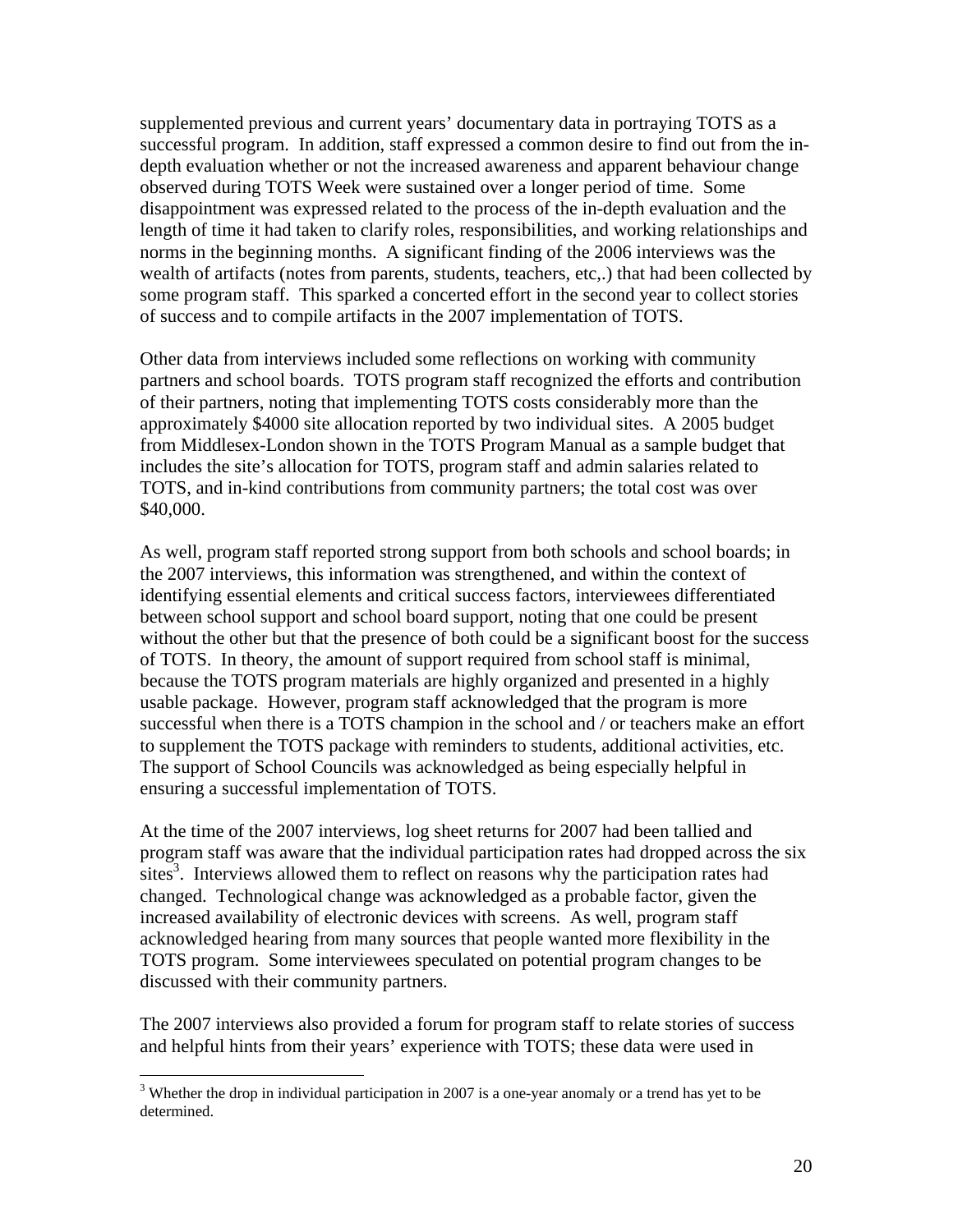sections of the TOTS program manual which was being developed concurrently with the in-depth evaluation by the evaluator and the TOTS team.

## *School-based findings*

For the purposes of organizing findings for the report, this section on school-based findings includes principal interviews, student focus groups and parent focus groups. Schools were divided into participating schools (TOTS schools) and non-participating schools (Non-TOTS schools).

## **Findings from Principal Interviews**

Thirteen principals were interviewed; seven were classified for data analysis purposes as TOTS principals and six as Non-TOTS. As with TOTS program staff, high turnover was evident among the principals that took part in the evaluation, which complicated classification of principals into TOTS or Non-TOTS. Only two Non-TOTS principals had not implemented the program previously in another school and were currently in schools that had not participated in 2006. Other Non-TOTS principals had been involved with TOTS implementation in previous schools. Another complication involved a school that was selected based on non-participation in 2006, yet had participated and failed to complete the official registration process. In addition, it was possible for principals to represent TOTS schools (based on school participation in 2006) even if they had not previously implemented TOTS. Furthermore, based on school participation rates, two school boards had 100% of their schools participating in 2006. Thus, low participation schools were selected and classified with Non-TOTS schools for purposes of analysis. Data from principal interviews indicates that basing the participation rates solely on the log sheet returns may be somewhat unfair to some schools where staff and / or School Councils were, in fact, involved and provided after-school activities. Log sheet returns do not necessarily indicate a school community's actual level of participation in TOTS week.

Principals from both TOTS and Non-TOTS groups support the dual message of TOTS (reduce screen time / increase physical activity). However, some expressed concern about the concept of screen time and questioned whether or not it is possible to eliminate screen time altogether. They noted that doing the job of principal requires spending a considerable amount of time using a computer.

Some principals perceived TOTS as an "add-on", while others perceived TOTS as fitting seamlessly into the regular curriculum. Most principals claimed they consult staff and School Councils when making decisions about taking on external programs such as TOTS. Generally, principals felt that the prizes and incentives were not a significant factor in motivating children and families to take part in TOTS. More than half of the principals characterized TOTS as specifically for families; i.e., TOTS is a program that encourages families to get active together. They noted that barriers to TOTS implementation can include inclement weather, lack of resources, lack of sufficient parent volunteers and too many events already scheduled for their schools. As supports,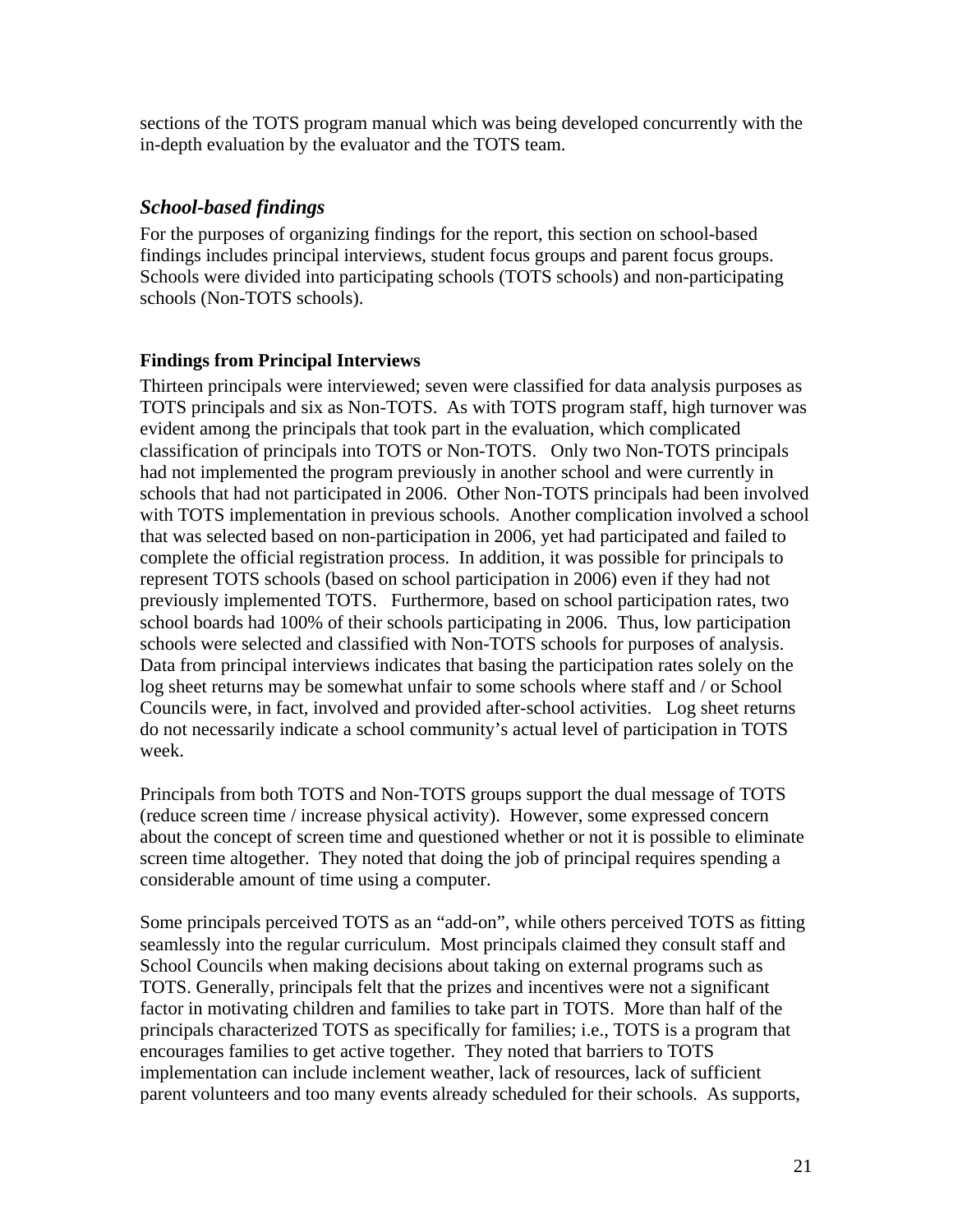they noted staff and parent support as being of high importance. They also noted that younger children find the program fun. As well, some mentioned that holding the program in April provides an opportunity for families to celebrate being able to get outside and be active following months of feeling restricted because of winter weather.

Most principals stated that a great many programs, activities, issues, etc. "cross their desks" every day. This comment is consistent with recent studies in school leadership, and confirms that principals face many different challenges on a daily basis.

When asked their opinion of whether or not TOTS has a long-term impact, a few responded negatively, pointing out that it is only a week-long program and that it is up to the parents to ensure a long-term impact. However, taken as a group, principals were more positive than negative in their assessments of the potential for long-term impact.

Suggestions for improvement included changing the name of TOTS so that it has a more positive connotation ("Turn Off . . ." is perceived by some as negative). A further suggestion was to bring the TOTS promotional materials more in line with the Ontario Curriculum. Overwhelmingly, principals suggested either changing the timing of the program or providing a program structure which allows schools to choose when they are going to implement the program. A few principals suggested that a needed support for TOTS implementation was access to and / or tips on how to recruit more volunteers to help facilitate the program during TOTS Week.

#### **Findings from Student Focus Groups**

Students who took part in focus groups were in grades 5 to 8. Both TOTS and Non-TOTS students recognized the TOTS name and could articulate the dual message. Students in Non-TOTS schools may have participated independently or may have attended a TOTS school in the past. Some Non-TOTS students said their current school had participated in TOTS in previous years. Students selected by principals for focus groups tended to be articulate, well-rounded students, all of whom noted that they take part in many physical activities, both in and outside of school, and both organized and non-organized sports. Many also reported that they take dance lessons and / or participate in gymnastics, karate, etc.

Most students had little knowledge of the grand prizes that had been offered each year, and no students had won draw prizes in the past. A few students mentioned that they had been unable to participate in TOTS 2006 because they needed to use their computers for assignments, projects, etc. When the facilitator probed further into this statement, students as a group knew that computers are allowed for homework during the five-day challenge, yet there seemed to be some confusion expressed around that concept.

When the facilitator probed for other reasons why they did or did not participate, most respondents said they were not willing to miss their favourite TV show. The most frequently cited barriers to participation included inclement weather and not wanting to miss TV shows, such as NHL hockey and a variety of regularly scheduled "reality"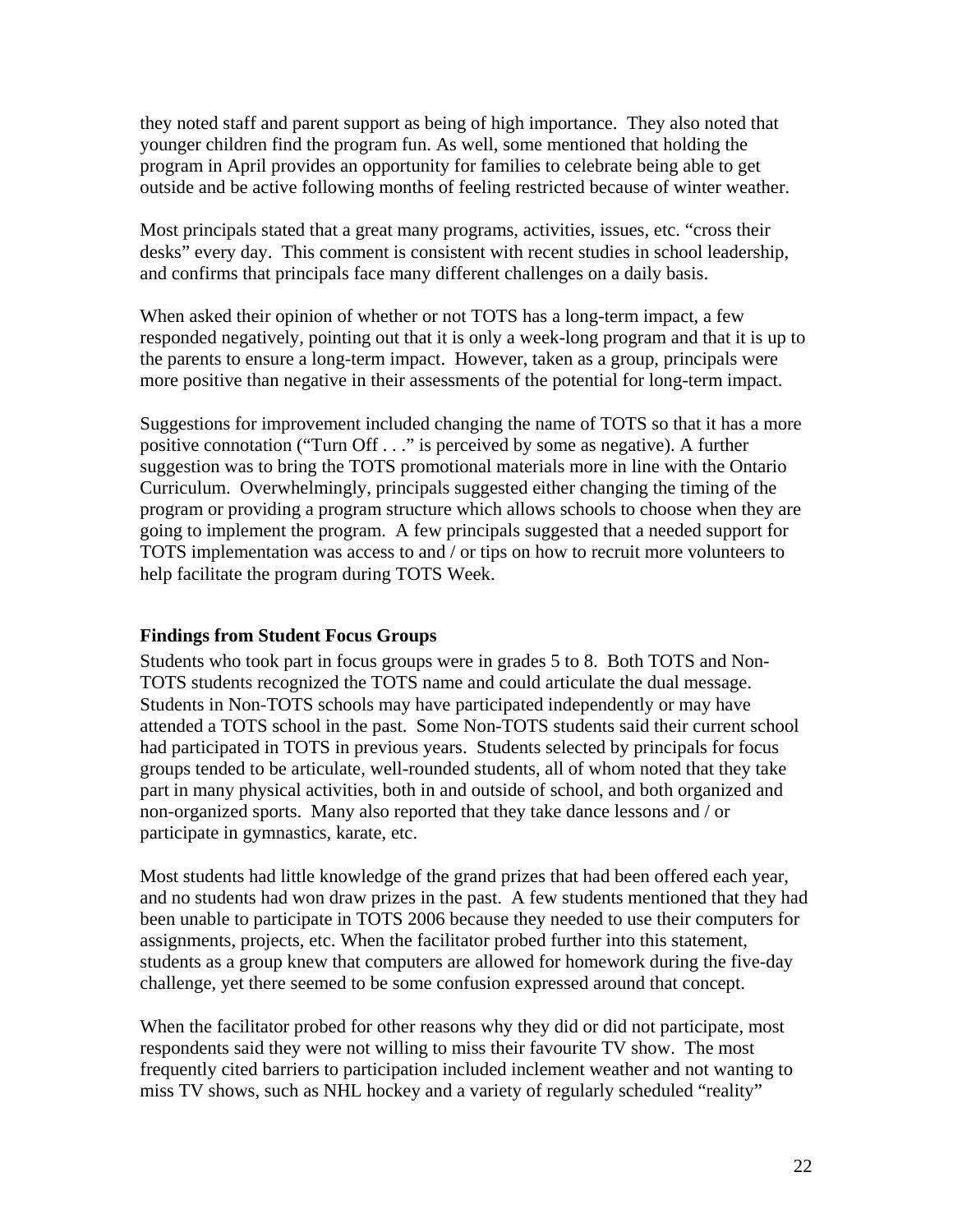shows. One student said, "Not many people are willing to turn off their TV" and another echoed, "It's not worth it" to turn the TV off for a week. Another student said he had participated fully the past year and that it was "really hard" to have to ask a schoolmate who had won the play-offs.

When asked why they did participate, students said that they did it for the challenge, that they participated every year with their families and that it was fun, etc. Some responses included the following:

- "I think the whole purpose is for kids to be more active with their families, instead of just laying around. If you're just laying around, when you get older, you're not going to be able to do anything."
- "Just sitting around isn't keeping you fit and healthy."

Students' suggestions for improving Turn Off The Screens included changing the timing so that TOTS does not coincide with televised hockey play-offs. Several groups suggested changing the structure; i.e., have one TOTS day per month throughout the school year. Inclement, cold, snowy weather was mentioned as a reason for holding the five-day challenge even later in the school year, such as in May or June.

Most groups wanted many prizes even if they were small prizes, although in one group there was disagreement and discussion about whether or not the older students would participate for small prizes, such as a pen or a ribbon. One group suggested that instead of no TV, the program should focus on limiting the amount of TV in combination with increasing their physical activity.

## **Findings from Parent Focus Groups**

Six parent focus groups were conducted which included nine parents from TOTS schools and four from Non-TOTS or Low-TOTS schools. Parent response to recruitment procedures was disappointing. Despite the low numbers, parent focus groups took place in schools distributed across the southwest region.

Although parents were classified into TOTS or Non-TOTS schools for purposes of analysis, there was a blend of parents across schools such that some non-participants were recruited from participating schools and vice versa.

Almost all parents were recruited with the assistance of principals and had some involvement with School Council. All parent focus group participants were volunteers in their children's schools. As well, all were women and children ranged from junior kindergarten to grade 9, although most of their children were in the primary and early junior grades.

Parents demonstrated high recognition of the TOTS program and message. Non-TOTS parents had heard about the program from friends whose children attend other schools, through the local media, or in previous schools.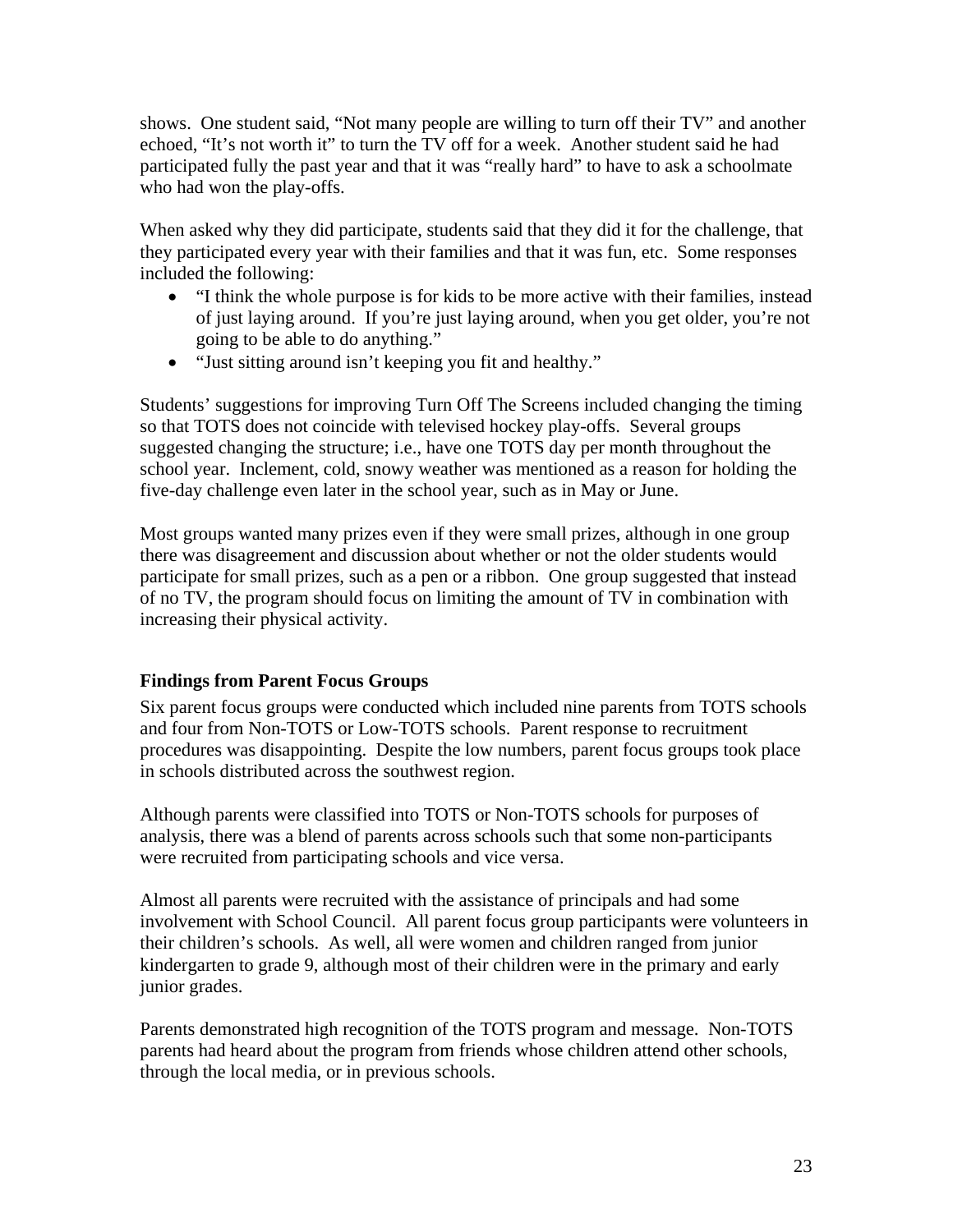Some parents expressed confusion about what constitutes legitimate computer use during the TOTS challenge. Some parents work at home, and computers are a necessary tool for their work. Several commented that they feel pressured during TOTS week; they fear that their children are confused when parents encourage them to be screen-free for five days, but spend time at the computer themselves.

Two parents admitted having falsified their children's log sheets in previous years, which was unsolicited information. A number of parents pointed out that the all day / alternate day kindergarten model used for kindergarten organization in most school boards makes it difficult for kindergarten children to remain screen-free for a full five days, since they are at home for at least two full days during challenge week. Some of those children go to babysitters or daycare centres where television was reported to be used as entertainment.

With regards to television viewing by their children, all parents claimed to have rules especially during the week. Most claimed to spend time watching TV with their children. A small number said that they do not have cable television services and therefore, do not watch much TV at their homes. A number of parents also voiced their support of "educational" TV and "educational" computer games, citing the latter as a way of helping children master reading and math skills. Parents overwhelmingly claimed that their children were highly active, and many parents claimed that they made a point of taking part in outdoor recreation as family activities regularly.

When asked their opinions of the TOTS materials, some parents suggested the log sheets need to have an expanded area for younger children to log their activities. Some parents also asked for a space for parents to initial each day's activities rather than one space for the whole week. (In fact, this space was provided on the log sheets by some sites in 2007.) The majority of parents were supportive of the concept of incentives and prizes, but wanted to see many small prizes or a reward for each participant, such as a certificate, ribbon or sticker. One pointed out that her School Council spends additional fundraising money annually to support TOTS implementation by purchasing prizes for each grade. In one school the parents had no knowledge of the TOTS grand prize draws.

However, in another school parents raised concerns about the school-level prizes, such as rewards for full class participation because children in a class whose parents do not support TOTS feel centered out. They further postulated that the practice of rewarding a group for full-group participation encourages falsification of the log sheets. Parents as a whole seemed more focused on school-level prizes probably because they have greater familiarity with school-level prizes than with the grand prize draws held in each county.

When asked their opinions of both the short- and long-term effects of Turn Off The Screens on children and families, the majority of TOTS and Non-TOTS parents said that there is definitely a short-term impact. Furthermore, parents were generally positive in their views on longer term impact. One parent suggested that the experiential learning of the five-day challenge has potential for a longer term impact on young children. Others claimed their children continued to make conscious efforts to be more aware about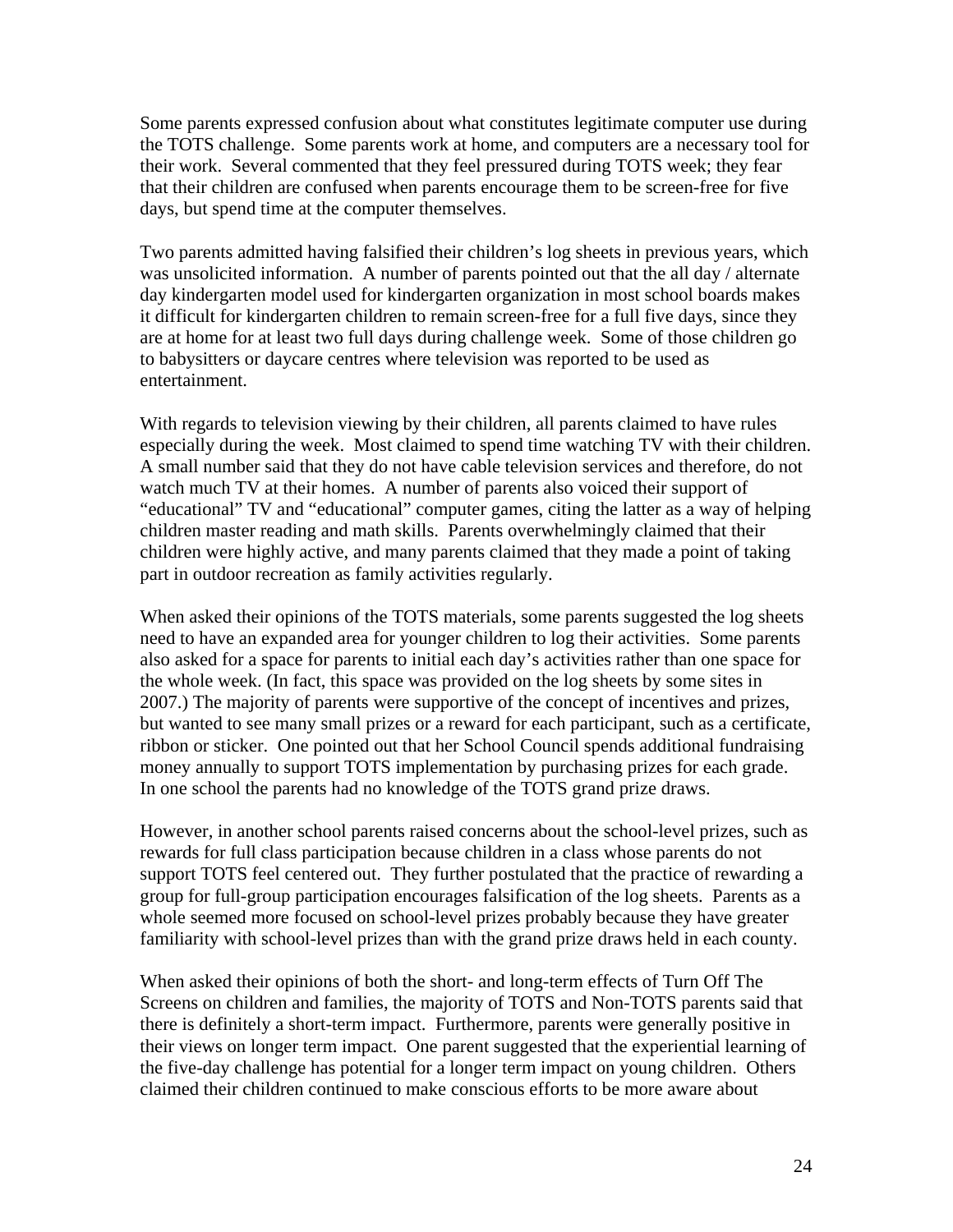physical activity and screen time following the five-day challenge. One parent expressed a negative view, suggesting that families "get right back into their routines the day after" the program concludes, while another stated that unless the parents ensure a carryover, a longer term impact is unlikely.

Suggestions for improvement included token prizes for all successful participants, changing the timing (not during hockey play-offs, later in the school year to take advantage of better weather), and one challenge day per month rather than one full week. A suggestion was made by several parents that TOTS Week should not occur in a week when their school board holds a professional development day for teachers, because many children end up at babysitter's homes or daycare centres, where TV is regularly used to entertain the children. Furthermore, parents wanted increased involvement of school staffs, to ensure that log sheets are sent home and returned to school on time, reminders of the date on which TOTS is scheduled to begin, and general support in the classroom for the home-based efforts to have children complete the challenge successfully.

## *Discussion of Findings / Results*

 The evaluation encompassed a broad range of data types and sources. The scope of the evaluation, however, was somewhat limited in terms of the number of schools and school-based participants that could provide data. Therefore, findings are not generalizable to all elementary aged school children, nor are the views expressed by their parents and their principals generalizable to all members of their respective groups. However, the evaluation design attempted to compensate for limitations in number of subjects by selecting from a broad field of possible subjects. The evaluation included participants from both the public and Catholic school boards in the southwest. As well, the evaluation sought input from three different target population groups. Furthermore, the target population groups were differentiated by sub-group (TOTS, Non-TOTS and Low-TOTS). As long as the findings reflect authenticity, they can be generalized to other elementary schools, and other elementary-aged children and families throughout the southwest region. Findings may also be generalizable to other similar school districts in Ontario.

The short-term objectives stated in the TOTS logic model included the following:

- To increase the number of schools that participate in the challenge,
- To increase the number of participants who are screen-free for all five days,
- To increase the number of community events offered during TOTS Week,
- To increase families' awareness of the benefits of daily physical activity, and
- To increase families' awareness of usual screen hours.

Short-term objectives were limited to the duration of the five days annually which comprise the TOTS challenge.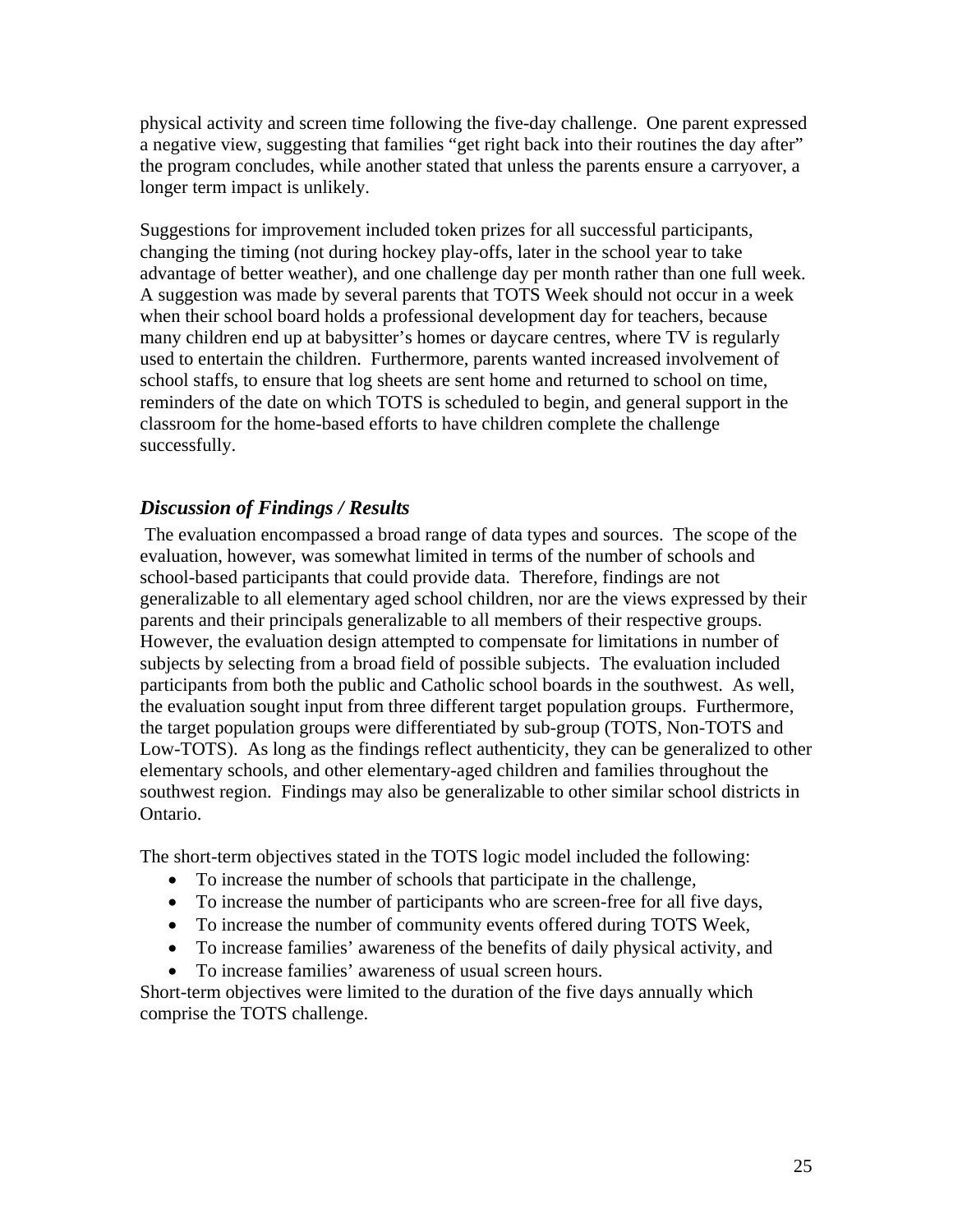## **Participation Results**

Short-term objectives were achieved with fairly consistent results with the exception of the individual (full, five-day) participation rates for 2007, which sites continue to consider in the light of other data from the in-depth evaluation and the updated literature review. Rapid technological change and the resulting changes on people's lives need to be taken into consideration and clearly, all programs need to adapt to changing times. A somewhat modified TOTS program will be implemented again in 2008 in the six sites. School

Most sites showed fairly consistent annual growth in the number of individual participants up until 2007. As well, most sites showed consistent and strong growth in the number of schools that participate. Considered in conjunction with data from other sources accessed in the evaluation, lower individual participation in 2007 suggests that children and families are increasingly unwilling to completely forego screen-related activities for five full days. This trend is paralleled by rapid increase in the availability over the last five years of electronic devices that have screens and which can be used for multiple purposes, including entertainment and communication.

A weakness that was found in the log sheets as a data collection tool was that even though children's self-reporting is verified by a parent signature, the verification may not be true or correct, and therefore, the log sheets can report incorrect or false information. The possibility was verified by two parents in separate focus groups who volunteered the information that they had falsified their children's log sheets. Their reasons for having done so were related to the expressed need for greater flexibility around the program. Despite questionable validity of log sheets as a single source of data, other data sources tended to support the perception of TOTS has having gained support and participants over the years of its implementation. In those sites where incomplete log sheets are collected along with completed log sheets, data indicates that participation is higher than that shown in the annual figures. Increasingly, as shown in the 2007 individual participation results, children and families attempt the five-day challenge but are unable to sustain the effort. However, even partial participation demonstrates support for the program and people are attempting to meet the challenge.

## **Community Activities**

The objective of an annual increase in the number of community activities was a reasonable indicator in the early years. However, the potential number of activities has been successfully reached; therefore, the objective is no longer needed. Maintenance of the present number of community activities could be a useful replacement objective.

Community activities have been a largely untapped source of data. Attendance data would be useful, although at large events in particular, attendance is difficult to assess accurately unless tickets are sold or some other tracking device is put in place. Community activities could also be utilized as a source of on-the-spot interviews with parents and children. However, attendees would reflect some degree of bias towards the TOTS program by virtue of their participation.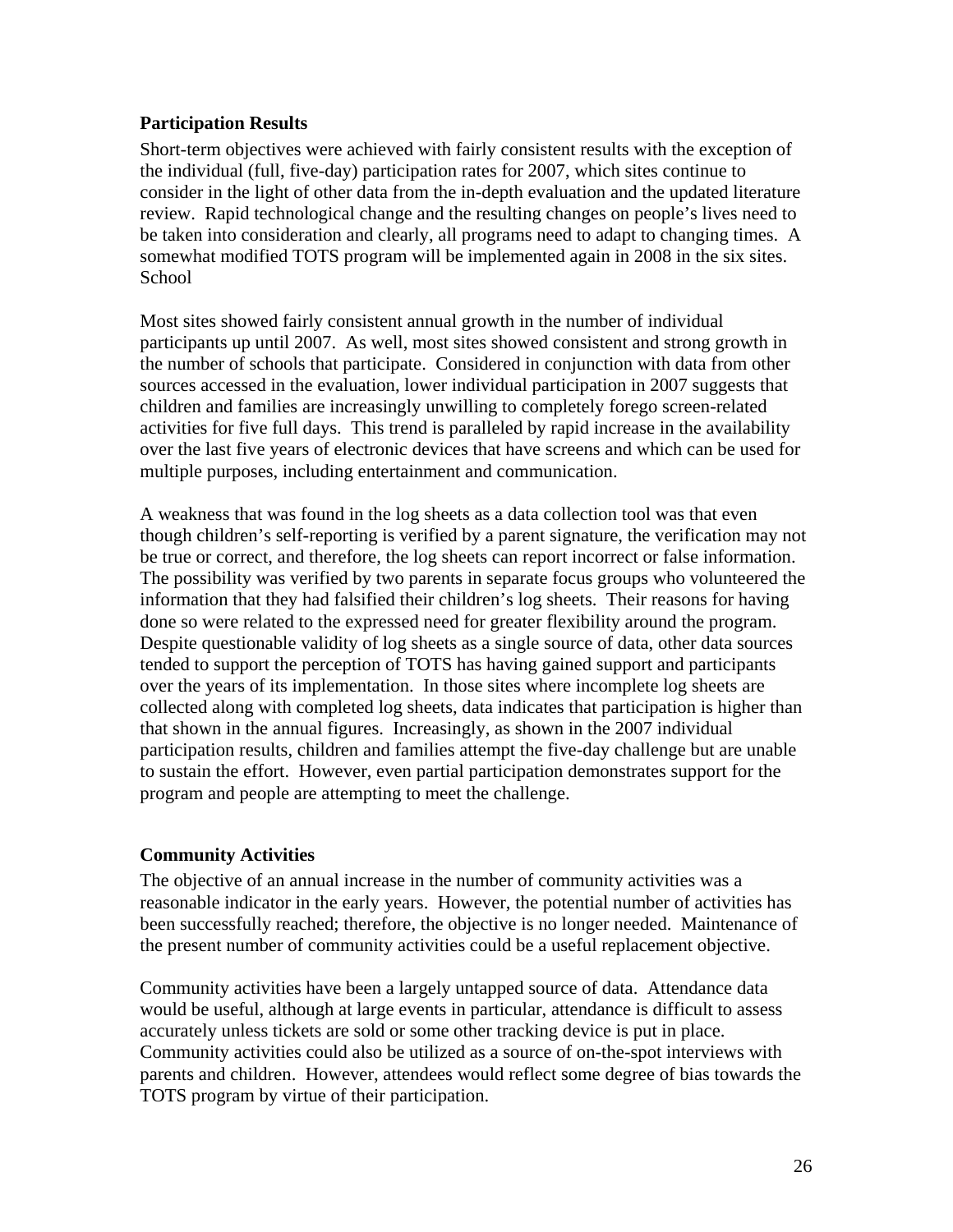Data from 2007 TOTS surveys and program staff interviews demonstrates growth in the number of spin-off activities, or activities provided by school staff or School Councils during TOTS Week for their own school communities.

### **Discussion Related to Short- and Long-term Increased Awareness**

The increased participation of schools is itself an indicator that in the short-term, children's and families' awareness of the TOTS message (increase physical activity, decrease screen time) is raised. Increased participation of individuals up to 2007 is another indicator. When combined with data from the few sites that collect partially completed log sheets, there is even more evidence that even more individuals attempt to take part. Taking part and attempting to take part are indicators that awareness is raised in the short term. Site-based data, including artifacts, historical documents and program staff interviews augment and strengthen the evidence of short-term, raised awareness. School-based data, moreover, suggest that there is longer term raised awareness of the TOTS message. Both principals and parents felt there is potential for longer term awareness, and it was acknowledged by a few parents that it is up to parents to continue the message throughout the year. It is encouraging to note that school-based data indicated that TOTS has become an annual expectation. This would seem to demonstrate longer-term awareness does occur, and although that awareness may not be at the forefront of their thinking at all times, it obviously is within their consciousness because they expect the program to recur annually.

Evidence from interviews and focus groups reflects participants' claims about what they do, not necessarily their actions. However, parents in particular seemed to know what the correct answers were. Although few took the time to participate in the focus groups, those that did clearly think about the concepts involved in the TOTS program beyond the five-day challenge. Focus groups were held during the spring of 2007 but did not necessarily take part during TOTS Week. Random telephone surveys (as Perth has shown) could provide clearer indicators of whether or not there is long-term raised awareness as a result of TOS.

Long-term behaviour change is much more difficult to measure and would require longitudinal studies of specific families, utilizing precise measurement apparatus and tools for recording actual amounts of screen time and physical activity. As well, being in such a program itself would still not guarantee that the behaviour would be sustained after the conclusion of the study.

## **Factors Influencing Participation versus Non-Participation**

Students who took part in focus groups represent older children and youth (i.e., up to age 14). Their reasons for not participating tended to focus on favourite TV shows and their unwillingness to miss an episode. Parents and principals tended to predict that student reasons for not participating would be related to internet use; however, students did not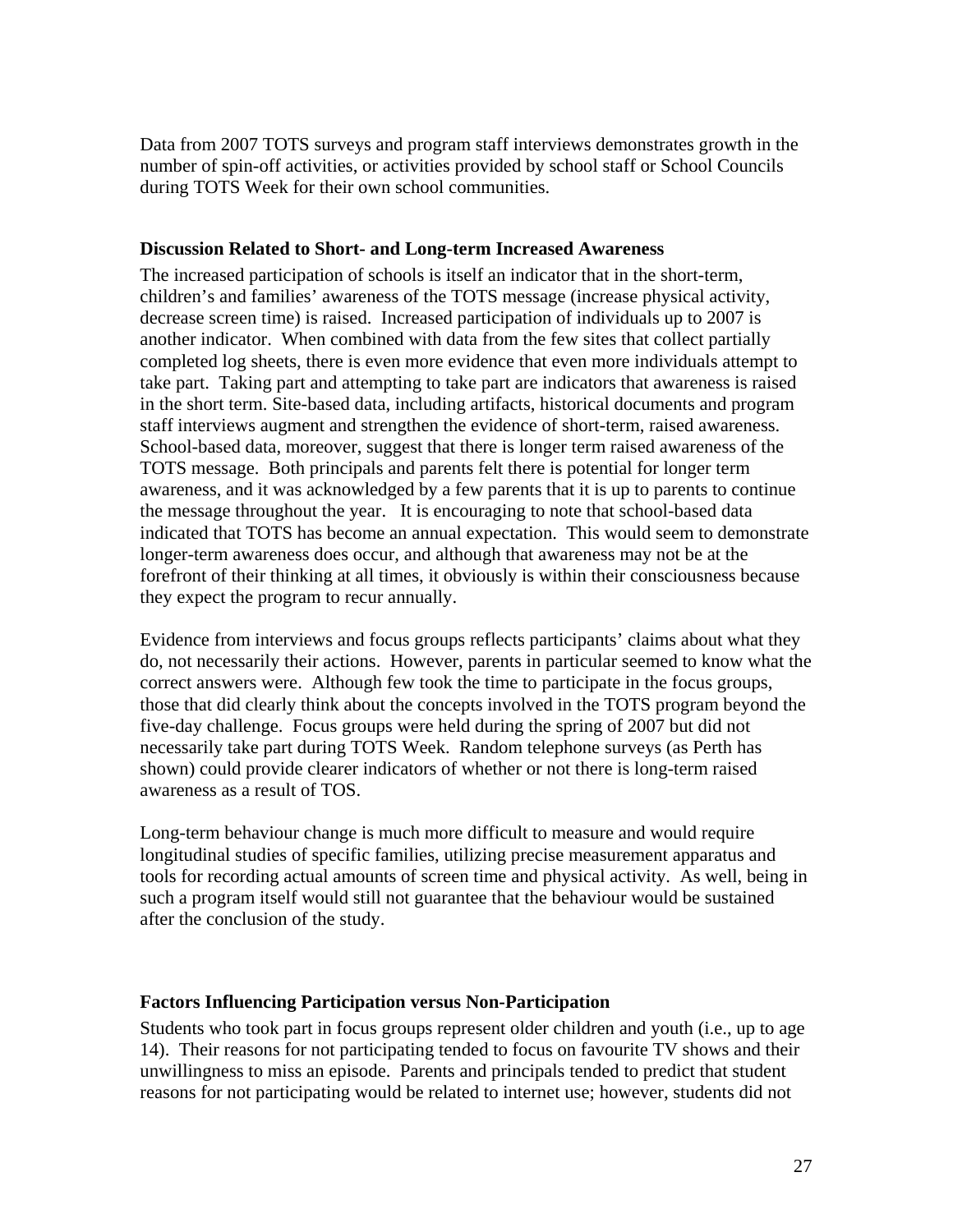focus on the internet specifically. Instead they tended to focus on their need for computers to complete homework. This echoed concerns of work-at-home parents who criticized the TOTS program and the full five-day requirement, noting that their children would be confused by seeing their parents using computers during TOTS Week. Some principals as well noted that computers are indispensable in their work and questioned whether computers can be eliminated, even for five days. These results suggest that some discussion around the legitimate use of screened devices needs to take place and that the TOTS message needs to be refined to reflect the increasing need for computers in the lives of both children and adults. A clearer distinction needs to be made between necessary and recreational / entertainment uses of computers.

Results from all data sources indicate that support for the TOTS program and for the concept of substituting physical activity for screen time is strong. Parents of younger children indicated a desire to do what was right and healthy for their children, but that they needed choices and flexibility in order to be able to accomplish those goals. Many respondents in all three school-based groups asked for greater flexibility in the TOTS program, such as having a choice of which week during the year to run the program or having the program one day per month throughout the school year.

Even in the face of a range of inhibitors to their participation in TOTS, a few focus group students indicated that they planned to continue participating with their families in TOTS 2007. Supports to participation by students in this age group include a number of circumstances. A few individuals claimed that by participating, they ensure that they sustain raised awareness of others around them and furthermore, they sustain increased physical activity. A few students said that because TOTS is a challenge, they would participate again, because they welcome challenge. Some suggested that they could be role models, help their schools, and so on. However, the majority of student focus group participants also reported consistent high involvement in a variety of physical activities, including but not limited to organized sports. In addition, these students were not randomly selected for focus groups, but identified by their principals as likely candidates for focus groups.

Younger children's participation in the full five-day challenge appears to be related to the degree to which parents are dedicated to having their children succeed at the challenge and to the degree to which parents supervise their children's activities (including homework). Numerous other family-related factors including inclement weather, unexpected occurrences (family illness, child illness, visits to relatives' or friends' homes during TOTS Week, etc., play a part in whether younger children are able to be screenfree for five full days. Young children generally have very little control over whether or not they participate for the full five days. Put another way, the support of younger children's participation is parentally provided, while parents less dedicated to their child's successful participation are often the main inhibitor to the child's successful participation.

School participation is the principal's decision, but most principals claim to involve staff and School Councils in the decision of whether or not to participate. Their claim is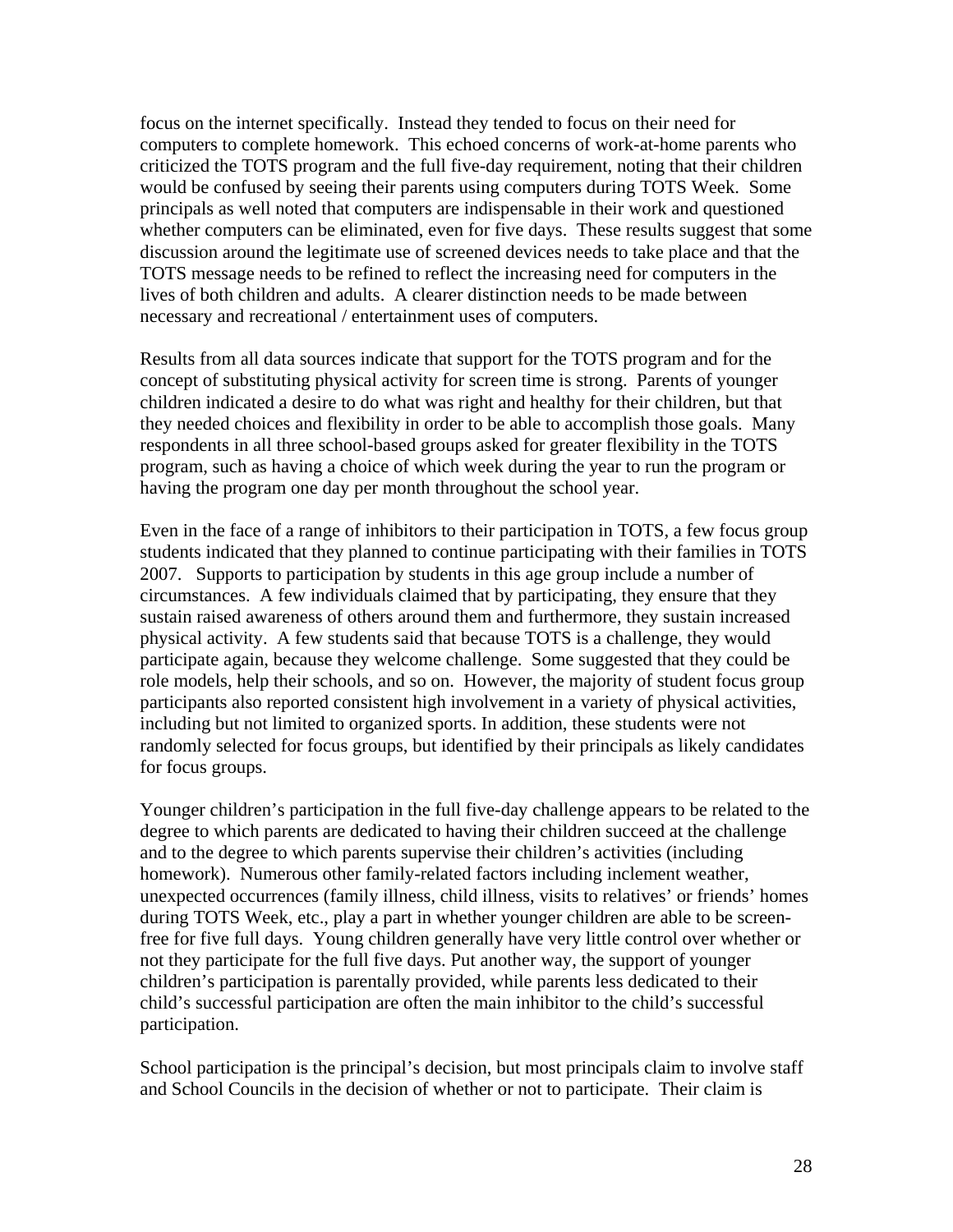probably accurate, according to recent research on school administrators. As well, school staffs and parent communities expect to be consulted. Principals, staff and parents tend to see TOTS as supportive of the mandated DPA, a trend that has probably increased since TOTS was first implemented, since the focus on DPA in schools has increased in the past five years because of pressure from the Ministry of Education, school boards, the press and families. Principals and school communities increasingly seem to perceive the TOTS program as good for the school in terms of supporting not only DPA but also family togetherness towards a common goal of fitness. TOTS was also referred to as a way to celebrate getting out and getting active in the spring, and as such, can be a spiritbuilder for the schools.

Inhibitors to school participation tend to be related to busy school schedules that are packed with too many activities. Principals ultimately must select among many school events, some required and some, like TOTS, optional. The key, however, is that many more schools in southwestern Ontario choose to participate in TOTS than choose not to participate.

#### **Discussion about Program Materials and Incentives**

Program materials in this section encompass all materials sent to schools and other community supporters and participants. The program materials encompass an impressive array of letters, instructions, forms, surveys, promotional materials and additional support materials from related programs. TOTS curriculum materials are included in this section, as are prizes and incentives. Program materials received positive reviews from principals and, with a few minor modifications suggested by a few parents, the materials that are sent home were also praised. All principals who recognized the package materials and had used them applauded the degree of organization and preparation that goes into them. The resources package as it has been distributed is obviously a key factor in the decision for schools to participate.

Throughout the years of collaboration, the six sites have developed a common look for program materials, yet have maintained site-based individuality in terms of information provided. Log sheets demonstrate the common layout and graphics including the TOTS character, which was developed and copyrighted by Middlesex-London. The layout includes a chart for children to complete, a list of possible prizes, rules and community activities. Some log sheet information is necessarily differentiated by site (e.g., community activities would differ from site to sites). The common look has contributed to wide-spread recognition of the TOTS program and message, as demonstrated in school-based data collected for this evaluation. A comprehensive collection of materials from all six sites is contained in the Southwest Turn Off The Screens Manual which was developed as a requirement of this evaluation.

Evidence from principal interviews (both TOTS and Non-TOTS) clearly indicated that schools are satisfied with the resources package; however, no data were available related to the previously used curriculum package. Use of the new curriculum package will be up to each site. However, if it is distributed to schools, an evaluation tool, such as the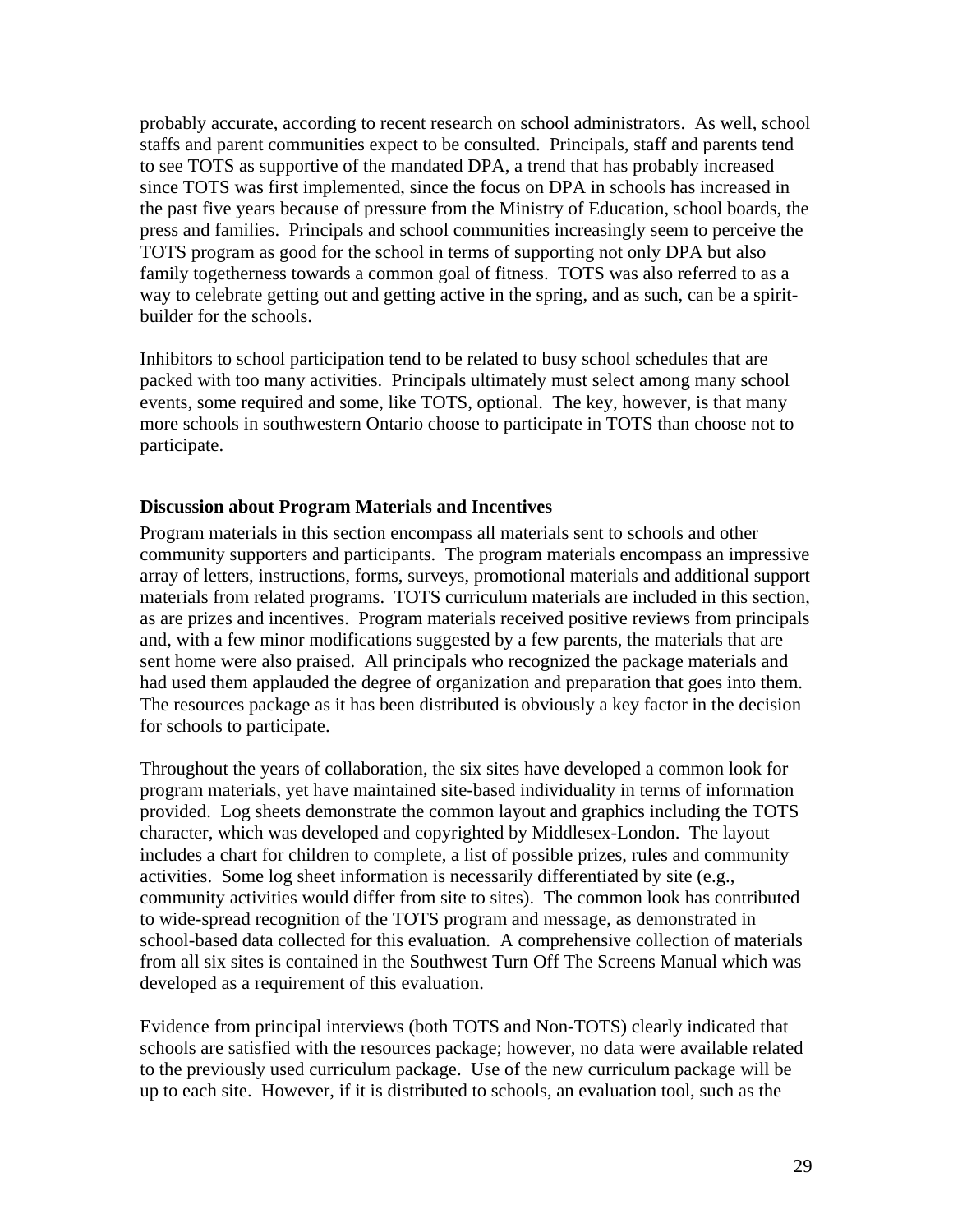rubrics designed for the in-depth evaluation should be distributed along with the curriculum and teachers asked to respond. Principals seemed to indicate that a more comprehensive curriculum package would help generate interest among some teachers who have not supported TOTS to the fullest. As well, it was felt that such a package would be a support to novice teachers. Some pre-announcement to schools might be useful to advertise that a new curriculum package is coming in 2008, in order to generate interest in using it and in returning an evaluation rubric form to the sites.

Grand draw prizes were not seen as a motivating factor by parents or students, and most principals echoed that. The possibility of winning a grade prize tended not to be a motivator for many students and parents, even in TOTS participating schools, because either they were not aware, or their awareness of prize draws was vague. Overwhelmingly, all three school-based groups wanted to see small prizes or tokens for all participants. Prizes on such a scale would be time-consuming and complicated for the sites to accomplish. However, there is merit in looking at possibilities around the concept of token prizes for all participants. Perhaps in-kind contributions could cover the cost, and grand prize draws be eliminated. Other possibilities probably exist and should be explored. The certificate or ribbon for all participants is typical of public schools, where token prizes are linked to promoting self-esteem. For example, many schools award a participation ribbon as well as prize ribbons during their annual track and field meets.

#### *Summary*

Turn Off The Screens has been a successful program across the southwest region for a number of years (up to six years' successful implementation in some counties). Parents and children confirm that the program is an annual expectation. Evidence clearly indicates that the program meets its short-term object to increase children's and families awareness of the need to reduce screen time and increase physical activity of children. Evidence is less clear but indicative that the program also meets its short-term goal of actually increasing physical activity and decreasing screen time in the short term.

As well, evidence from schools suggests strongly that the program can fit seamlessly with elementary schools' regular curriculum and that it supports DPA. Furthermore, parents', children's and principals' comments suggest that longer term awareness of the TOTS message is raised. This conclusion is also supported by other sources of data, such as site-based interviews and artifacts. Long-term raised awareness could possibly be monitored by means of random telephone surveys to parents of elementary aged children several months after the program implementation.

Longer term behaviour change involves a complex set of factors and measurement techniques.

#### *Recommendations*

Because team members collaborated in the interpretation of results and the writing of the evaluation report, merged, summarized data were shared throughout the evaluation. Consequently, some early recommendations were developed and were in the process of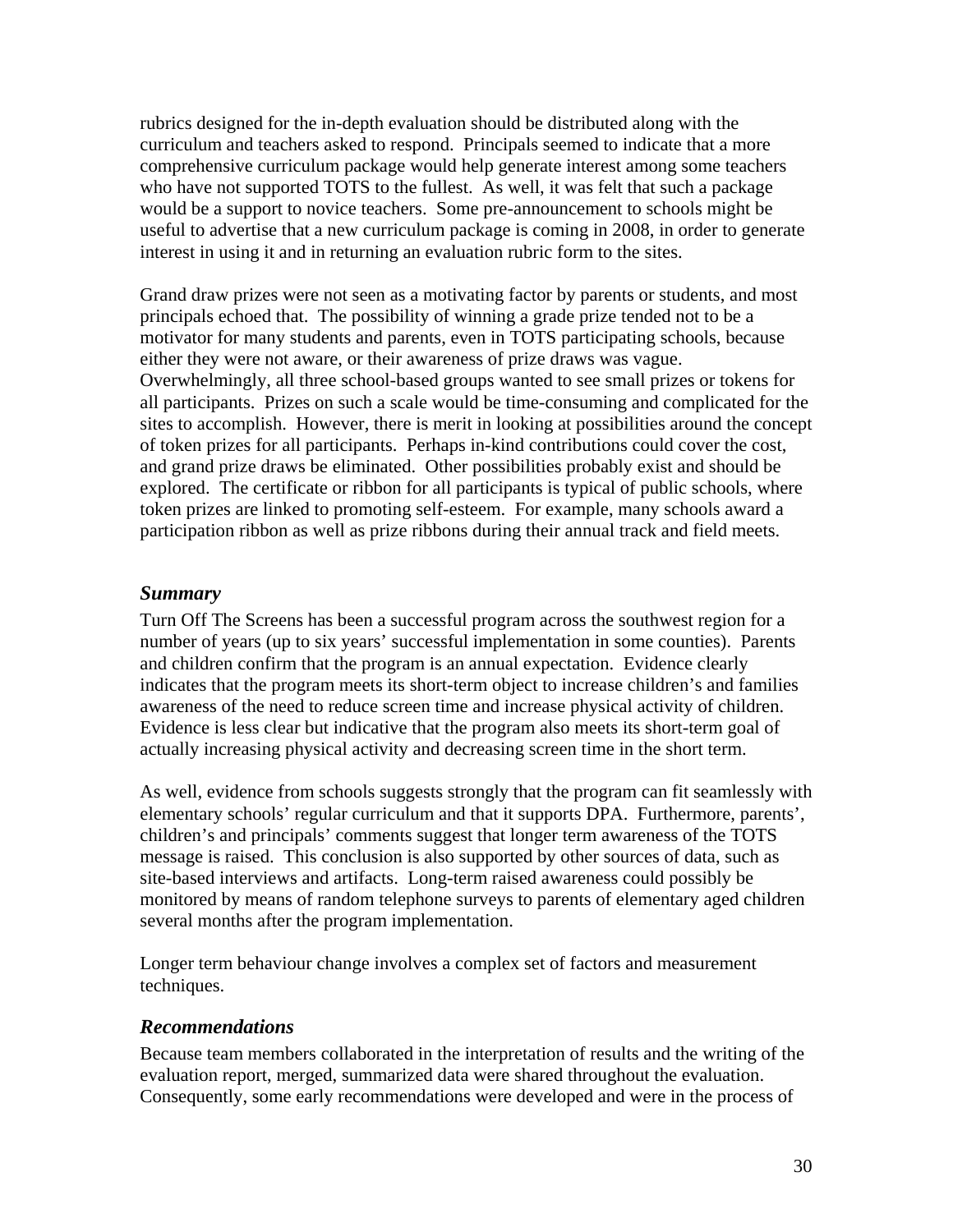being implemented at the time of submission of the final report. These early recommendations were not the result of any failure in the program per se, but were mainly the result of ongoing changes in the social and technological environments of the target population. The increasing abundance of electronic, screened media devices and their increasing availability to children are examples of reasons why any program with similar longevity (up to six years in parts of southwestern Ontario) needs to adapt over time.

A number of recommendations emerged from principal, parent and student requests. In some cases, similar changes and adaptations were suggested by program staff throughout the process of the evaluation. Other recommendations resulted from comparisons of datasets from different data sources, including the literature review.

## **Early Recommendations and Subsequent Action by Partnership**

The following early recommendations are listed along with the responses that had been put in motion as of the writing of this report:

**Recommendation 1:** Change program so that it will not coincide with school board PA Days.

**Action Taken:** Dates have been set for TOTS 2008 which take school board schedules into consideration and TOTS Week will not coincide with PA Days.

**Recommendation 2:** Provide some options for schools to choose which week of the year in which they implement TOTS.

**Action Taken:** Changes are being developed to meet this request; details are yet to be determined.

**Recommendation 3:** Provide options, such as a format that would enable schools to implement TOTS once-a-month or bimonthly basis rather than for one full week in April. **Action Taken:** Under consideration, details yet to be determined.

**Recommendation 4:** Update promotional materials which rely on theoretical research such as "The Facts" an information sheet included in the TOTS school resource packages from sites.

**Action Taken**: Plans have been considered for regularly updating information sheets; final procedures and revised information sheet yet to be completed.

**Recommendation 5:** Expand TOTS Curriculum Resource package which has been distributed by Grey Bruce, Huron and Perth so that there is a lesson for every grade level. **Action Taken:** Previous curriculum document has been replaced with a new curriculum package designed exclusively for TOTS but based on Ontario Curriculum expectations for every grade level.

**Recommendation 6:** Request permission to use THCU copyrighted rubrics for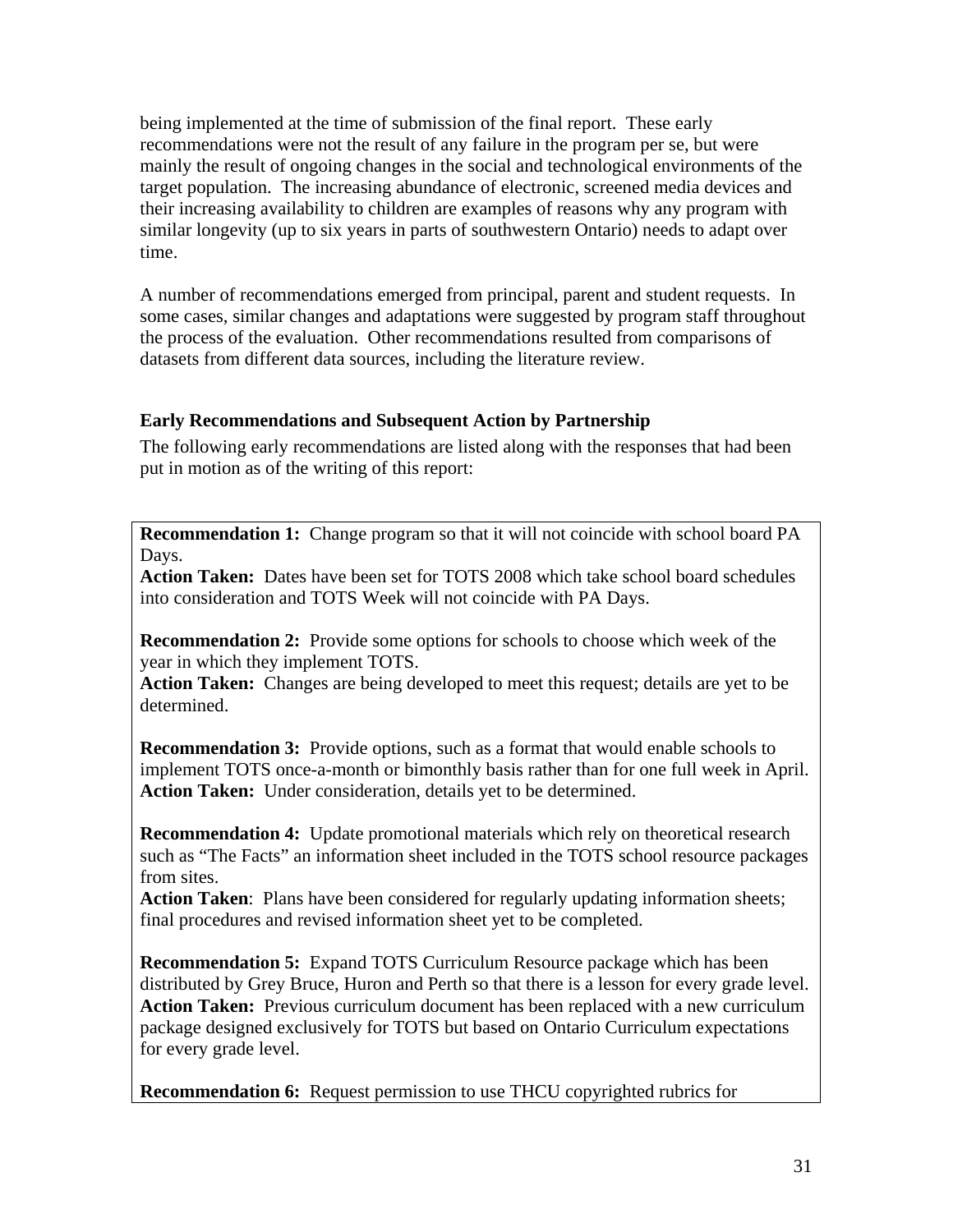evaluation of TOTS curriculum document to be included in school resource packages for 2008 with curriculum; ask teachers to use curriculum, and use rubric as a tool for providing feedback on the effectiveness of the TOTS curriculum document. **Action Taken:** Request has been sent to THCU for permission to use the evaluation rubrics to have teachers evaluate the curriculum in 2008.

**Recommendation 7:** Design and distribute monthly newsletter to schools with physical activity / screen reduction / TOTS messages. (**Action Taken:** Under consideration, final action to be determined).

## **Recommendations Related to Data Collection, Treatment and Reporting Across the TOTS Partnership Sites**

The following recommendations are offered as potential methods of streamlining and making data collection, treatment and reporting more consistent across the six sites. Greater consistency across sites would enable assessment and evaluation of outcomes on a broader scale than site by site. In addition, more systematic, planned use of qualitative, anecdotal types of data would enrich the annual assessments of the program. Furthermore, qualitative, anecdotal forms of data enable the participants to collaborate in assessing programs in which they participate.

**Recommendation 8:** Sites should consider using a standardized template to collect / record annual data common to all sites for ease of comparison of participation rates and patters across the southwest region**.**

**Recommendation 9:** Consider establishing a bank of anecdotal data for use in reporting successes and lessons learned related to TOTS and other programs.

**Recommendation 10:** All identifying information obtained through schools or school boards should be redacted from reports before they are released.

**Recommendation 11:** Review the TOTS logic model if and whenever changes are made to the program, so that the logic model reflects current program objectives.

## **Recommendations for Further Evaluation and Research**

Findings of any evaluation can stimulate questions to be addressed by future research. A component of Turn Off The Screens which was largely untouched in this, and in previous, evaluations is the community activities. In addition, findings of this evaluation suggest that adults and children retain the TOTS messages after the challenge week is over. How well, and for how long they retain the messages are questions which need to be addressed. The community activities themselves provide venues in which on-the-spot interviews with families could be conducted.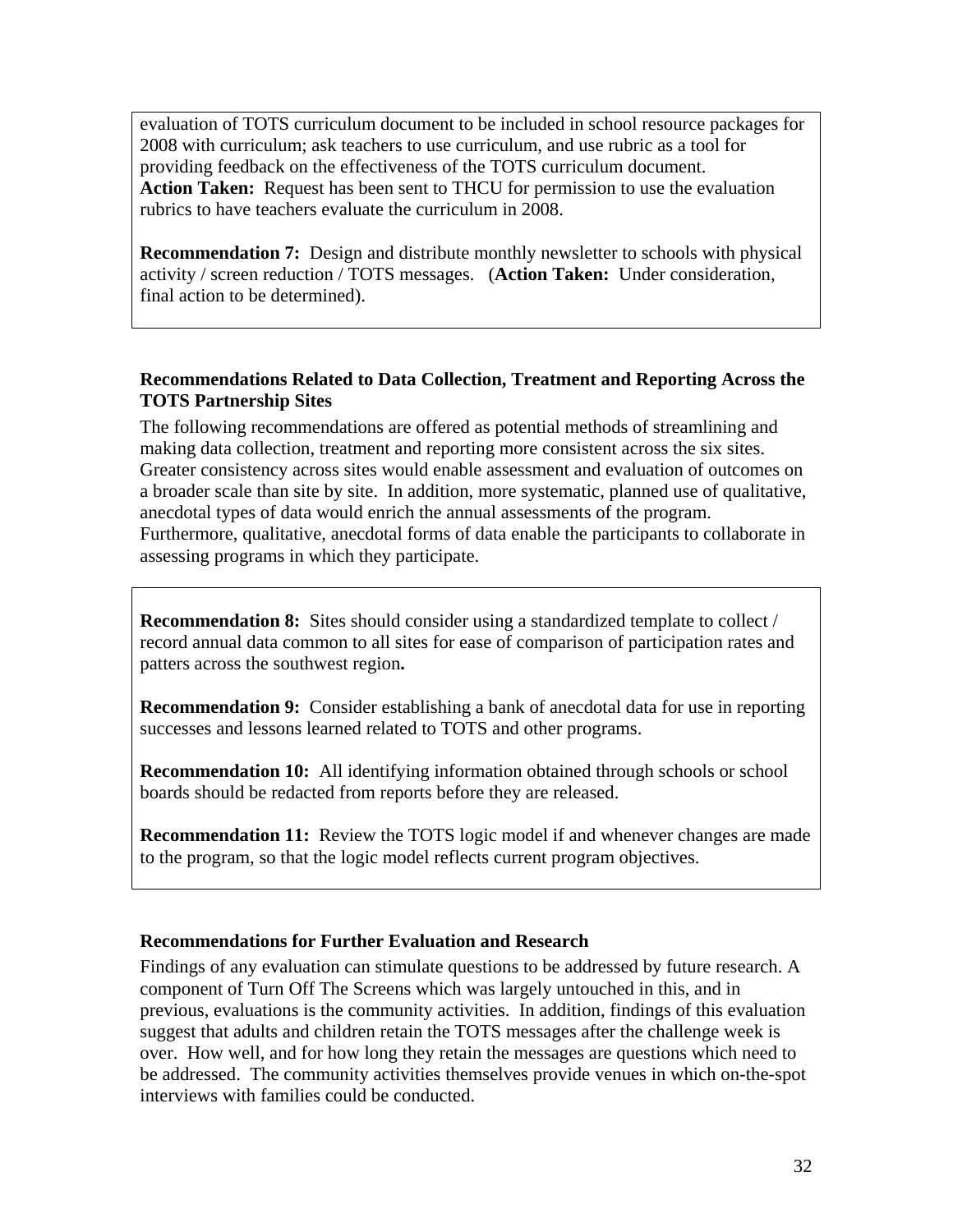Furthermore, the new TOTS Curriculum Resources package needs to be utilized and evaluated by teachers in schools that are participating in TOTS Week. Rubrics for easy evaluation are available and, if teachers could be persuaded to use them, could provide some insights into teachers' experiences of using the new curriculum. As well, the rubrics would indicate areas of strength and areas to improve in the curriculum documents themselves.

Finally, non-participants and those who only participate for part of the TOTS challenge could provide valuable insights into their needs in terms of programming and also could enlighten program organizers about the inhibitors to their success in remaining screenfree for five full days.

**Recommendation 12:** Utilize community activities as a venue for conducting brief, focused, anonymous; on-the-spot interviews with participating families to deepen the understanding of what motivates people to participate in TOTS and what aspects of the program are most effective.

**Recommendation 13:** Consider using a telephone survey modeled on questions from the Perth County local risk factor survey for a six-month follow-up to explore how well parents and guardians of elementary-aged school children retain the TOTS messages over time.

**Recommendation 14:** Sites are encouraged to distribute the TOTS Curriculum Resource Package to a selection of participating schools and to distribute evaluation rubrics to accompany the package as a method of obtaining teacher feedback on the new TOTS curriculum's effectiveness and usefulness to teachers.

**Recommendation 15:** Sites should consider ways to access information from partial participants focused on increasing our understanding of why children are unable to remain screen-free for five full days. Sites should consider ways to access increased information from non-participants.

This executive summary has been prepared for the Southwest Turn Off The Screens Partnership and provides a summary of the report on the results of the Turn Off The Screens In-depth Evaluation 2007. For further information please contact one of the following Heart Health / Health Units:

- **Healthy at Heart Elgin / Elgin St. Thomas Health Unit,**
- **Grey Bruce Partners in Health / Grey Bruce Health Unit,**
- **Take Heart Huron / Huron County Health Unit,**
- **Healthy Living Partnership Middlesex-London / Middlesex-London Health Unit,**
- **Whole Hearted Living / Oxford County Public Health, and**
- **Healthy Living Perth / Perth District Health Unit.**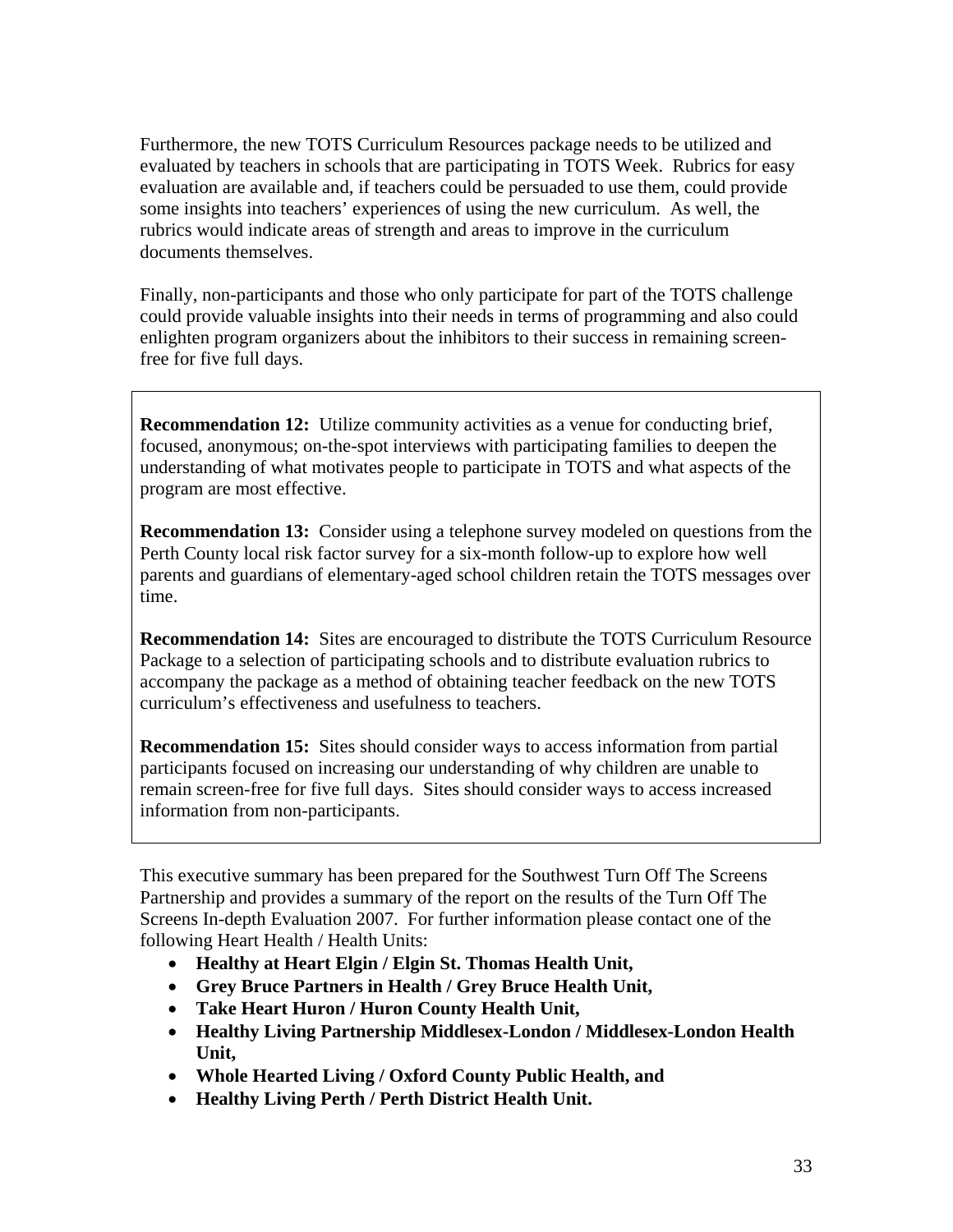### **TURN OFF THE SCREENS IN-DEPTH EVALUATION REPORT: REFERENCES**

### *Print Resources*

- 1. A. Bandura (2004). *Health Promotion by Social Cognitive Means.* **Health Education & Behavior,** Vol. 31(2): 143 – 164.
- 2. A. E. Bauman, B. Bellew, N. Owen, & P. Vita. (2001). Impact *of an Australian Mass Media Campaign Targeting Physical Activity in 1998.* American Journal of Preventive Medicine; 21:1.
- **3.** Borzekowski, D. L. G. & Robinson, T. N. (2005). **"The Remote, the Mouse and the No. 2 Pencil: The Household Media environment and Academic Achievement Among third Grade Students."** *Archives of Pediatrics & Adolescent Medicine,* **159:7, 607 – 613.**
- 4. N. Cavill & A. Bauman. (2003). Changing *the way people think about healthenhancing physical activity: Do mass media campaigns have a role?* Cavill Associates and Centre for Physical Activity and Health, School of Public Health and Community Medicine, University of Sydney, Sydney, NSW, Australia.
- 5. Christakis, D., Zimmerman, F. J., DiGiuseppe, D. L., & McCarty, C. A. (2004). **"Early Television exposure and Subsequent Attentional Problems in Children."** *Pediatrics 11***3:4, 708 – 713**.
- 6. M. Fullan. (2007). *The New Meaning of Educational Change 4th Edition.*New York: Teachers College Press.
- 7. E. G. Guba (1978). *Toward a Methodology of Naturalistic Inquiry in Educational Evaluation*. Center for the Study of Evaluation, University of California, Las Angeles.
- 8. A. Hargreaves and M. Fullan. (1998). *What's Worth Fighting For Out There.*  Ontario Public School Teachers' Federation; Mississauga, Ontario.
- 9. M. He, S.B. Harris, C. Beynon, L. Piche, D. Radcliffe, A. Evans, J. Swan (2006). *Determinants of Screen-related Sedentary Behaviour Among School-aged Children* The CSCN  $5<sup>th</sup>$  Annual Scientific Meeting, May 25 – 27, 2006, Edmonton, Alberta.
- 10. K. Leithwood. (2005). "Transformational Leadership for Challenging Schools". *Orbit, 35: 3*, 42 – 44.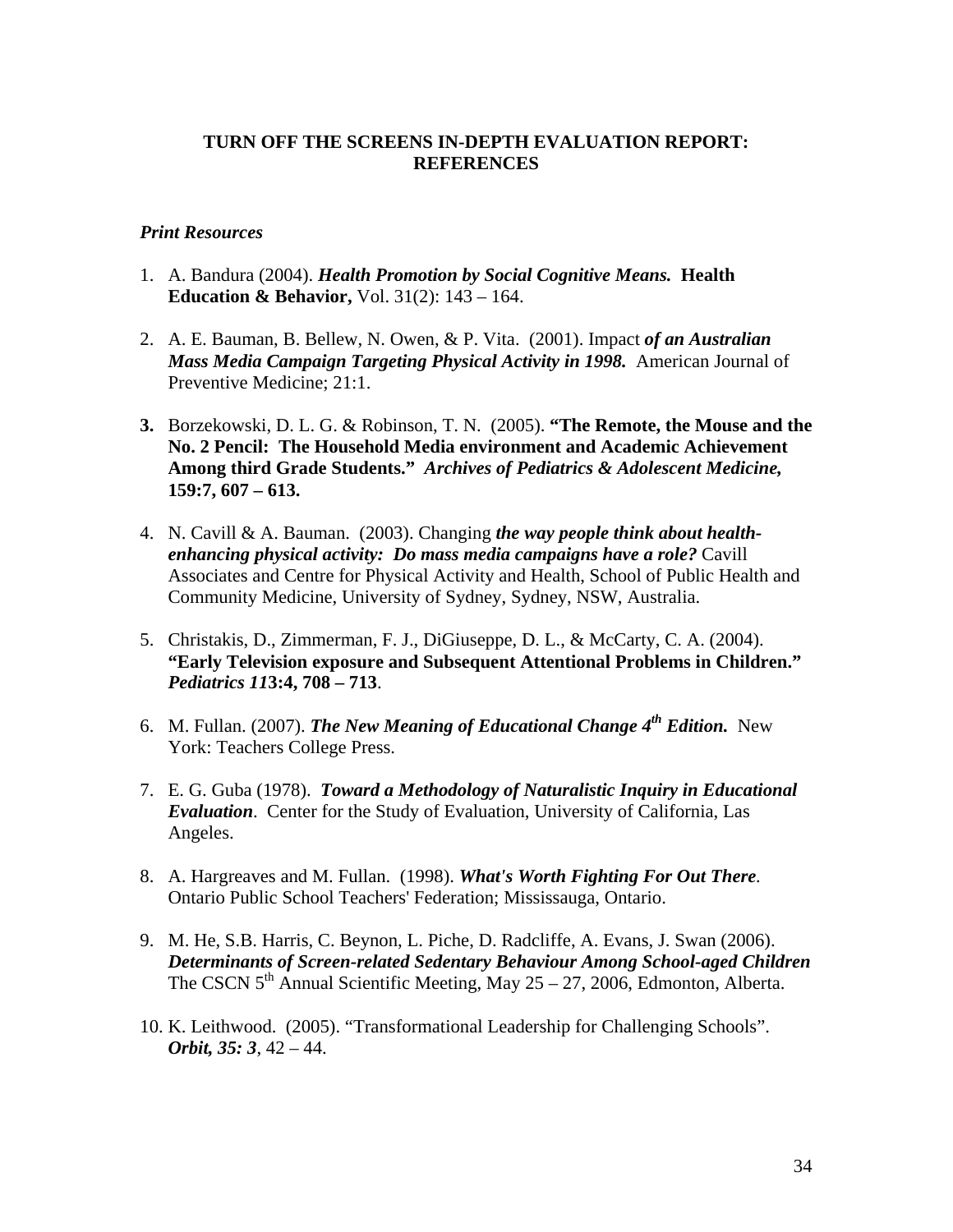- 11. Y. S. Lincoln (1983). *Organizational Theory and Inquiry: The Paradigm Revolution*. Sage Publications, Beverly Hills, CA.
- 12. R. Marzano, T. Walters, & B. McNulty (2005). *School Leadership that Works: From Research to Results*. Association for Supervision and Curriculum Development; Alexandria, VA, USA.
- 13. C. Mitchell & J. B. Castle. (2005). *The Instructional Role of Elementary School Principals*. **Canadian Journal of Education** 28, 3: 409 – 433.
- 14. L. Potvin, M. Cargo, A. M. McComber, T. Delormier, A. C. Macaulay. (2003). *Implementing Participatory Intervention and Research in Communities: Lessons Learned from the Kahnawake Schools Diabetes Prevention Project in Canada.* Social Science and Medicine; 56:1295-1305.
- 15. Rideout, V., Roberts, D. F., & Foehr, U. G. (2005). **"Generation M: Media in the Lives of 8 to 18 Year-olds." A Kaiser Family Foundation Study available on the internet at http://www.kff.org.**
- 16. D. Satcher, M. D., Ph. D. (Assistant Secretary for Health and Surgeon General Office of Public Health and Science). (2000). *Keynote Address at the Opening General Session of The American College Health Association 2000 Annual Meeting*; Toronto, Canada, May 31; available at http://www.surgeongeneral.gov.
- 17. Sharif, I. & Sergeant J. D. (2006). **"Association Between Television, Movie, and Video Game Exposure and School Performance."** *Pediatrics* **118:4, e1061 – e1070.**

## *Web-Based Resources*

- 1. **http://www.cdc.gov/.** Dr. W. Dietz, Director, Division of Nutrition and Physical activity, Centers for Disease Control and Prevention (USA). (July 25, 2002), *Testimony Before the House Government Reform Committee*.
- **2. http://www.cdc.gov/.** Hersey, J. & Jordan, A. (2007). **Reducing** *Children's TV Time to Reduce the Risk of Childhood Overweight.* Highlights Report prepared for Centers for Disease Control and Prevention and Nutrition and Physical activity Communication Team (NuPAC).
- 3. **http://www.cflri.ca/eng/statistics/surveys/2006** . Canadian Fitness and Lifestyle Research Institute. (June 22, 2006). *Physical Activity of Canadian Youth – An analysis of 2002 health Behaviour in School-aged Children Data.*